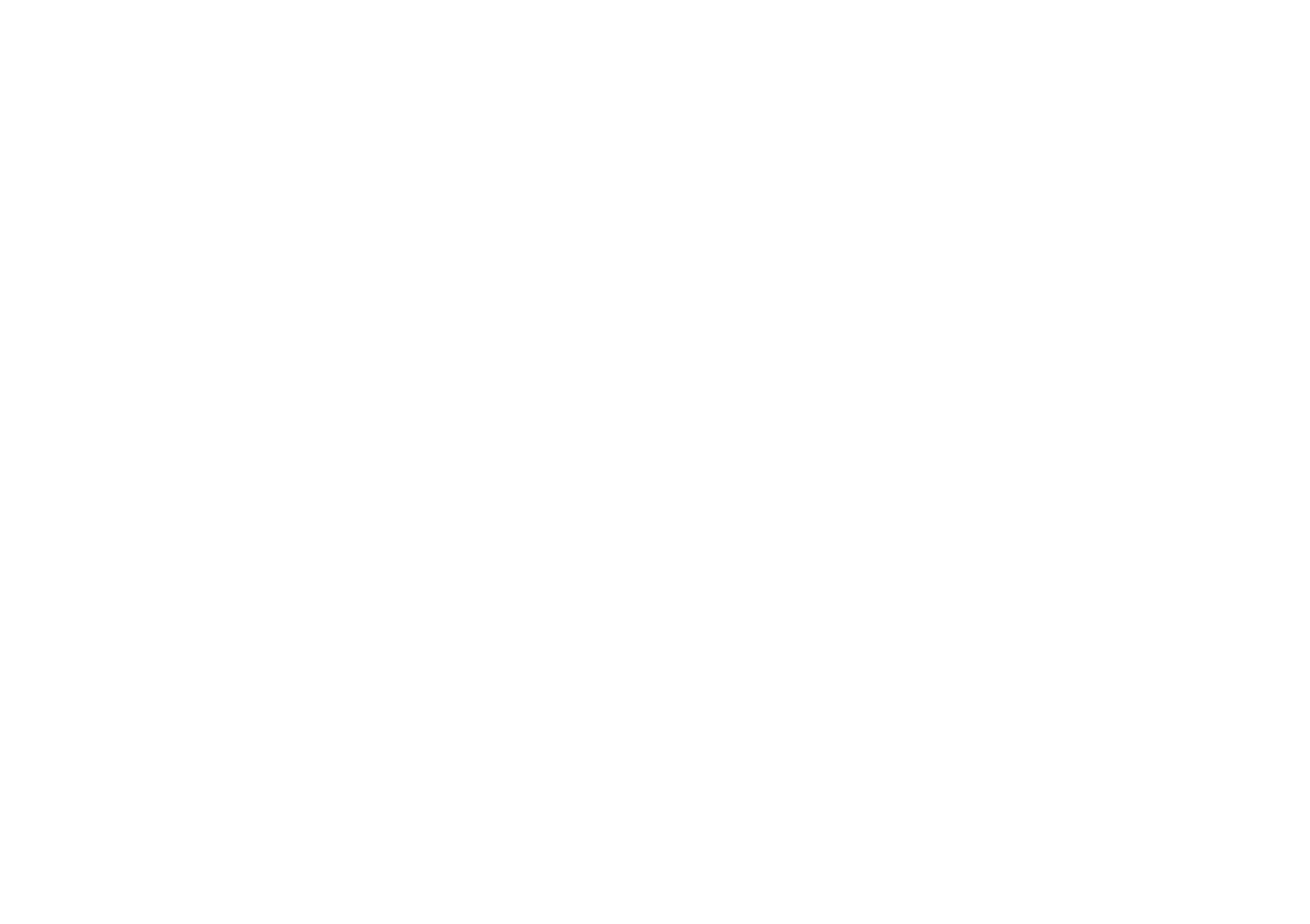# **Introduction**

Congratulations on your purchase of the Zwo4 HS16 und thank you for choosing a Servonaut product.

This manual will give you important information and useful tips for your new radio. Please read all chapters attentively and keep the manual to consult at a later time.

We wish you joy with your new HS16

your Servonaut Team

HS16 Software Version 2.1

Keep an eye out for following symbols:



With this symbol we mark **crucial information** for you.

# **Tip**

**Helpful tips** are indicated with this symbol.

### **[.....] Softkeys**

The softkeys of your radio that are labeled in the display depending on their function are shown with squared brackets.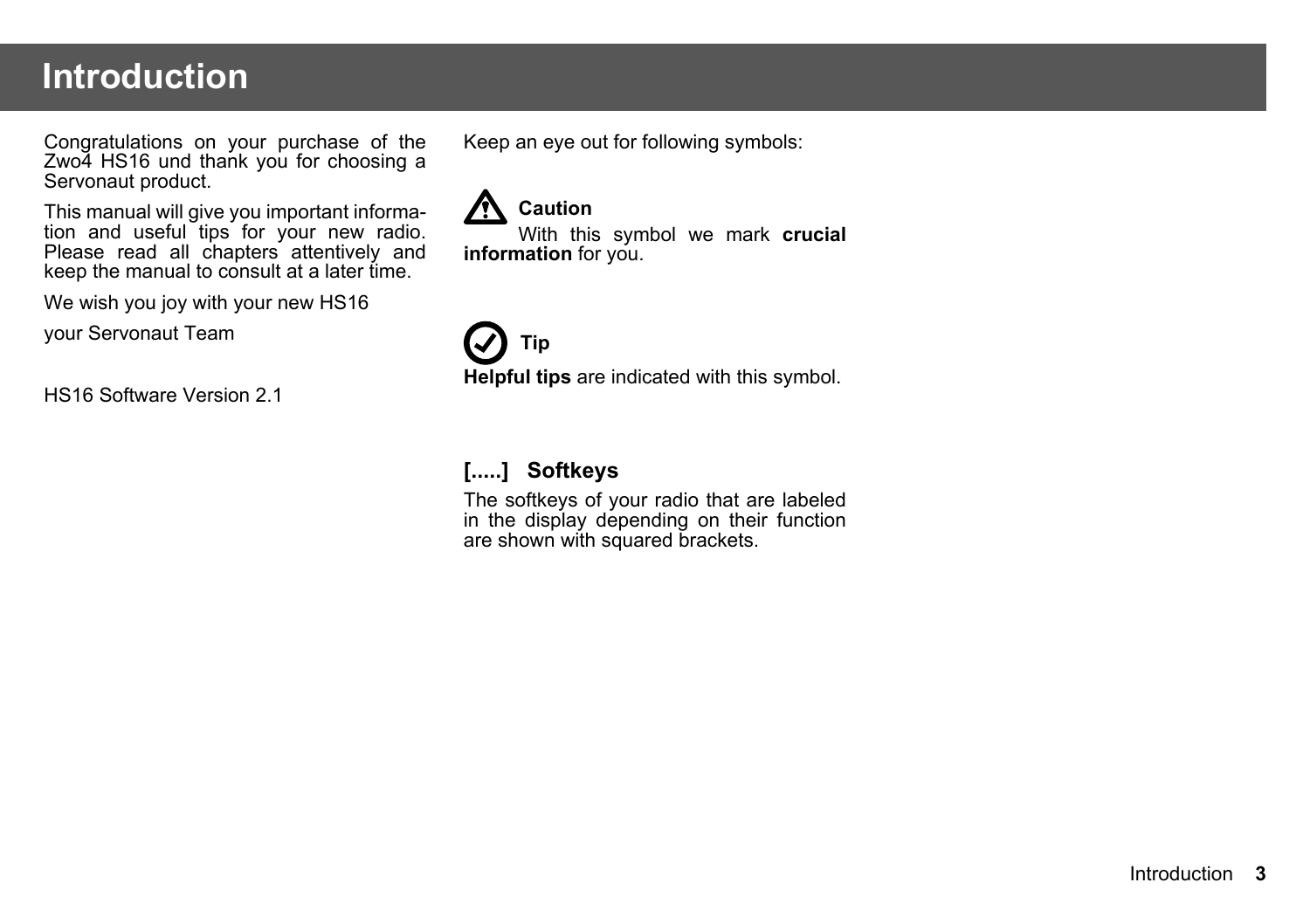# **Contents**

| 10.3 Menu Multiswitch Nautic-, Multiswitch-, Multiprop function on channel 7 or 824 |  |
|-------------------------------------------------------------------------------------|--|
|                                                                                     |  |
|                                                                                     |  |
|                                                                                     |  |
|                                                                                     |  |
|                                                                                     |  |
|                                                                                     |  |
|                                                                                     |  |
|                                                                                     |  |
|                                                                                     |  |
|                                                                                     |  |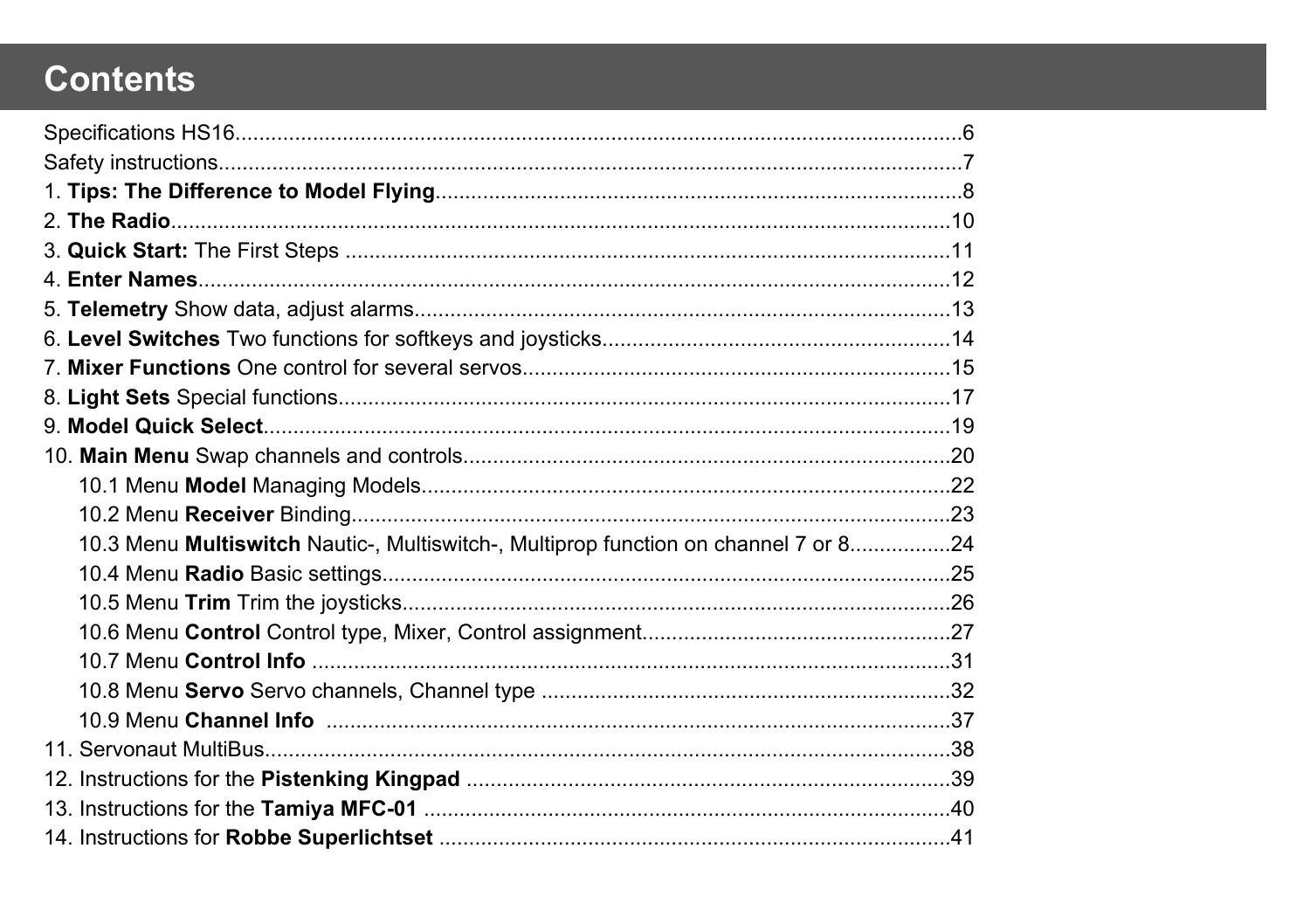### **Typical Applications**:

| • Two steering servos with different travel radius, Chapter Mixer 15 |  |
|----------------------------------------------------------------------|--|
|                                                                      |  |
|                                                                      |  |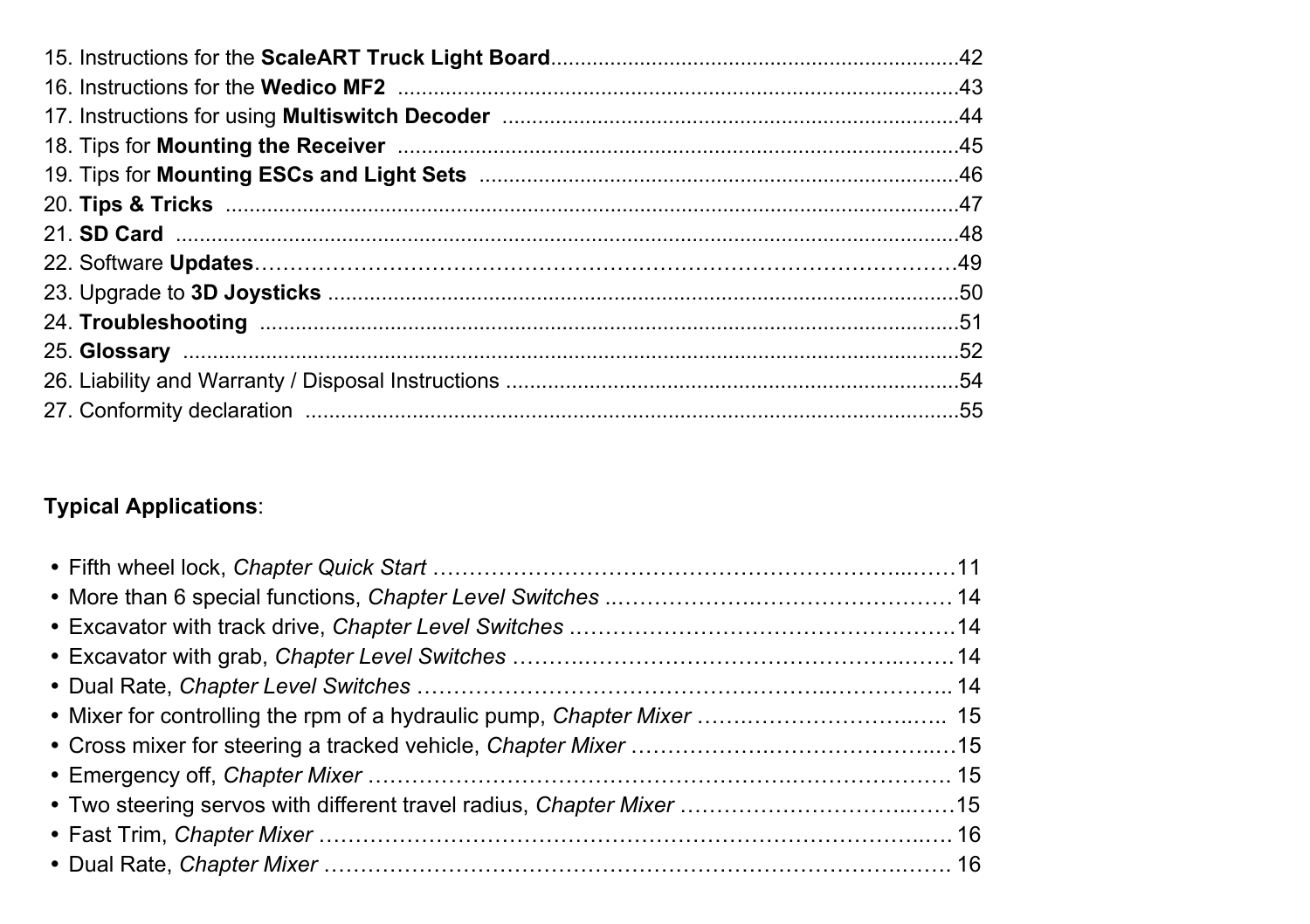# **Specifications HS16**

| Stick control channels                                     | 3 levels 4 each / each 6 with<br>3D joysticks |  |
|------------------------------------------------------------|-----------------------------------------------|--|
| Keybord control channels                                   | 3 levels 6 each                               |  |
| Usable receiver channels<br>without multiswitch            | 16                                            |  |
| Usable channels with multiswitch decoder<br>in the model   | $14 + 2 \times 8$                             |  |
| Resolution proportional channels /<br>multiswitch channels | 2048 steps / 256 steps                        |  |
| Receiver per model master / slave                          | 1 / any number                                |  |
| Number of servos, one softkey/stick can<br>control         | up to $4$                                     |  |
| Number of controls, that can be mixed to<br>one servo      | any number                                    |  |
| Telemetry<br>(standard with all Zwo4 receivers)            | Battery supply voltage,<br>receiver voltage   |  |
| Display - nonreflecting, backlit                           | 128 x 64 pixel, 70 x 35 mm                    |  |
| Prozessor type / Model memory                              | 32 Bit Freescale Coldfire / 30                |  |
| Frequenzy band / power / standard                          | 2,4 GHz / 10 mW / 802.15.4                    |  |
| Battery / life                                             | 2 Ah 4,8 V Eneloop NiMH /<br>approx. 10 hours |  |
| Dimensions / Weight                                        | 222x178x55 mm / ca. 830 g                     |  |

# **Included**

- Radio incl. battery
- Charging cable
- ü SD Card
- Instruction manual
- DisplayCARD cable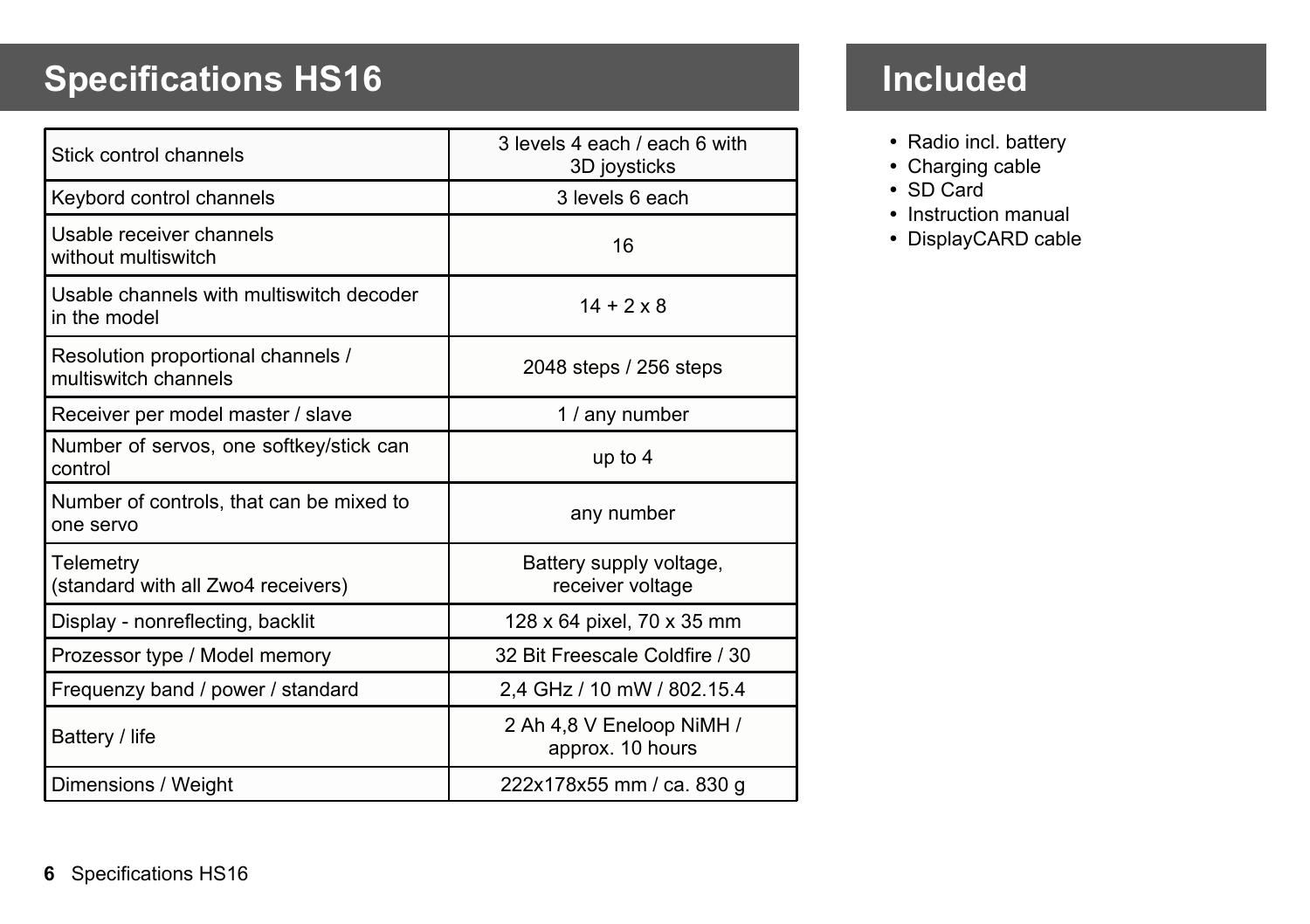# **Safety instructions**

- The Zwo4 radio ist not licensed for flying models.
- Only use the radio for controlling unmanned vehicles and if no living thing is in danger.
- If you are making adjustments always place the model so it can't drive accidentally or damage the servos.
- Charge the battery only with the specified charging currents, use a suited charger for NiMH batteries designed for model vehicles. *See chapter Quick Start - Battery Charging*
- Check electronic or mechanic connections in your model regularly.
- Check how your model reacts if there is bad reception by turning the radio off. The model should not drive on its own. If it does anyway it is probably because of the ESC - please use high quality ESCs with protective functions.
- Protect the radio from humidity otherwise errors may occur.
- Avoid using your radio in extreme temperatures - it may damage the LCD display.
- ü Clean the surface with a soft cloth do not use an acrid detergent.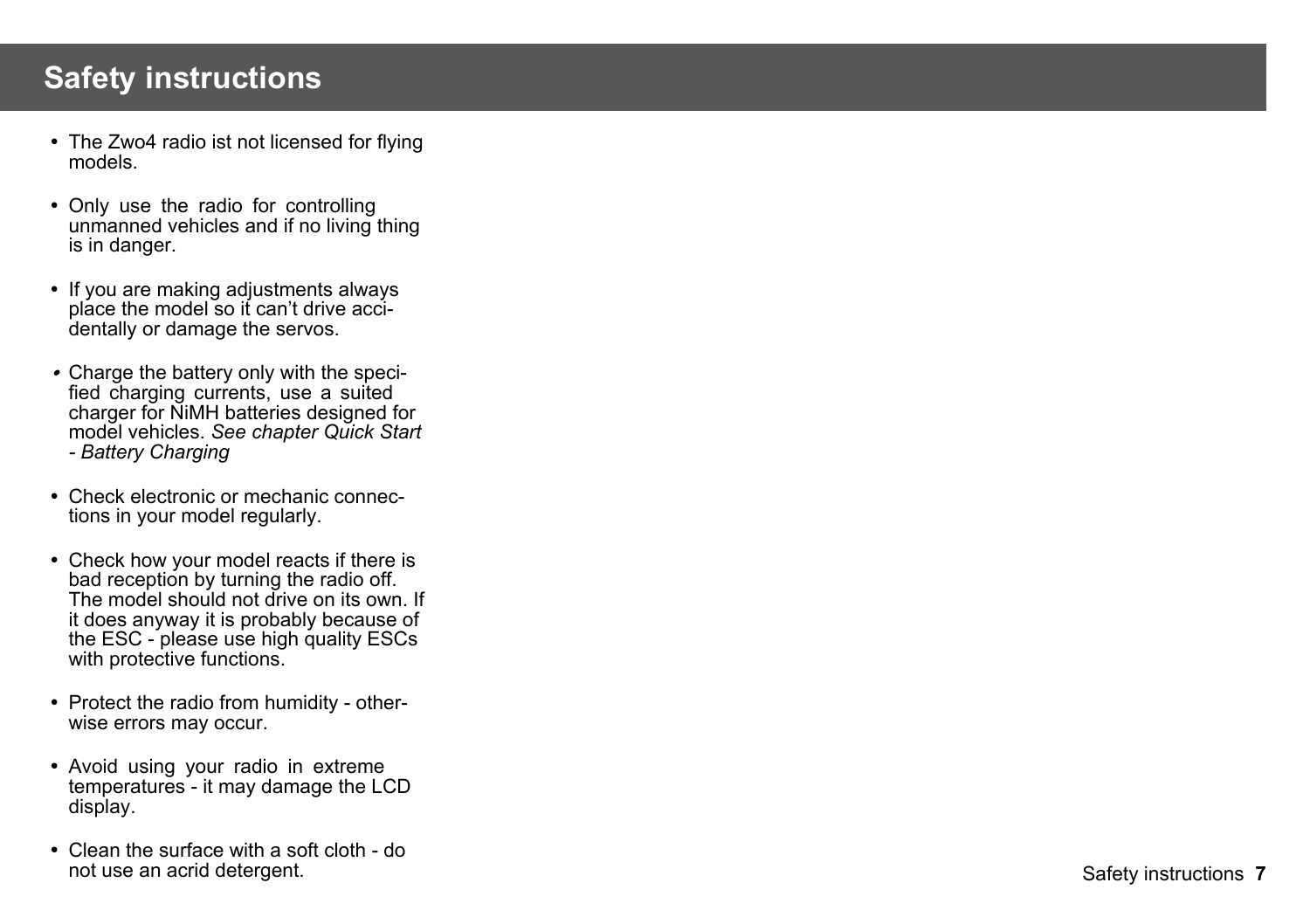# **1. Tips: The Difference to Model Flying**

**The Zwo4 radio is designed for driving model vehicles and is different than radio systems you may know for flying. To make the change easy for you here are the main differences:**

### **Easy control**

The more controls, channels and functions there are the harder it gets to navigate through the menus with a rotary knob or mini joystick. The Servonaut HS16 makes it easy: Use the softkeys which are labeled in the display. In addition the four colored menu buttons above the display are shortcuts for important functions.

### **Three levels of functions**

All joysticks and softkeys can have three functions, you switch between them with the level switches above the joysticks (standard version without 3D sticks).

### **Multiswitch**

Using a multiswitch to have more channels available is common, mostly to control light sets or if many servos need to be controlled.

The Zwo4 radio offers maximum compatibility and works with all systems based on<br>standards of Robbe/Futaba und Robbe/Futaba Graupner/JR. *See chapter Multiswitch*

### **Assign names**

You can not only assign a name to each servo channel, you can also give each control a different name that is shown in the menus. You can even choose a name separately for left and right for each control because one control often has two functions e.g. horn and starter.

### **Trim**

The trim - the adjustment of the center position for joystick channels - is less often used for driving model vehicles than for flying. Therefore with the HS16 the softkeys are also used to adjust the trim settings, see [Menu] > [Trim]. Alternatively you can use a softkey pair or the second level of a joystick. *See chapter Mixer Functions - Quick Trim*

### **Sliders and rotary knobs**

You won't find any on your HS16 because they can make it difficult to switch between different models. The second level of joystick controls is much more practical for drive sets.

For setting values like the idle speed of a pump you can use a softkey pair. The set values stay the same even if you switch to a different model.

### **Mixer**

Radios for model flying use a variety of preset mixer functions (not useful for vehicles). The Zwo4 radio offers a universal and clear concept.

**Each control can operate up to four servo channels** - one servo channel can be controlled by any number of controls.

All necessary settings are available for the controls so there is no need for a special mixer menu. *See examples in chapter Mixer Functions*

### **Dual Rate (Travel adjustments)**

If you want the control travel to be switchable you can use the level switches. This way you can make extensive adjustments because all settings and mixer functions can be switched. *See chapter Mixer Functions - Dual Rate*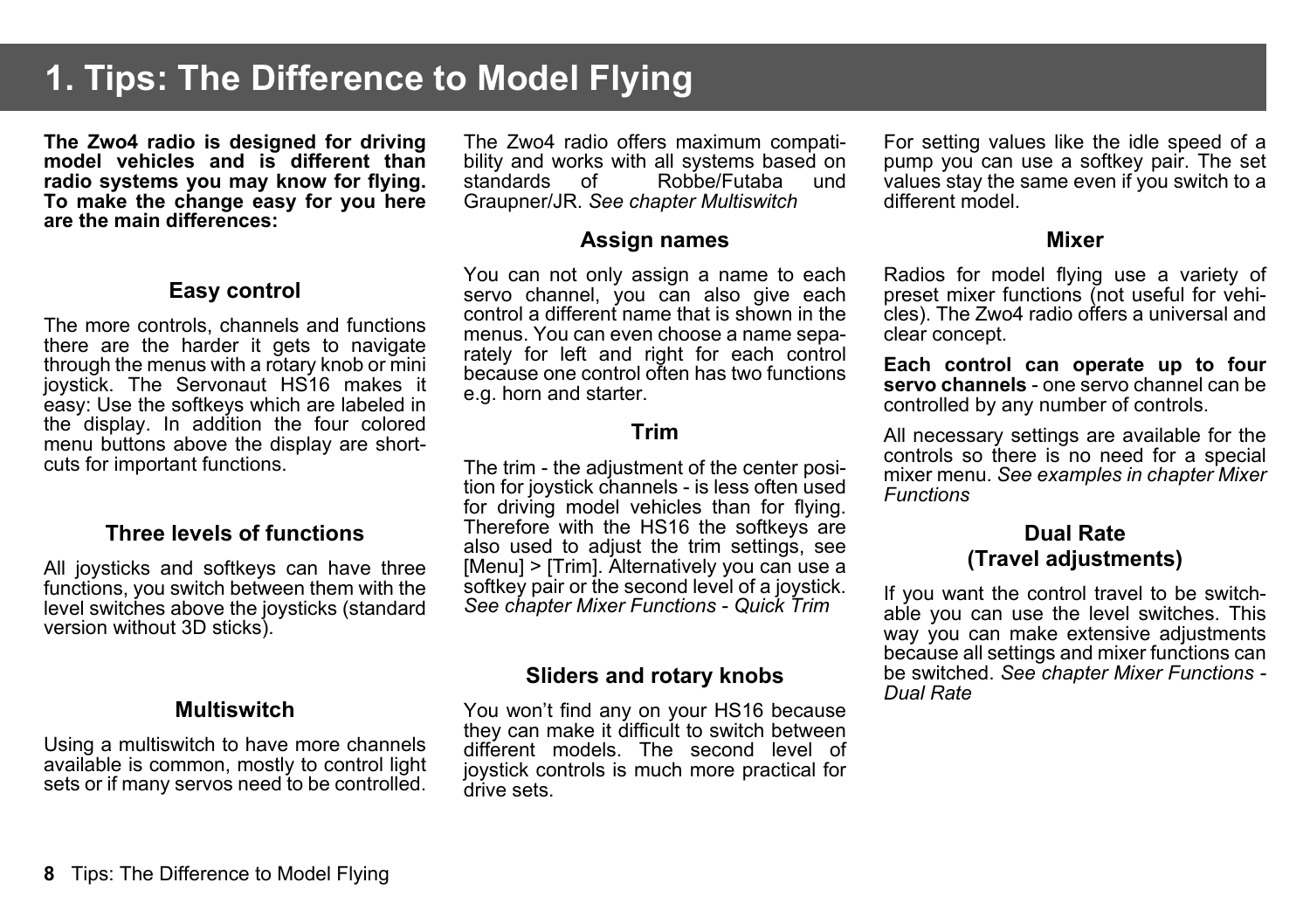### **Mode (Control assignments)**

With the Zwo4 radio you can choose freely which function is assigned to which control.

For a quick change use the settings under [Menu] > [Swap control]. It even allows you to switch the function of a joystick with that of a softkey pair.

### **Switches and buttons**

They are not upgradeable. Instead the radio has six universal softkey pairs that can be labeled in the display. Each pair relates to one servo channel. Because of the level switches there are 3 x 6 controls available. With the control type you can choose if it acts as a button, momentary switch, three way switch, a combination or thanks to a hydraulic simulation as a proportional control.

### **Fail Safe**

With radios for flying each channel can have a fail safe position which is activated if the connection between radio and receiver is bad. This way for example the ESCs stop. Premise is that the positions are correctly adjusted - which often is not the case. Therefore the Zwo4 setup makes it easy for you and cuts all signals to the ESCs if there is bad reception. This method is very secure because it works without further adjustments and with almost all common ESCs.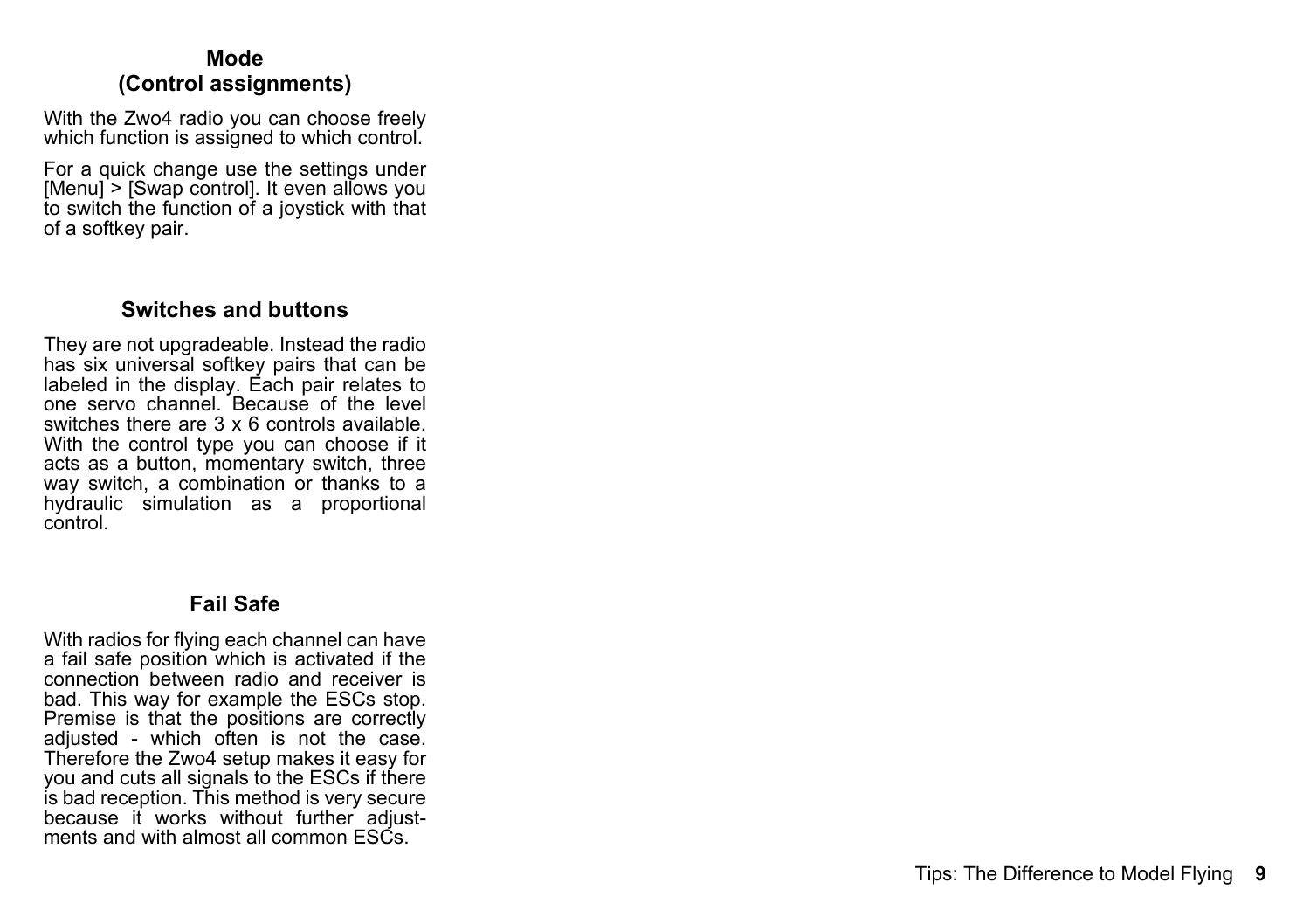# **2. The Radio**



### **Colored Menu Buttons**

### **Green button:**

Main menu - here you find all submenus for controls, servos etc.

### **Yellow button:**

Shows telemetry data

**Red button:** Model quick select

**Blue button:** Turns the page in the menus

### **DSC and DisplayCARD Connector**

Via the DSC connector a receiver and up to two servos can be connected for testing. Attention: It is directly connected to the battery, do not forget to unplug the receiver cable.

200mA/14h

 $ce$ 

For the DisplayCARD function see page 21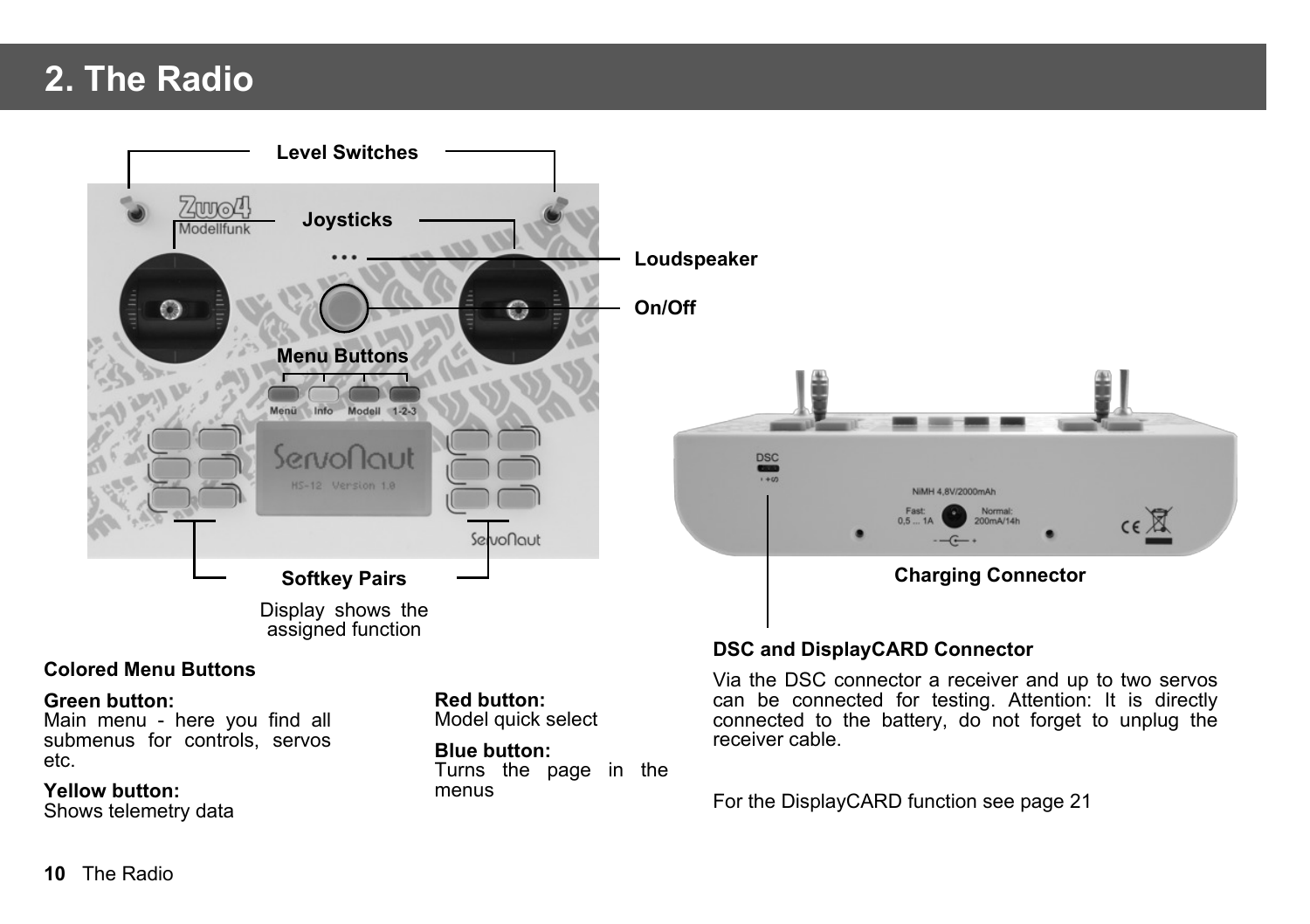# **3. Quick Start: The First Steps**

### **Charging the battery**

Your Zwo4 radio has a NiMH battery with 4 cells and 4,8 V. There are two ways to charge it: a quick charge and a normal charge.

- **Quick charge: Adjust your battery** charger to NiMH and the charging current to 0,5 or 1A. It takes 2 to 5 hours to charge. Do not leave the radio unattended.
- ü **Normal charge**: We recommend a charging current of 200 mA for normal charge. It takes 14 hours. If the radio stays connected to the charger longer it is not dangerous.

**Caution:** You need a special type of  $\mathbf{m}$  charger.

### **Choose the language**

You can change the menu language from german to english with [Menu] > [Sender] >  $[1v2]$  >  $[DEU/ENG]$ .

### **New model**

Go to the model menu with [Menu] > [Model] > [New model].

Choose the template MC19 or F14 depending on your favorite layout for the joysticks. *See chapter Menu Model - Channel Assignment*

Set a name for your model. If you don't choose one the radio shows "Modell" and the model number instead.

### **Choose light set (optional)**

If you have a standard light set in your model you can choose a template in the next step with [Light set]. *See chapter Light Sets for details*

With [OK] back to the main menu.

### **Bind the receiver**

Follow the instructions of the receiver manual and put it in bind mode. Then press [Receiver] and [Bind] on the radio. The receiver flashes green. Follow the receiver manual.

### **Set up special functions**

If you want to set special functions for the softkeys and channels 5 to 16 you have to assign the servo channels to the controls.

### **Example:**

### **Fifth wheel plate lock on channel 5**

- Press [Menu] > [Control] and then a key of the softkey pair you want to use e.g. upper right.
- Press [Type] and choose the channel type [Switch - +].
- To assign a channel to a control go to the second menu page with the blue button [1v5].
- Press [Change] and choose [x5:Servo] in the channel menu.
- By pressing [Test] you can switch to the operating screen to test if the fifth wheel plate lock works. Press one of the menu buttons to get back to the control menu.
- Press [OK] a few times to get back to the operating screen.
- You can adiust the direction of the servo rotation and the endpoint with [Menu] > [Servo] > [x5:Servo]. Save a name for the channel e.g. fifth wheel.
- Press [Menu] > [Control] and then the key of the softkey pair you want to use to get to the control menu. Here you can assign a name separately for the left and right key e.g. Open and Close.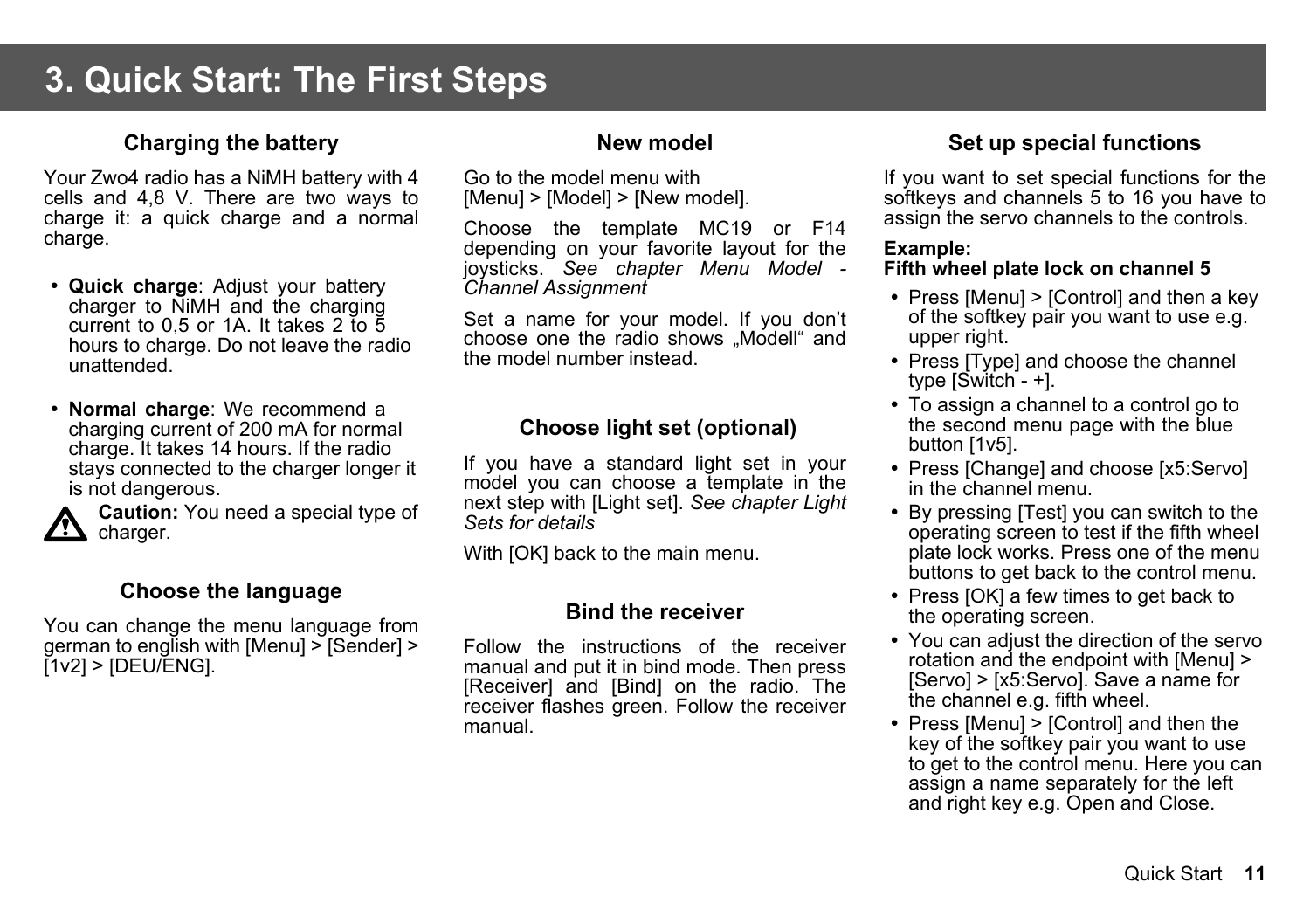# **4. Enter Names**

If there are many controls and channels you lose track easily. Therefore with the Zwo4 radio you can name not only the servo channels but each control individually. Because one control often has two functions e.g. horn and starter you can save two names - for left and right. If you only want one name for both just save one for [Name left/down].

**Tip:** Always assign a name, a short one at least, to make the handling easier - e.g. S22 for the ESC channel. You always find the naming option in the submenus for controls, servo, radio and model.

### **Menu Buttons**

### **[OK]** Green

Back to the superordinate menu - your input will be saved

### **[Reset]** Red

Deletes whole name

### **[<-x]** Yellow Deletes last character

### **[A-a-1]** Blue

Selection capital letter, small letter, number/special character

Press the keys once or repeatedly to insert numbers or letters. With [OK] you confirm your input and get back to the menu.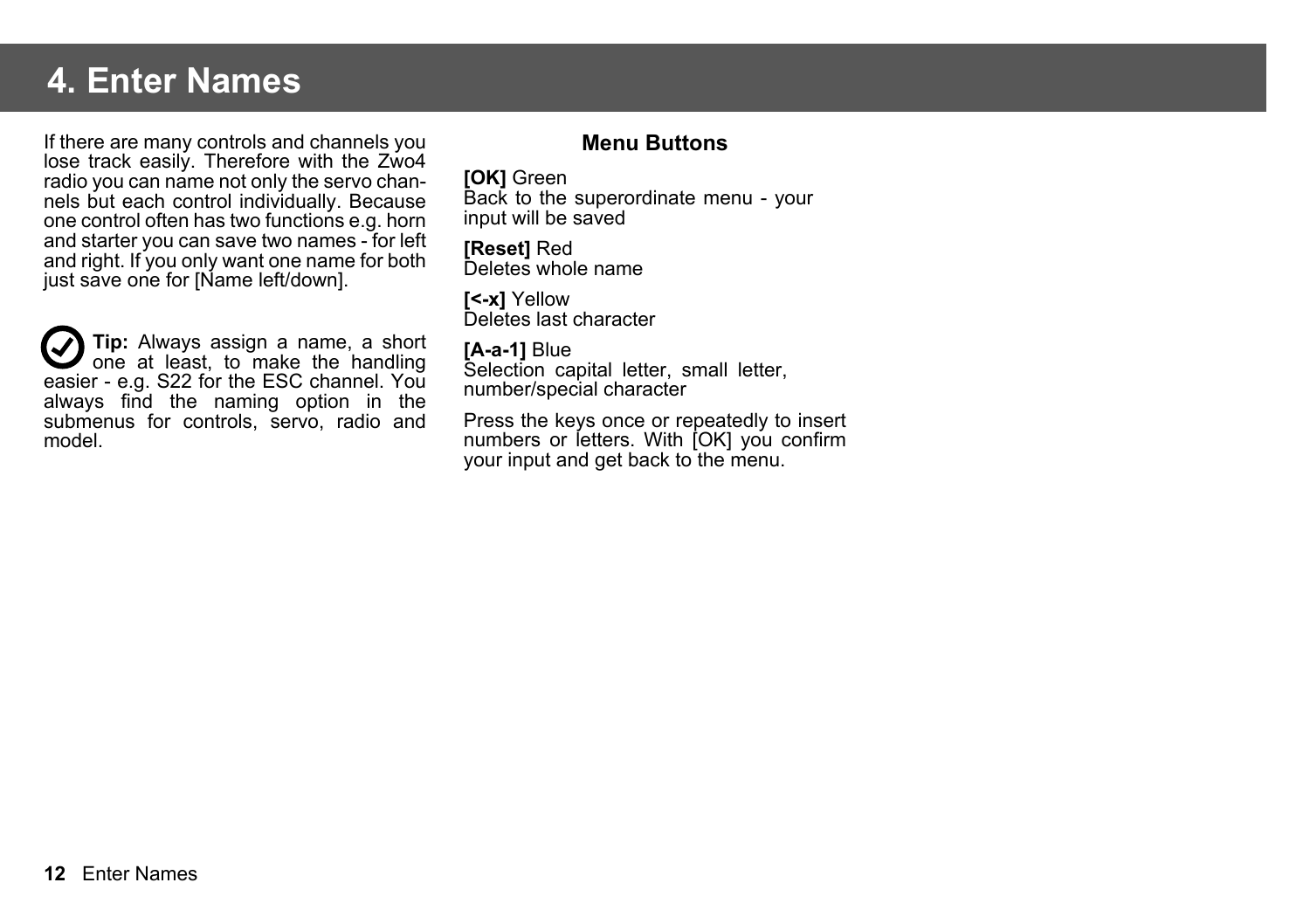# **5. Telemetry Show data, adjust alarms**

Your Servonaut Zwo4 receiver measures the BEC respectively receiver supply voltage and also the driving battery voltage. All measured values are transmitted to the HS16 radio via telemetry.

In the operating screen press the yellow info button to see the values. Special feature: The Zwo4 radio shows it for up to four receivers at the same time - the data for the active model and also for three models in stand-by.

For BEC and supply voltage you can set an alarm value for each model with [Menu] > [Receiver] > [BEC threshold] und [Bat threshold].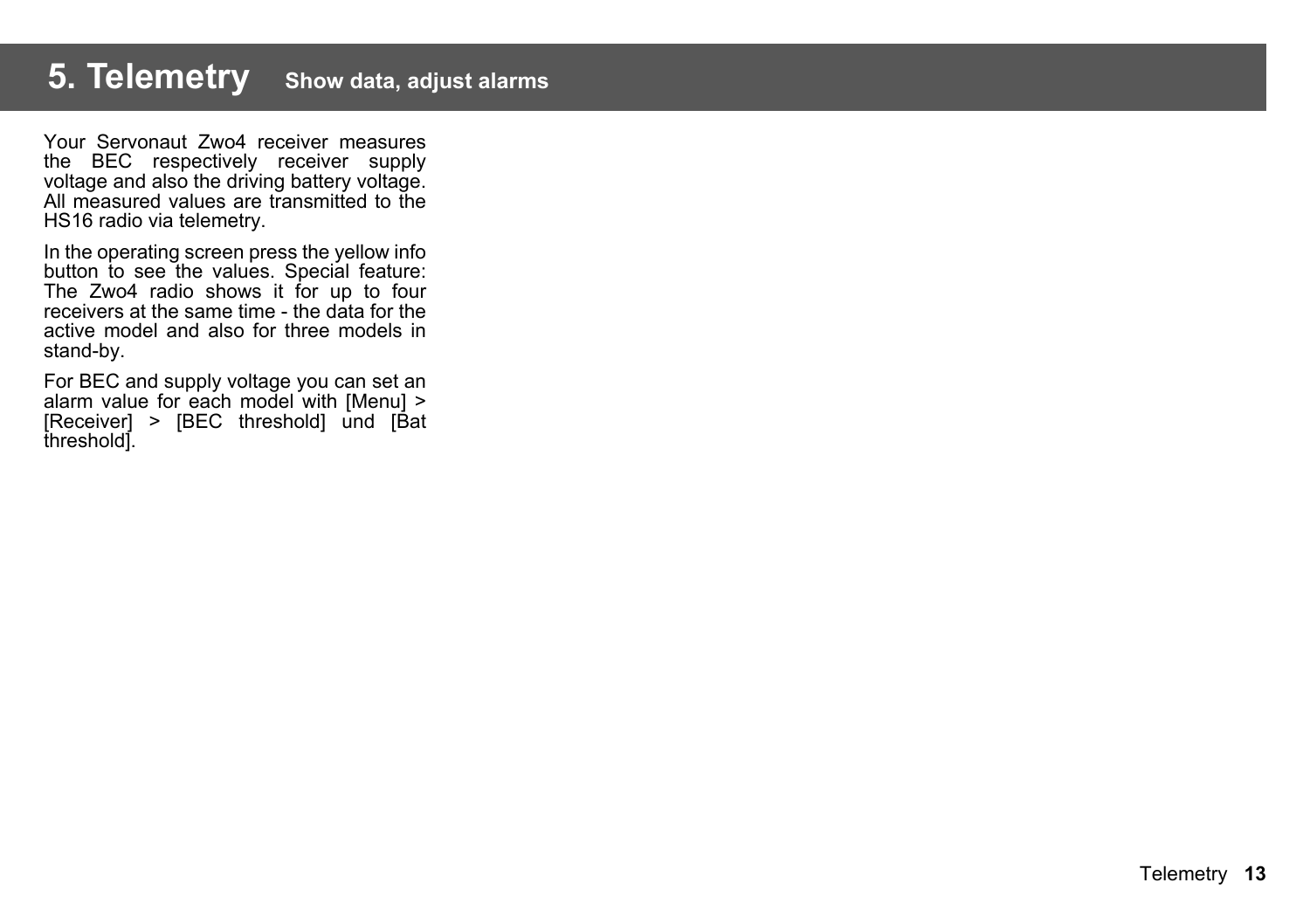# **6. Level Switches Two functions for softkeys and joysticks**

You can **assign three functions** to all softkey pairs and joysticks - **switchable with the level switches**. One control element can have function on level 1 and additional on level 2 **and** 3.

• Choose the level on which you want to activate a function with a level switch (level 1, level 2 or level 3). If both level switches are in the center position the main level (level 1) is active.

**Caution:** Make sure that none of the **11** level switches is in the upper position if you want to adjust the main level. *See chapter Menu Control*

- If you want to adjust level 2 or level 3, move the left  $(2)$  or right  $(3)$  level switch in the upper position.
- Start the controls menus with [Menu] > [Controls] and move/press the control you want to use.
- Before you make adjustments activate the control with the button [active].
- Now you can also adjust the function for level 2 and 3. *See chapter Menu Control*
- If you don't want the control to have a function on this level deactivate it again by pressing [active].

### **Typical applications:**

- **More than 6 special functions: Assign** the most used functions to the softkey pairs of the main level (level 1) and the lesser used on level 2 or 3.
- ü **Excavator with track drive:** Assign the joysticks according to Euronorm on the main level (level 1). On level 2 or 3 you can additionally assign one joystick for steering the track drive. *See chapter Mixer Functions*
- **Excavator with grab:** Assign the joysticks according to Euronorm on the main level (level 1). On level 2 or 3 you can additionally assign one joystick for steering the grab.
- ü **Dual Rate for switchable servo travel:** If you want the travel of a control switchable you can do it with the level switches and a mixer. First move/press the control for the first function and adjust it accordingly. Then actuate it again together with the level switch for the second function. Or you can use the Control Copy with [Menu] > [Control Copy]. Choose the same mixer channels for each variant. You can adjust them separately.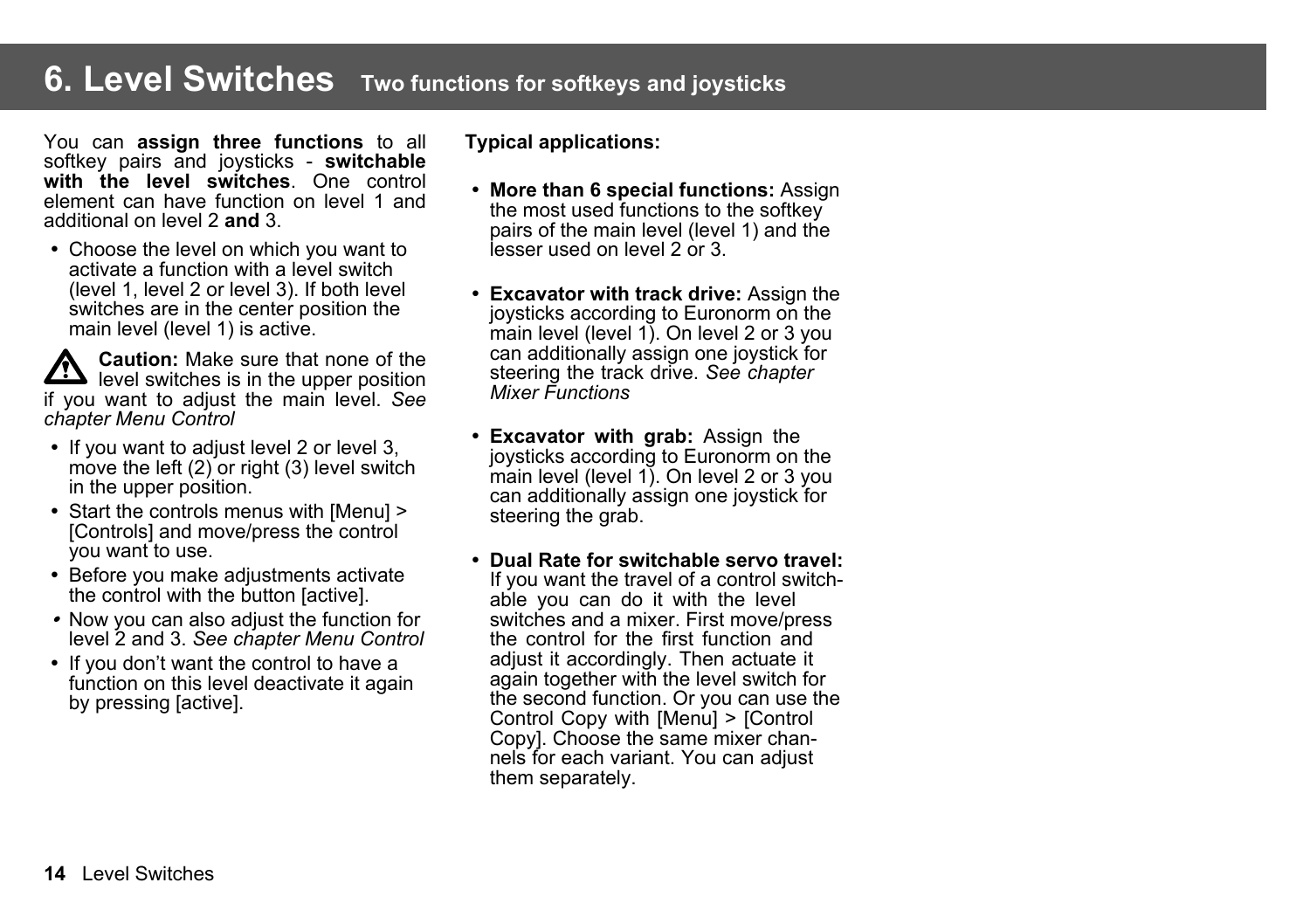# **7. Mixer Functions One control for several servos**

The Zwo4 radio offers a universal and clear concept: **Each control element can control up to four servo channels - one servo channel can be controlled by any number of control elements**. All necessary settings are available as presets with the controls, therefore there is no special mixer menu.

If you assign several controls to one servo, the servo channel type defines how they are mixed. *See chapter Servo - Channel Type*

### **Typical applications:**

ü **Mixer for controlling the rpm of a hydraulic pump:** Choose the servo channel type [Pump] for the channel that is connected to the speed controller (ESC) of the pump (channel type depending on your ESC, see chapter Menu Servo). For all channels that control hydraulic valves choose the type [Valve]. For the assigned controls the 1. assignment should operate the hydraulic valve, the 2. assignment the pump.

By changing the efficiency rate [Rate down], [Rate up] or [Rate left], [Rate right] you adjust how much the pump rom increases when operating the hydraulic valve.

ü **Cross mixer for steering a tracked vehicle** with separate motors for left/right and two ESCs: Choose channel type Motor for left and right ESC channel.

**Tip:** Give them significant names e.g. Left and Right.

Choose the control type [Normal] for the control channel (throttle) for driving forwards and backwards. Assign the 1. assignment to the channel for the left motor and the 2. assignment to the right motor. If you accelerate now (throttle up) both tracks should drive forward. If not switch the direction of rotation for the servo channels with [Reverse].

For the steering control left/right also choose the control type [Normal]. The 1. assignment should be assigned to the left motor, the 2. assignment to the right motor. Only for the right motor adjust the efficiency rate [Rate right] to -100% and the [Rate left] to +100%. You can further improve the driving by setting the driving control function [Expo] to -20%, slow down the steering with [Filter] and decrease [Rate left / right].

- **Emergency off** useful if several functions need to be shut off with the push of a button e.g. drive and pump. Choose the control type [**Emerg. off**] for the softkey pair you want. You can connect up to three servo channels with the assignments of these softkeys. If you press [Emerg. off] all three channels react according to their channel type. *See chapter Servo - Channel Type*
- ü **Two steering servos with different travel radius:** Choose the channel type [Servo] for both steering servos.

**Tip:** Assign names to both channels. e.g. Front and Rear.

Set the right direction of rotation in the channel menu with [Reverse] for both servos. Choose the control type [Normal] for the steering controls. For 1. assignment choose the channel for front steering, for 2. assignment the channel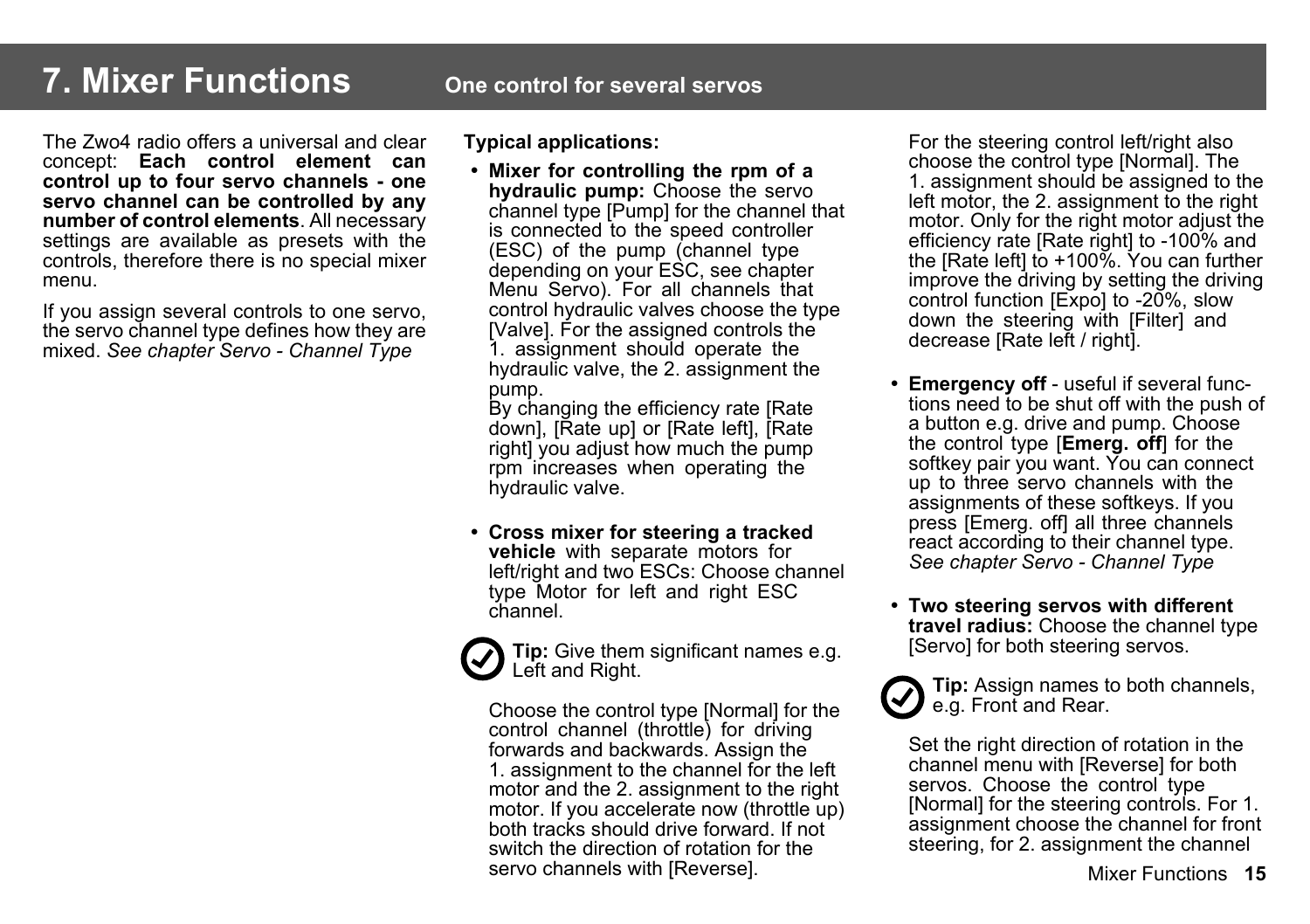for rear steering. Adjust [Rate right] and [Rate left] for each servo.

- ü **Fast Trim:** If you often need trimming for a function you can use a control for it. Choose the control type [Slider **<--->**]. Assign the mixer output 1 of this control to the servo channel you want to use and lower the efficiency rate for the servo channel. You can also assign trim to the second level of a control and trim by using the level switch.
- ü **Dual Rate** for switchable servo travel: If you want the travel of a control switchable you can use level switches or mixer. Actuate the control one time for the first application and make the settings. Actuate the control a second time together with the level switch for the second application or use the function copy control at [Menu] > [Copy control]. Choose the same channels for both mixer outputs. You can adjust the two applications individually.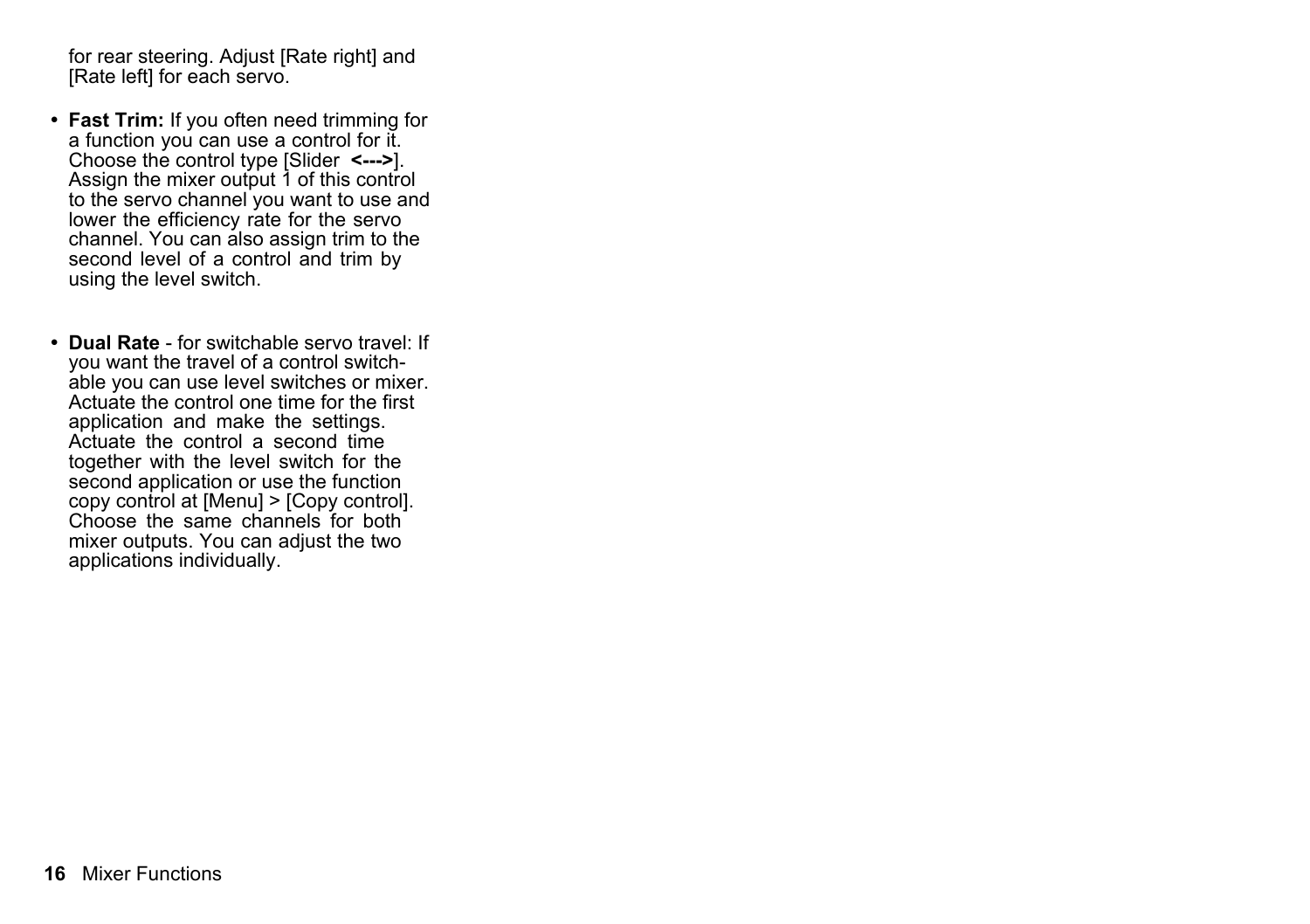# **8. Light Sets Special functions**

**Caution**: If you select a light set template all adjustments you made for the light controls and mixers before are overwritten

### **Light set with multiswitch function**

Some of the common light sets need an additional multiswitch or nautic module in the radio. With the Servonaut HS16 there is no need for upgrading - the **necessary channel addition is already built-in.** The radio supports Robbe/Futaba as well as Graupner/JR - choose the servo channel 7 or 8. Connect the light set to one of these channels. With the green menu button [Menu] > [Multiswitch] you get to the adjustment menu. *See chapter Menu Multiswitch.*

For a quick start there is a list of common light sets with presets at [Menu] > [Model] > [Light set]. In the radio you can't switch channels 7 and 8 if one of them has multiswitch function.

### **Light set without multiswitch function**

Some light sets aren't controlled via multiswitch channels but one or two normal servo channels. Connect the light set to the channels you want, normally channels 5 to 16.

For a quick start there is a list of common light sets with presets at [Menu] > [Model] > [Light set]. Choose EN for the english presets.

**Please note:** When you load one of the light set presets you need to choose the multiswitch channel (channel 7 or channel 8). Settings from before are overwritten. All presets use the same controls. If you want to use another preset for the other multiswitch channel you need to switch the controls to another level beforehand.

Choosing the multiswitch channel is necessary even if the light set doesn't use one. This doesn't affect the function.

### **Servonaut mini light sets**

For mini multiswitches and mini light sets from Servonaut you can choose between **three options**:

### **1. Control with joysticks (standard)**

- Press [Menu] > [Control] and move one joystick. With [Reset] you can delete all old adjustments. With [Reverse] you can swap the joystick direction if necessary.
- To assign a channel to the control press the blue button to get to page [2v5].
- Press [Change] and choose the receiver channel that mini multiswitch or light set are connected to. Leave all other adjustments for control and servo channel as they are.
- We recommend assigning a [Name] to the channel e.g. ML4. You can also name the servo channel in the servo channel menu for an even better overview.

• Press [OK] a few times to get back to the operating screen.

### **2. Control with one softkey pair**

- Press [Menu] > [Control] and press one key of the pair you want to use.
- With [Reset] you can delete all settings for this control. Switch the softkeys with [Reverse] if necessary.
- To assign a channel to the control go to page [2v5] with the blue menu button.
- Press [Change] and choose the receiver channel connected to the mini multiswitch or mini light set. Don't change any other settings for the control and servo channel.
- We recommend assigning a [Name] for each softkey, e.g. Indicator L and Indicator R. You can also name the channel in the servo channel menu, e.g. ML4 for the light set, for an even better overview.
- Press [OK] a few times to get back to the operating screen.
- **3. Control with two softkey pairs** for the Servonaut ML4
- **Indicator:** Press [Menu] > [Control] and press one key of the pair you want to use for the indicator. With [Reset] you can delete all settings for this control. Switch the softkeys with [Reverse] if necessary.
- To assign a channel to the control go to page [2v5] with the blue menu button.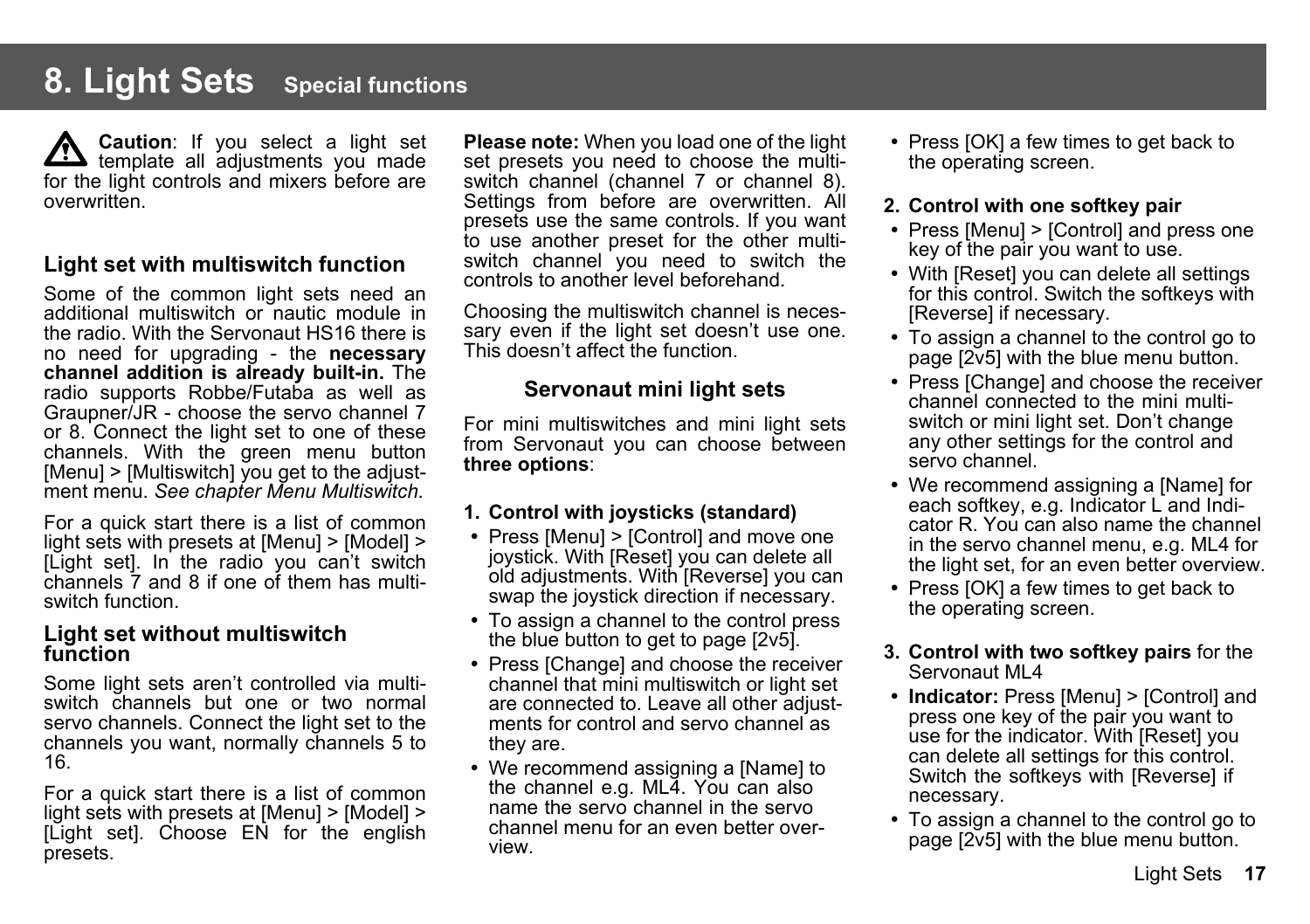- Press [Change] and choose the receiver channel connected to the mini multiswitch or mini light set.
- In the menu [Type] choose the control type [Impuls] on the second page.
- Set the [Length] to 0,5s. Don't change any other settings for the control and servo channel. Assign a [Name] to each softkey, e.g. Indicator L and Indicator R.
- ü **Warning Signal, Light:** Press [Menu] > [Control] and press one key of the pair you want to use for the warning signal and light.
- With [Reset] you can delete all settings for this control. Switch the softkeys with [Reverse] if necessary.
- To assign a channel to the control go to page [2v5] with the blue menu button.
- Press [Change] and choose the receiver channel connected to the mini multiswitch or mini light set.
- In the menu [Type] choose the control type [Impuls] on the second page.
- Set the [Length] to 2,0s. Don't change any other settings for the control and servo channel. Assign [Names] to each softkey, e.g. Warn and Light.
- You can also name the channel in the servo channel menu, e.g. ML4 for the light set, for an even better overview.
- Press [OK] a few times to get back to the operating screen.

### **Setting the channel assignment**

The light set templates use preset servo channels. If you want the light set to use other servo channels you can change it with  $[Menu] > [2v2] > [Swap channel]$ . This function is not available for light sets with multiswitch function. *See chapter Menu Receiver*

### **Change the softkey assignment**

For the light set templates you can adjust the softkey assignment with  $[Menu] > [2v2]$ > [Swap control]. *See chapter Menu Radio*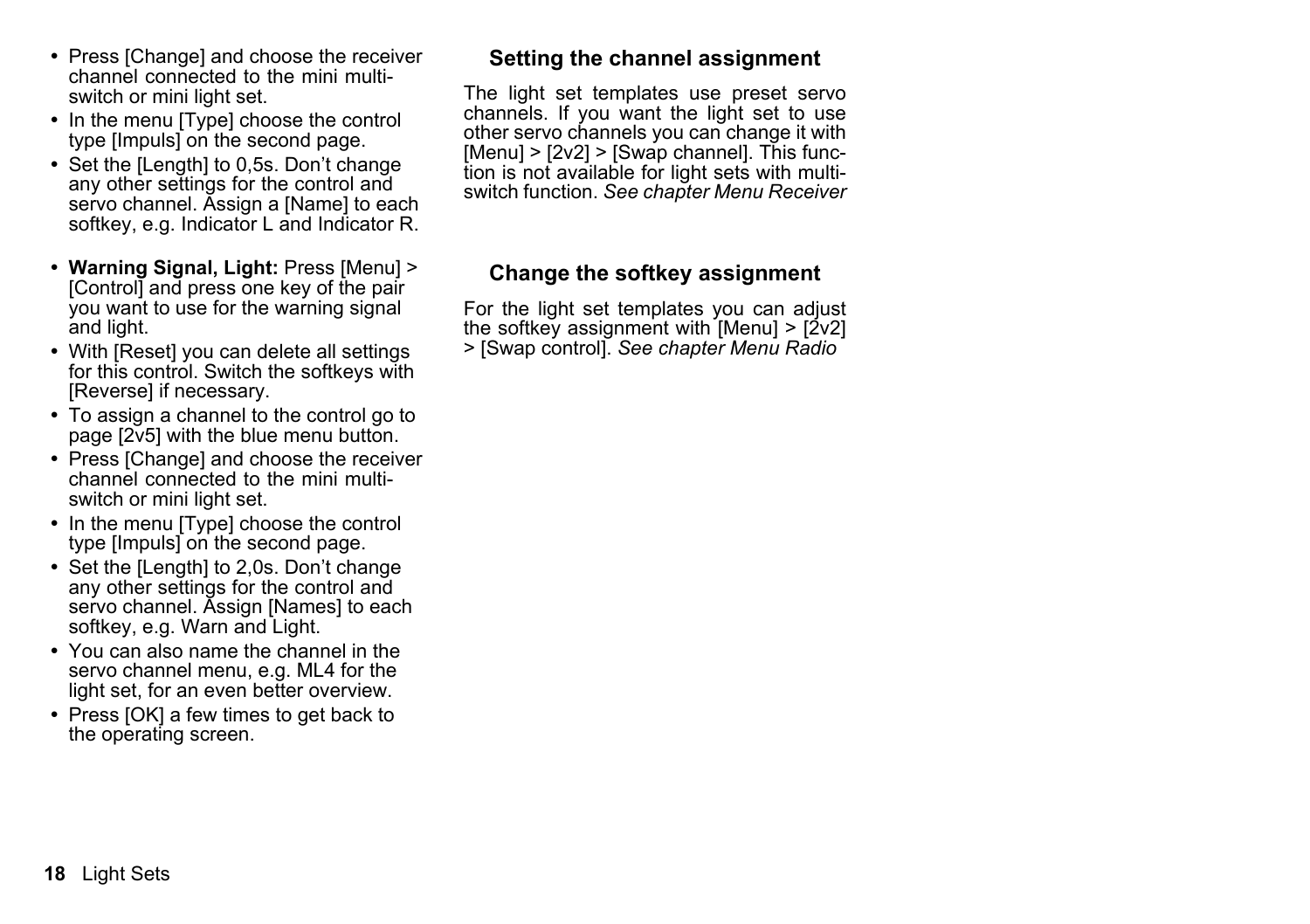# **9. Model Quick Select**

### With the Zwo4 radio you can **switch between up to four ready to start models.**

Start the Quick Select Menu with the red menu button. The active model stops. The radio shows all available models that are connected. Choose the one you want to drive.

**Tip:** The red button functions as an emergency off as well because it stops all active models. Important: Not with all speed controllers - please test the function beforehand when the model is jacked up.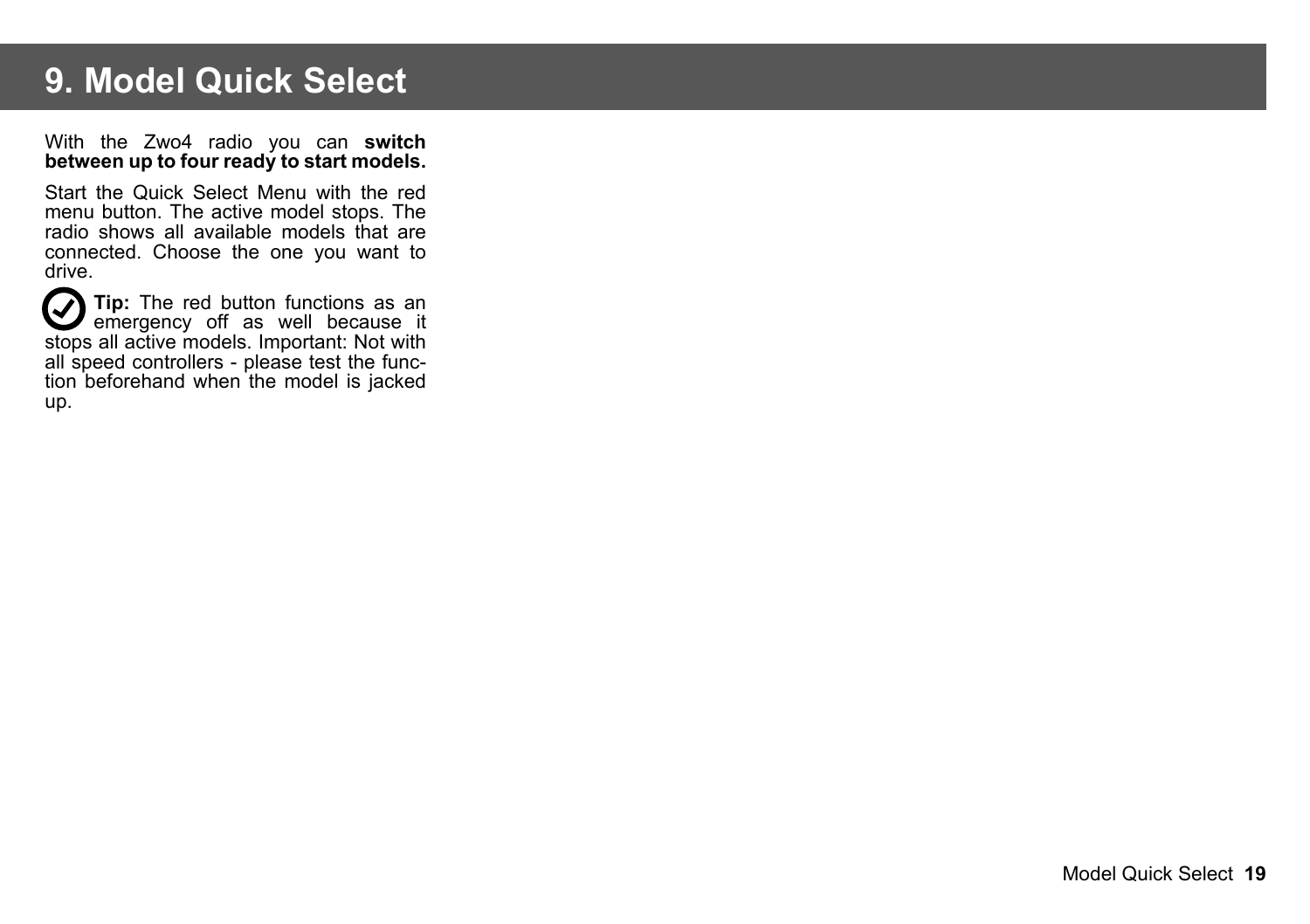# **10. Main Menu**

### **Menu Buttons**

**[OK]** Green Back to the higher-level menu.

**[1v2]** Blue To the next page. These submenus are part of the main menu:

- ü Menu **Receiver** Bind, Telemetry, BEC Threshold, Battery Threshold, Battery type
- ü Menu **Radio** Basic settings
- ü Menu **Control** Control, Control types, Mixer
- Menu **Servo**
- Menu **Trim**
- Menu **Multiswitch**
- ü Menu **Model** Manage models
- ü Menu **Channel info**
- Menu **Control info**
- **Swap channel**
- **Swap control**
- **Copy control**
- **DisplayCARD**
- **SD Card**

| OK.                 |                             |
|---------------------|-----------------------------|
|                     | Model #1: Standard          |
| Receiver <br>lRadio | Servol<br>lContro1          |
| Trim                | <b>Multiswitch</b><br>Model |

*Screenshot Overview Main Menu, page 1*

| OK.                    | 202.                                                        |
|------------------------|-------------------------------------------------------------|
|                        | Model #1: Standard                                          |
|                        | Channel info  Swap-channel <br> Control info   Swap-control |
| Copy control   SD Card |                                                             |

*Screenshot Overview Main Menu, page 2*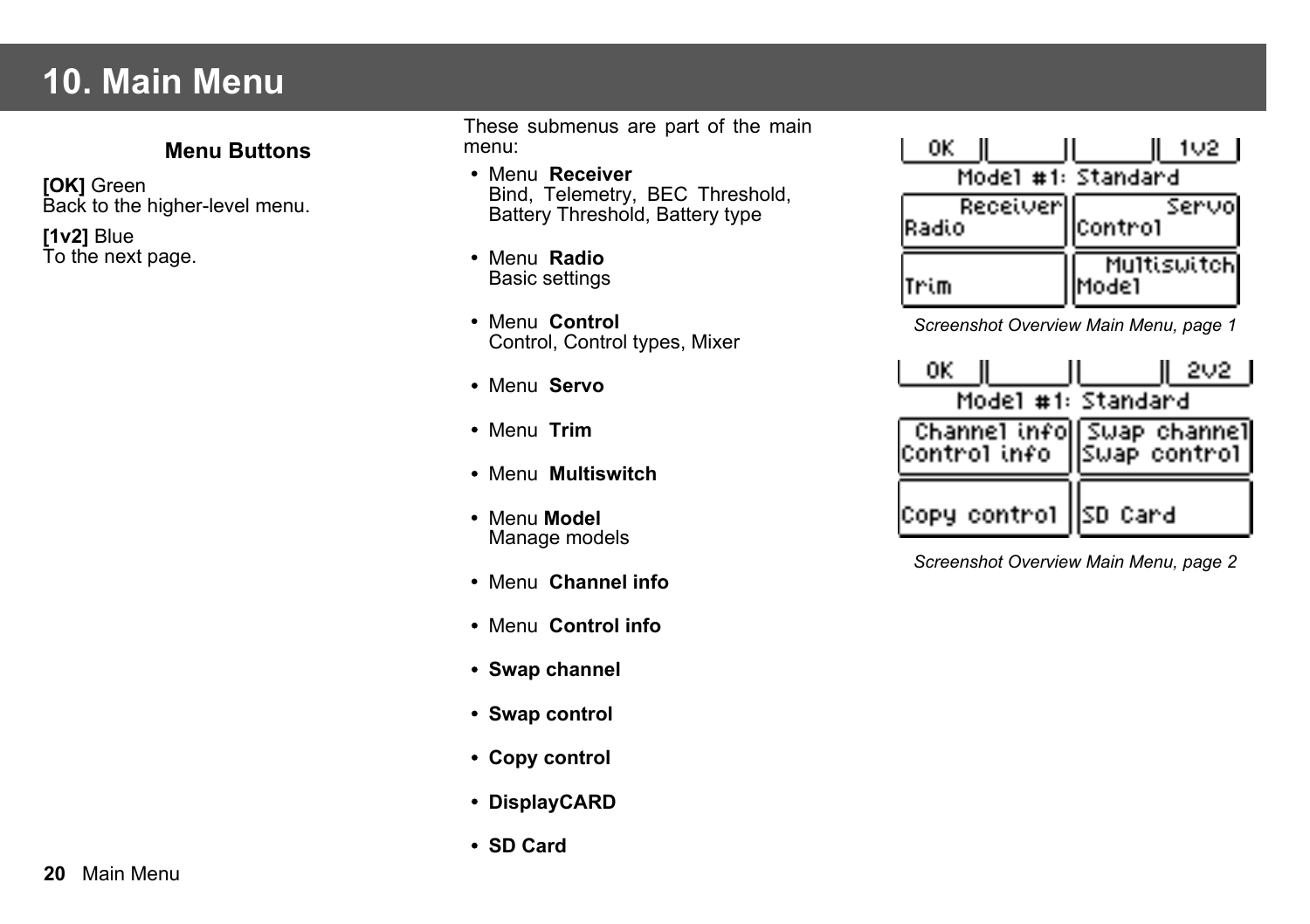### **[Swap channel]**

With the servo swap you can **swap two connections at the receiver.** All functions and adjustments for these channels are swapped as well. The channel numbers remain. For example servo channel 3 is always the third output at the receiver.

It is possible to swap two channels of a multiswitch or a channel of the multiswitch with a normal channel. There may be a lag because the multi channels work a little slower.

### **[Copy control]**

With the control copy you can copy all settings for one control to another one. If you want to control a function in your model two ways e.g. one time with big deflection and one time with small deflection (dual rate), you can copy the control with [Control copy] to the second level. Adjust the settings and switch between the two with the level switches.

### **[Swap control]**

Here you can swap the function of two controls. Useful to adjust the assignment of softkeys or to temporarily assign a function to a joystick. Even if you swap a joystick with a softkey pair all settings remain.

**Caution:** If you didn't assign names to the controls the default names don't change after a control swap because the softkeys are numbered serially with Control 7, Control 8 etc. The settings still change though.

### **[DisplayCARD]**

Activates the DisplayCARD Mode. In this mode you can program Servonaut modules that are connected with your HS16 via the DisplayCARD cable. You can recognize these modules by the logo.



To program the module just connect it with your radio and start the DisplayCARD Menu. Press one of the middle or lower buttons on the right to choose the settings.

**A** Caution: In the DisplayCARD Mode **21** all radio connections to the models are deactivated. If you quit the menu they are active again.

Please note: You can use any servo cable as a DisplayCARD cable as long as the red wire is removed from at least one of the plugs.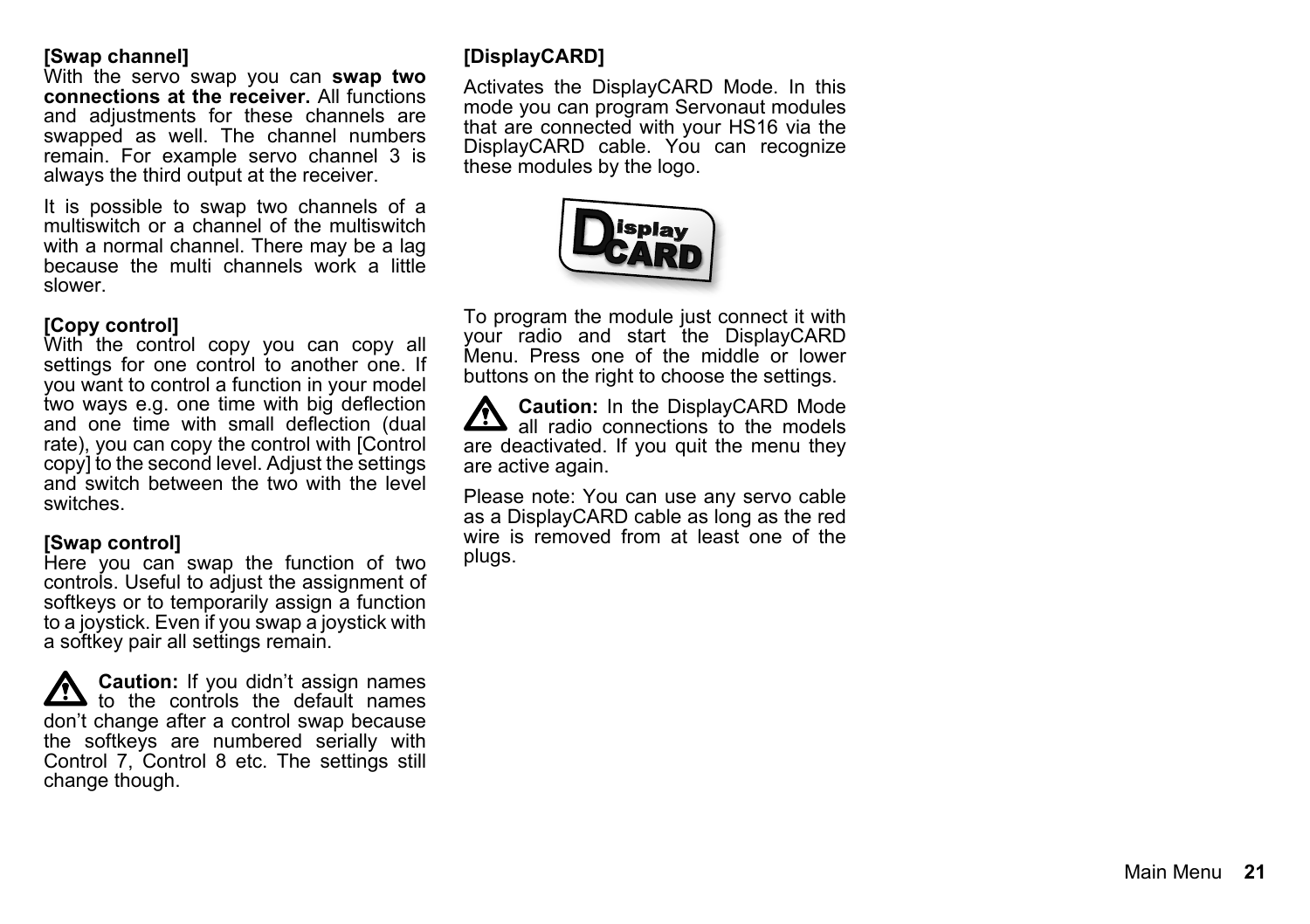# **10.1 Menu Model Managing Models**

Green Button [Menu] > [Model]

In this menu you can create new models. switch between them or delete them again. If you start the menu the active model stops.

Special feature: If you create a new model you can chose the model template and light set template separately. You can use one of the light set templates and adjust it as you like.

### **Menu buttons**

**[OK]** Green Back to the higher-level menu.

### **Softkeys**

### **[New model]**

Create a new model: Choose a model template or copy an existing model.



**Caution:** Don't forget to bind the  $\sum$  models receiver in the receiver menu of your radio. *See Menu Receiver*

### **[Light set]**

Here you can choose a light set template.

### **[Select]**

Select the model you want to adjust. Not until you leave the menu your radio connects to the model.

### **[Delete]**

Choose the model you want to delete. The model that is active at the moment can't be deleted.

### **[Name]**

Here you can assign a name to each model. If you don't, the radio shows "Modell" with the number instead.

### **Template F14 - Channel assignment joysticks**



### **Template MC19 - Channel assignment joysticks**

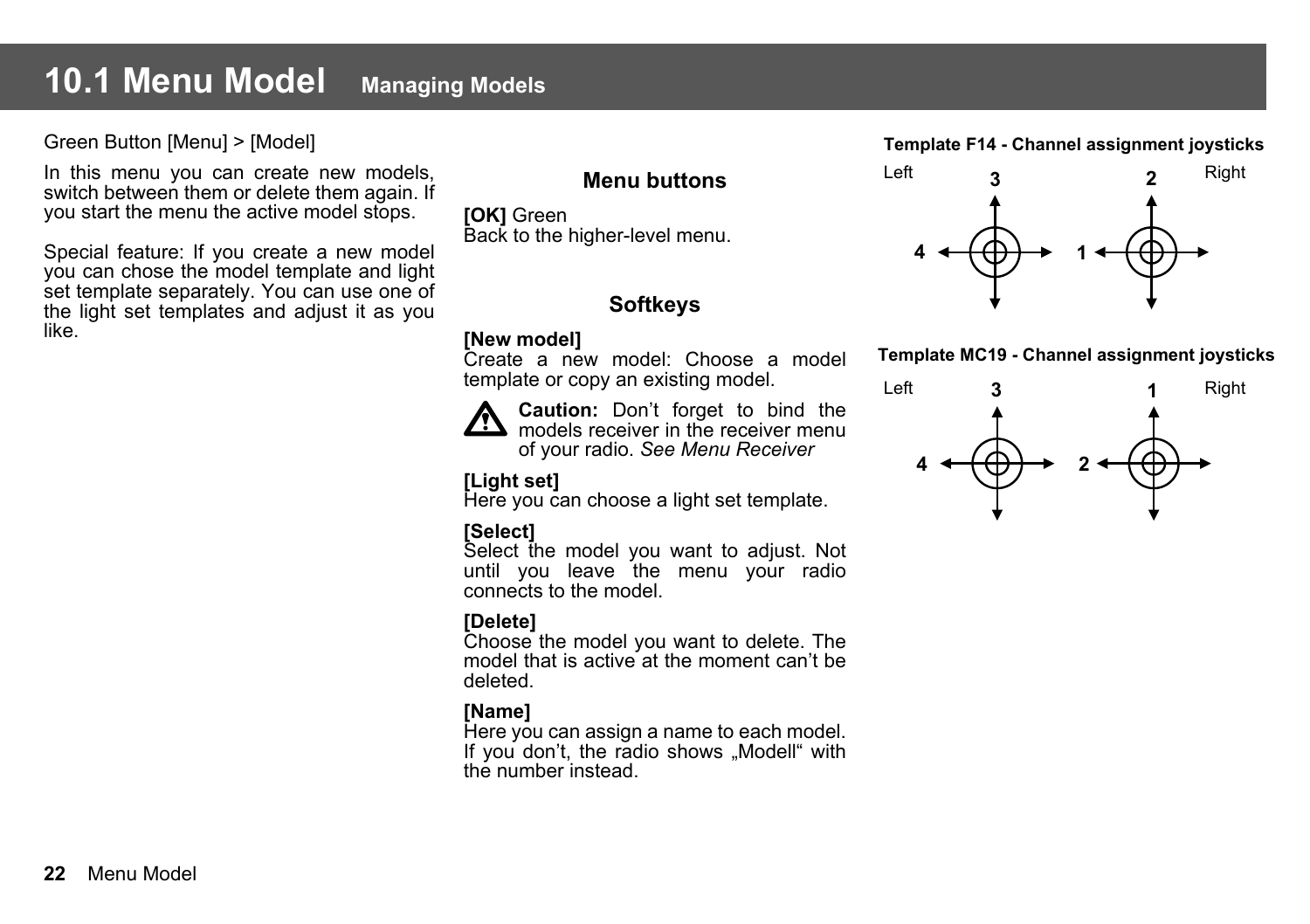# **10.2 Menu Receiver** Binding

Green Button [Menu] > [Receiver]



**Caution:** The adjustments always **relate to the selected model**!

### **Menu buttons**

**[OK]** Green Back to the higher-level menu.

### **[Reset]** Red

Deletes all settings on this page and restores the factory settings. The binding with the receiver remains.

### **[CARD]** Yellow

Activates the DisplayCARD Menu to change CARD settings for all modules that are connected to the receiver. In the Menu use the blue button to switch between master and slave receiver. *For details see chapter DisplayCARD via radio*

### **Softkeys**

### **[Bind]**

By binding **radio and receiver connect.** It is like they exchange numbers once to find each other again in the 2.4GHz frequency band. Only after binding successfully the receiver reacts to the radio.

At the receiver you need to remove or set a jumper and then switch the model on check the steps according to the receiver manual.

Press the button [Bind] so the radio searches for the receiver. If the search is successful they connect and the number of the receiver is stored in the model memory.

This binding is necessary only once but can be repeated as often as you like e.g. if you put the receiver in a different model.

### **[BEC threshold]**

The Servonaut 7 wo4 receivers monitor the **supply voltage of the servos.** If the voltage falls below the preset value there is an alarm. Normally it is set at 4.6 Volt. If it falls lower the receiver or servo supply voltage may be overstrained. To switch the monitoring off press both adjust-softkeys at the same time.

### **[Battery type]**

The Zwo4 receivers can also monitor the **battery supply voltage** if the receiver is connected to the battery - see the receiver manual for more information.

There is an alarm for low voltage as well the [Battery threshold]. To make the adjustments easier you can select the battery type with the left softkey and the number of cells with the right softkey for [Battery type].

### **[Battery threshold]**

Lets you adjust the threshold for the battery monitoring. Select one of the recommended values with [Battery type] and fine-tune them if you like. To switch the monitoring off press both adjust-softkeys at the same time.

### **[E4/E6/E9/E18]**

Activate this option if you use one of these Servonaut receiver Zwo4E4, Zwo4E6, Zwo4E9 or Zwo4E18.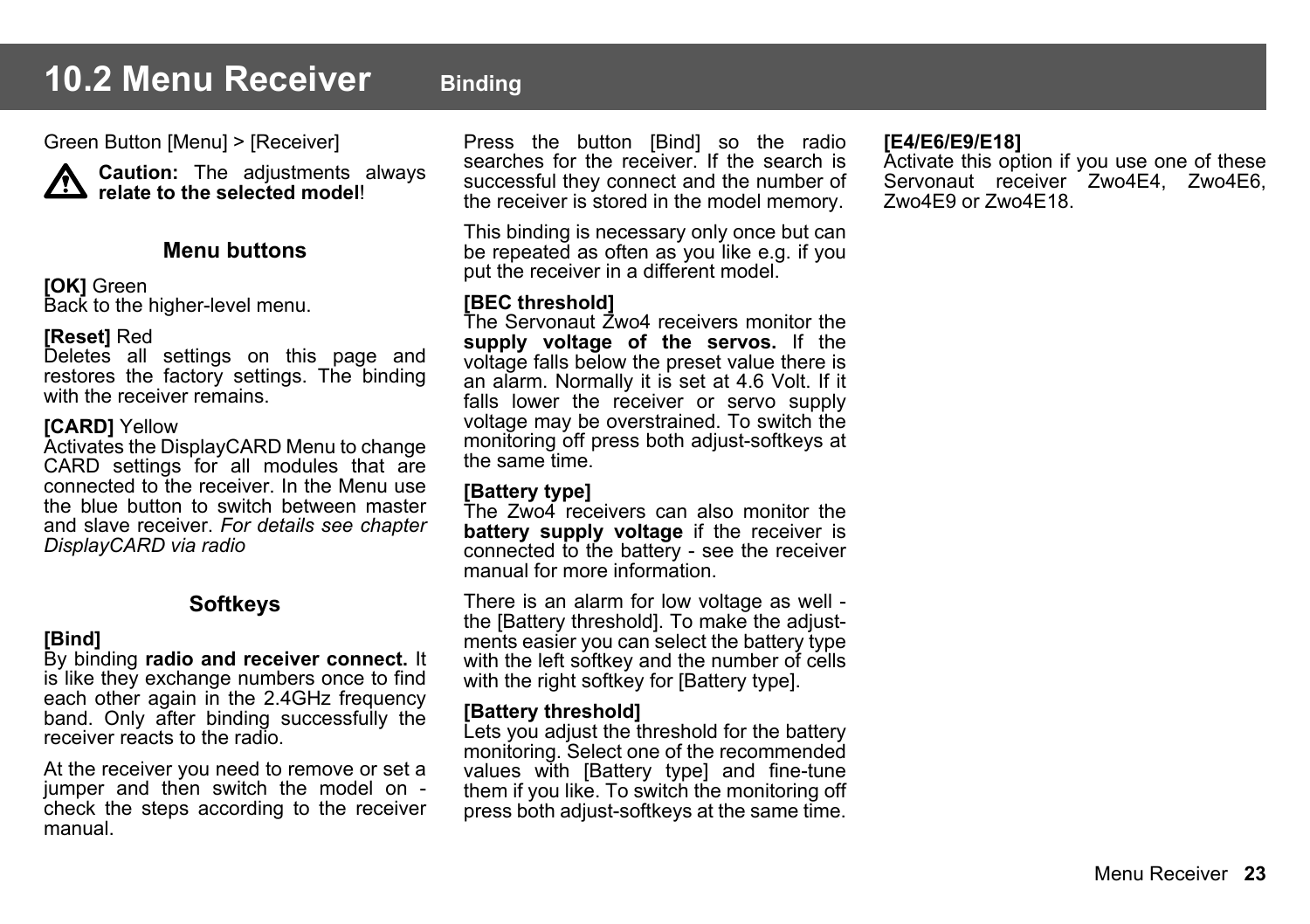# **10.3 Menu Multiswitch Nautic-, Multiswitch-, Multiprop function on channel 7 and 8**

### Green button [Menu] >[ Multiswitch]

Some of the common light sets need an additional **multiswitch or nautic module** in the radio. Such a module can be used as a channel extension to get more servos in the model or more switching functions. Normally an additional multiprop, nautic or multiswitch decoder is necessary.

With the HS16 this channel extension is already built-in. The HS16 supports systems from Robbe/Futaba als well as Graupner/JR and of course Servonaut MultiBus on channel 7 and 8.

After each time switching the multiswitch function on/off the receiver needs to be bound again to set the changes. Your radio shows a hint to remind you.

See chapter *Servonaut MultiBUS* and *Instructions for using Multiswitch Decoder*

### **Menu buttons**

### **[OK]** Green

Back to the higher-level menu.

### **[Reset]** Red

Deletes all settings on this page and restores the factory settings.

### **[1v2]** Blue

Shows the number of pages and turns to the next one. Page 1 is for channel 7, page 2 for channel 8.



### **Softkeys**

### **[Channel7] [Channel8]**

Switches the multiswitch function for the channel on/off (on = black underlined, see screenshot).





### **[Type]**

Switches between Robbe/Futaba and Graupner/JR system.

### **[Pulsetrim]**

Allows the fine tuning of the impulse length. This adjustment is only an emergency option - contact the Servonaut Team via email at *sender@servonaut.de.*

### **[Zero position]**

Allows the fine tuning of the impulse length. This adjustment is only an emergency option - contact the Servonaut Team via email at *sender@servonaut.de.*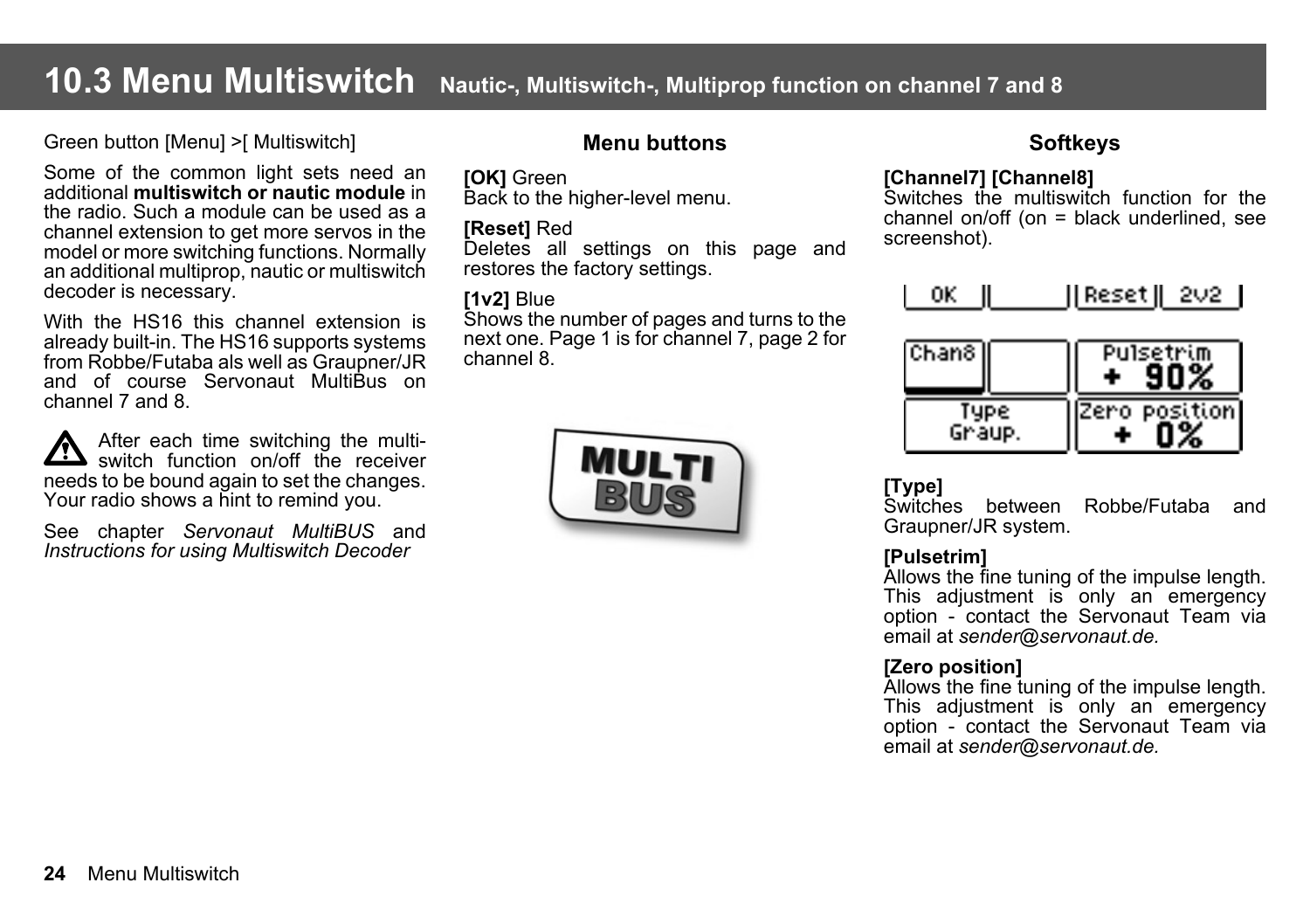# **10.4 Menu Radio Basic settings**

### Green button [Menu] > [Radio]

Here you find all **basic settings** for the radio. The HS16 does not have mode settings as known from radios for flying. Instead controls and servo channel can be paired freely.

**Tip:** Use the advantage to assign names to all controls and servo channels - you will benefit from it.

### **Menu buttons**

**[OK]** Green Back to the higher-level menu.

### **[1v2]** Blue

Shows the number of pages and turns to the next one.

### **Softkeys**

### **[Contrast]**

Adjust the display contrast so you can easily read the screen from all angles.

### **[Light]**

Here you can switch the display backlight on/off. Because the supply current is so low we recommend leaving it on all the time. If you press both keys simultaneously, the automatic mode is activated. You can adjust the time (in seconds) after which the radio will turn off the light when in operational view. When entering the menu the light will then always be turned on.

### **[3D stick]**

If you equipped your radio with 3D sticks you can activate the additional rotary function. The buttons function as level switches - you decide if the push buttons act as momentary or memory switch.

### **[Alarm]**

Vibration, acoustic alarm (beeper) and visual alarm (flashing display light) can be switched on/off separately. Settings apply to all alarms - even the ones controlled by the receiver regarding the model. If the battery voltage of the internal radio battery falls below the value set for [Battery alarm] there is always an acoustic alarm, The visual alarm can be set additionally.

### **[DEU/ENG]** Switches the language between German and English.

### **[Radio name]**

Give your radio a name e.g. your first name.

### **[Rescan]**

Cuts the radio connection off and scans the 2.4 GHz frequency band to connect the receiver again.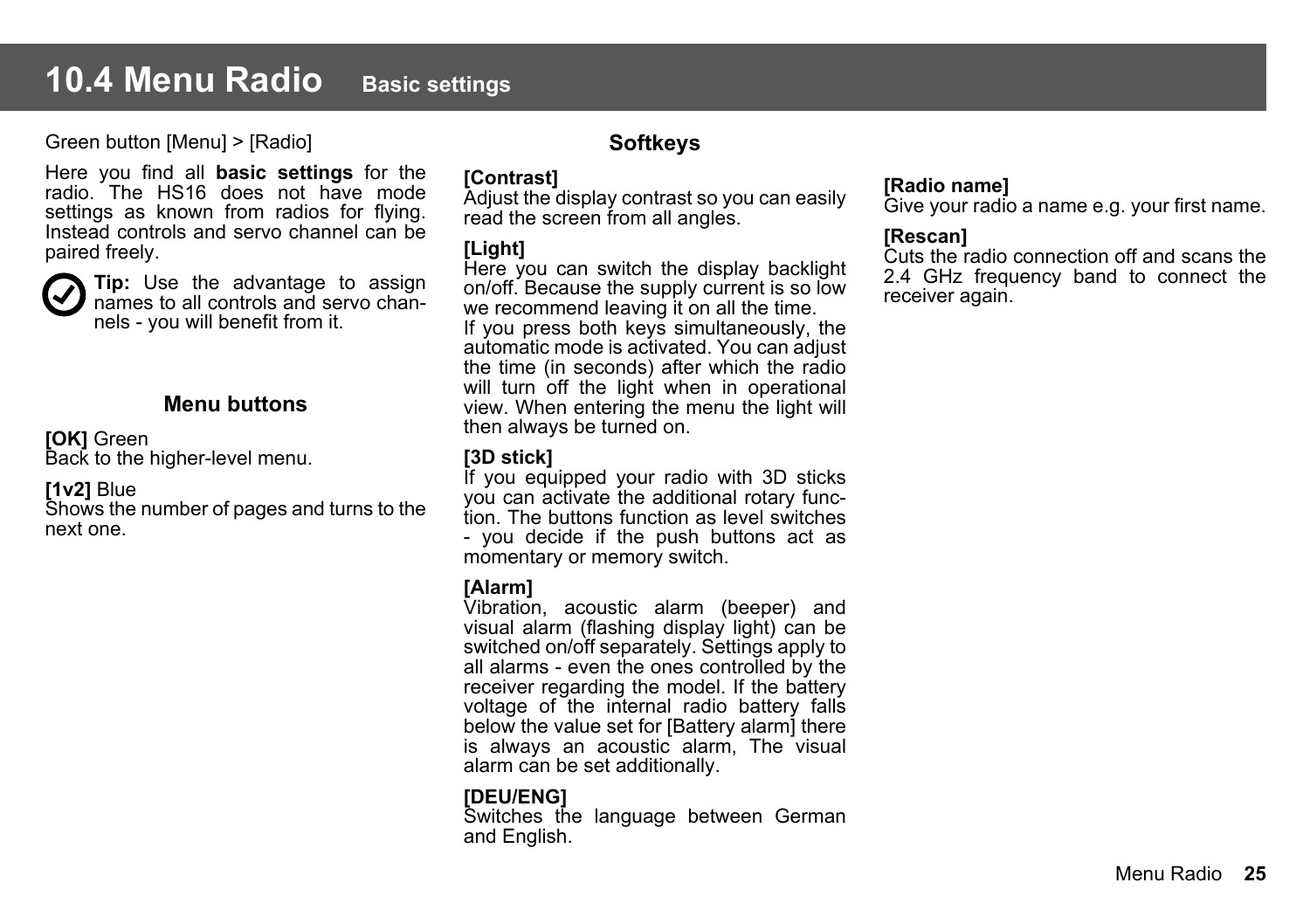# **10.5 Menu Trim Trim the joysticks**

Green button [Menu] > [Trim]

Trim the joysticks middle position by **pressing the softkeys.** Press the green button to get back to the main menu.

The trim settings are saved for each model individually. If the trim or center positions needs to be changed frequently you can also use the mixer. *See chapter Mixer Functions - Quick Trim*



*axis of rotation 3D sticks (no function with standard joysticks)*

**1** *number shows the active level*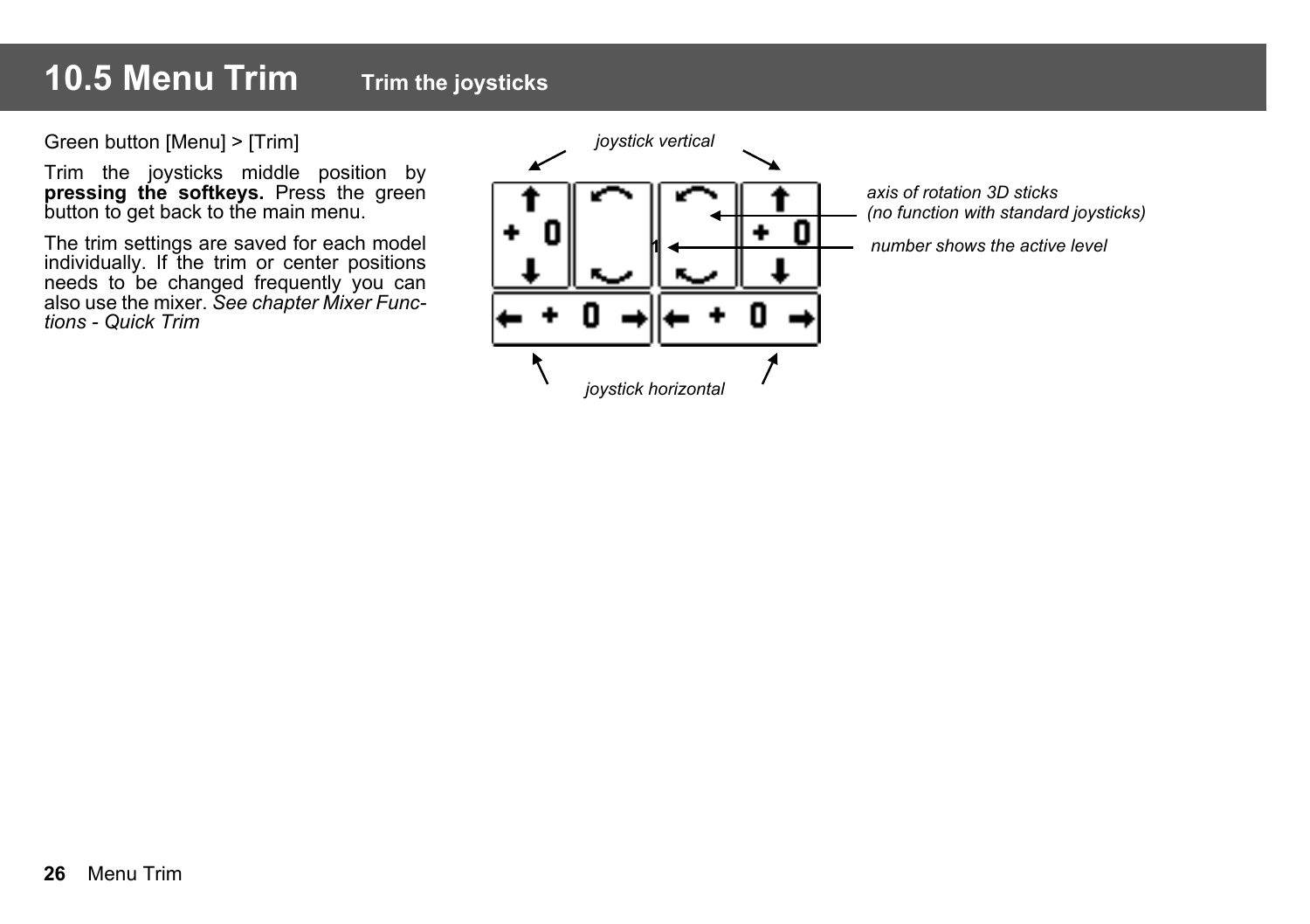Green button [Menu] > [Control]

The **two joysticks** and the **2 x 3 softkey pairs** left and right of the display are the controls of your HS16. In the control menu you find all adjustment possibilities and the assignment of the controls to the servo channel outputs of the receiver. The assignment of joysticks and softkeys can be switched and copied. *See chapter Main Menu*

### **Control Menu**

Get to the Control Menu with [Menu] > [Control]. Actuate the control you want.

**Caution:** The two level switches are  $\sum$  active. The level that is currently selected is shown in the display so you don't adjust the wrong control. Thanks to the level switches all controls can be used three ways. *See chapter Level Switches*

After selecting the control you get to the first page of the adjustments.

About the percentages: The final values are affected by the settings in the servo menu. A control that is set to 100 % can be set to cause 125 % deflection in the servo menu. *See chapter Menu Servo - Examples*

### **Menu buttons**

### **[OK]** Green

Back to the superordinate menu.

### **[Test]** Yellow

Temporarily switches back to the normal display and function to test the softkey pairs. To end the test mode press [OK] or [Info].

### **[Reset]** Red

Resets all adjustments on this page to the default factory settings. Press [Reset] a second time to set the control type to normal.

### **[1v5]** Blue

Shows the number of pages and turns to the next one. The control menu has five pages.

### **Softkeys different for each control type**

### **[Active]**

Only shown when a control is selected for level 2 or 3. You can activate and deactivate a control with this softkey.

### **[Name]**

Allows you to assign one or two names to the control. If you only save a name for left just this one will be shown. *See chapter Enter Names*

### **[Reverse]**

Swaps the left and right softkey of one pair or reverses the direction of a joystick.

### **[Type]**

With the type you set how the control works and reacts.

### **[Expo]**

A negative expo value reduces the effect of small control movements and allows sensitive steering. A positive expo value increases the effect of small movements. In both cases the end point deflection is the same. Only for the joysticks.

### **[Filter]**

With the filter you can change the reaction speed of a control.



**Tip:** A filter value about 1.0 is best for realistic steering.

### **[Runtime]**

Only for the control types [Slider <--->], [Slider <-0->] and [Slider 0--->]: This sets the travel time of the control from 0 to 100% deflection and lets you choose how sensitive the function is.

### **[Time]**

For control type [Impulse]: It sets the length of the keystroke that is transmitted.

On pages 2 to 4 of the control menu you can assign up to three servo channels.

### **[Step time]**

Only for control type [Seq 1…5]. The time that passes between switching the positions of the sequence. With 0 you can only switch to the next position manually.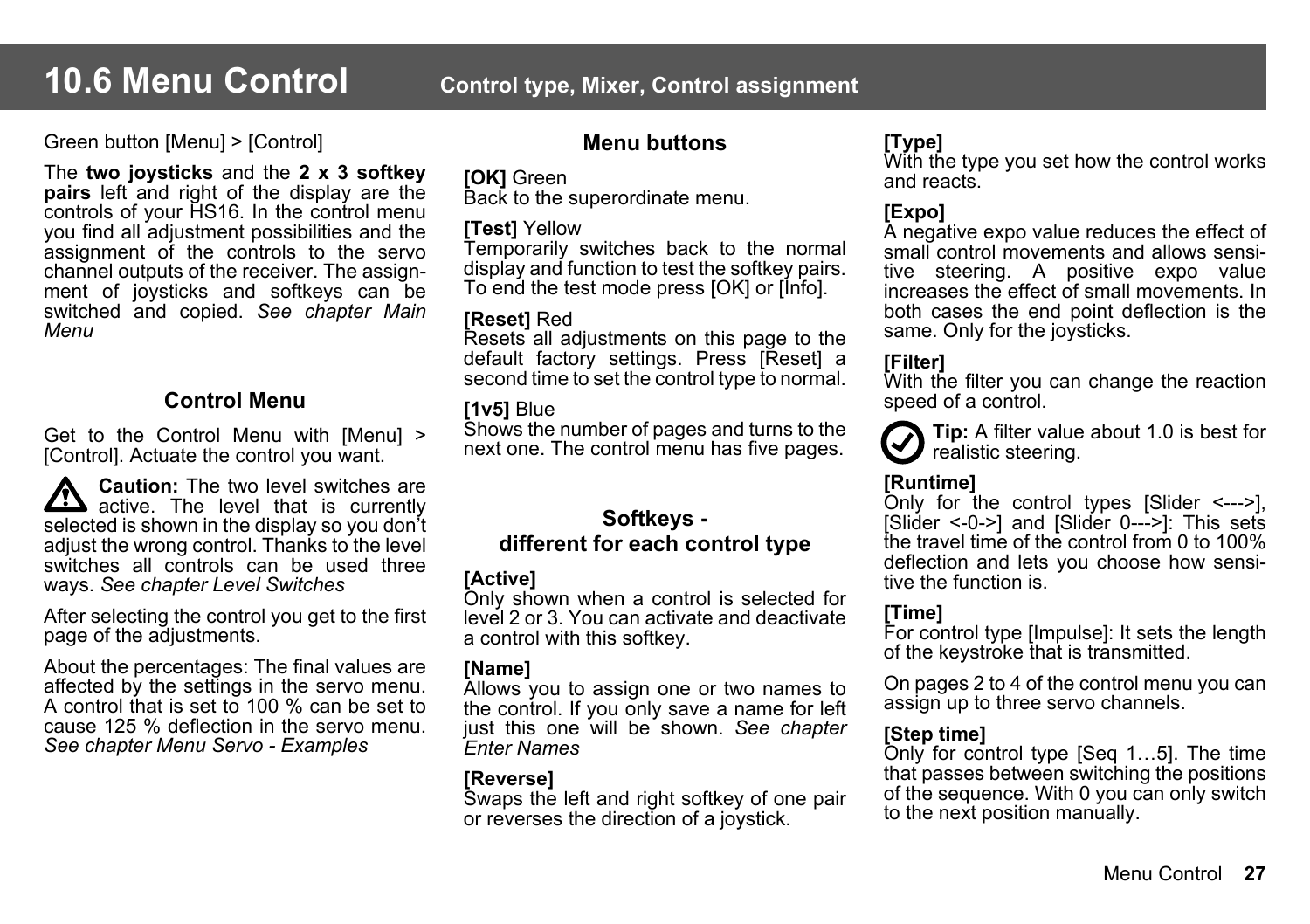On page 2 to 5 of the Control Menu you can assign up to four servo channels to one control.

**Caution:** Without assigning channels the control has no function and the model doesn't respond.

### **[ ->Channel]**

Starts the channel selection.

### **[Change]**

Starts the channel selection to change the assignment.

**A** Caution: If there is a channel  $\angle$  assigned already the menu shows the channel name instead of [->channel] and pressing a key shows the servo channel menu of this channel to make adjustments. To delete all channel assignments press [Reset], twice if necessary.

### **[Dead zone]**

Sets the range around the joysticks middle position in which the control value is 0% that is where the control doesn't react.

### **[Rate left/Rate down]**

Sets how strong the control affects the channel when a left key is pressed or the joystick is moved left or down.

### **[Rate right/Rate Up]**

Sets how strong the control affects the channel when a right key is pressed or the joystick is moved right or up.

You can set the values for **[Left/Down]** and **[Right/Up]** anywhere from -100 to +100%. Press both softkeys together to get to the Quick Select Menu with often used presets.

### **Your radio has following control types:**

- Normal
- $\bullet$  Switch 0 +
- $\bullet$  Switch  $+$
- $\cdot$  Switch 1-2-3
- Switch/PushB
- Emerg off
- $\bullet$  Slider <--->
- Slider <- 0→
- $\bullet$  Slider 0--->
- $\cdot$  Impulse
- Min Impulse
- $\cdot$  Seq 1...5

|         |                                  | 1V2 |
|---------|----------------------------------|-----|
|         | Choose control type              |     |
|         | [Rorma1][Switch][Switch][S1ider] |     |
|         |                                  |     |
| suitehl | Emerel                           |     |
|         |                                  |     |

*Control types, page 1*

| ок |                                       |     | 202    |
|----|---------------------------------------|-----|--------|
|    | Choose control type<br>Impuls  Slider | sea | min    |
|    |                                       |     | npulsi |
|    |                                       |     |        |

*Control types, page 2*

### **Control type [Normal]**

### Typical use for **joysticks**: **Steering, Throttle**

• Joysticks: They work proportionally from  $-100\%$  to  $+100\%$ 

Typical use for a **softkey pair**: control functions of a **light set**

• Softkey pair: The left key results in -100% while pressed, the right key in +100%. No key pressed is middle position at 0%.

### **Control type [Switch - 0 +]**

Typical use: Extend and retract **auxiliary gear or tilting drive** with the possibility to stop it.

The control has three positions: -100% , 0% and +100% with memory function. It simulates a switch with three positions.

- Joysticks: Shortly actuating in one direction or another switches the control to +100% or -100%. If you actuate it twice it is back in the middle at 0%.
- Softkey pair: Press the key shortly to set the control to +100% or -100%. If you press it a second time it is back in the middle at 0%.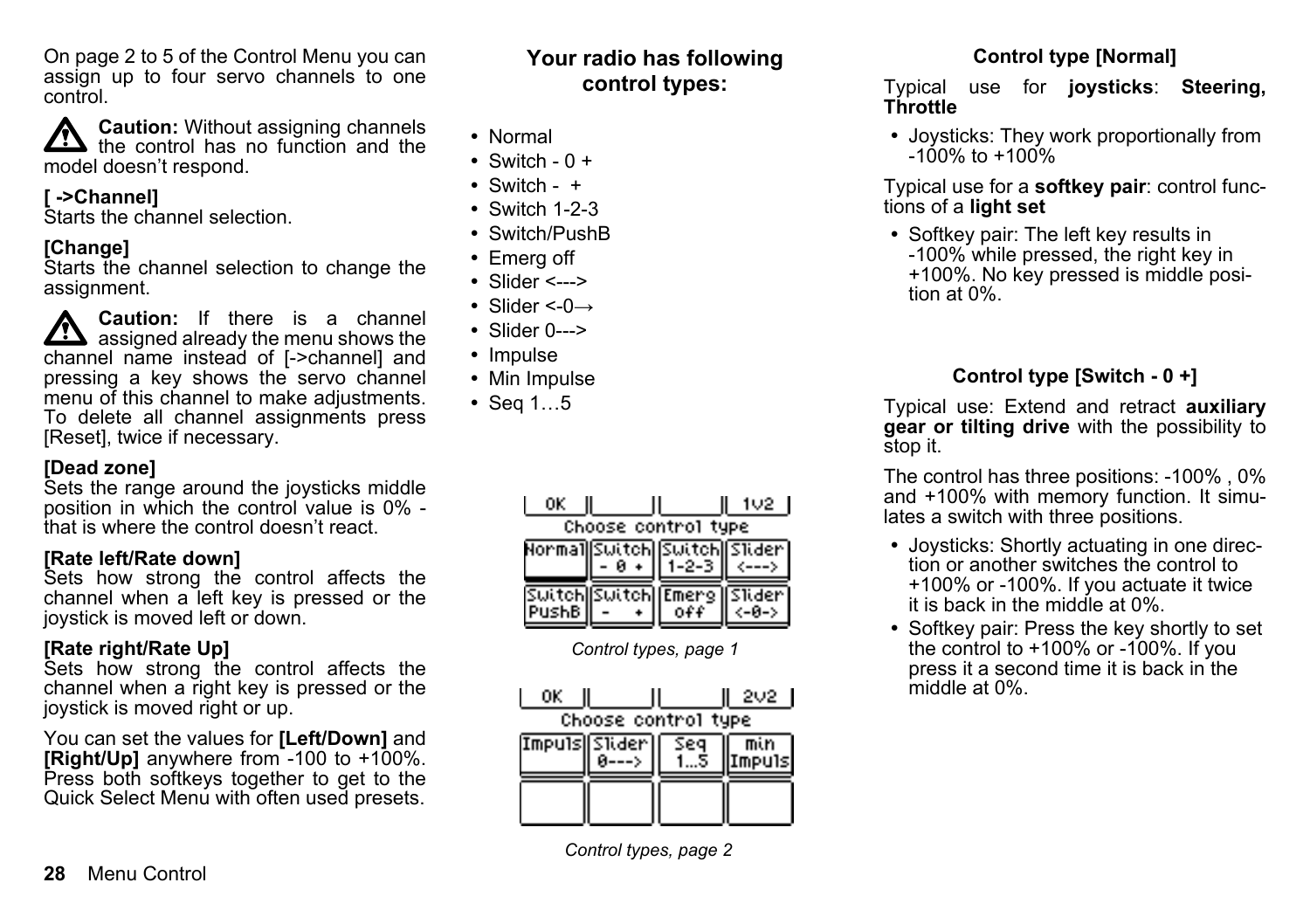### **Control type [Switch - +]**

Typical use: Fifth wheel lock, differential lock

The control has two positions: -100% and +100%. It simulates a switch with two positions.

- Joysticks: Shortly actuating switches the control to +100% or -100%.
- Softkey pair: Press the left key to set the control at -100%. Press the right key to set it at +100%.

### **Control type [Switch 1-2-3]**

### Typical use: Sequential shift for **three-gear gearbox**

The control has three positions: -100% , 0% and +100%. It simulates a sequential gear shift.

- Joysticks: Shortly actuating switches one step after another from -100% to 0 to  $+100\%$  and back.
- Softkey pair: Press the right key shortly to set the control from -100% to 0 to +100%. Press the left key to set it back step by step.

### **Control type [Switch/PushB]**

Typical use: Functions of a multiswitch light set

The control has three positions: -100% , 0% and +100%. It simulates a switch that is a switch in one direction and a pushbutton in the other.

- Joysticks: Shortly actuating to one side switches the control to -100%, again to 0%. Move it to the other side to set it to 100%.
- Softkey pair: Shortly press the left key to set the control to -100%. Press again to set it to 0. Hold the right key to get +100%. Press [Reverse] to swap the function of both keys - Pushbutton left, Switch right.

### **Control type [Emerg off]**

Typical use: **Immediately switches off** a internal combustion engine, a hydraulic pump or model drive

The control has two positions: Normal and Emergency off. In the Emergency off position the control affects up to three servo channels, different for each channel type. *See chapter Mixer Functions*

- Joysticks: Not useful
- Softkey pair: Press the right key shortly for an Emergency off, all drives stop and are blocked. The left key lifts the blocking.

### **Control type [Slider <--->]**

Typical use: **Hydraulic simulation**, **swivel drives** of any kind e.g. lowering a ramp, adjusting volume or idle speed, trim

With this control type you can move a servo like it was a hydraulic cylinder moved by a valve. The control works proportionally without steps even if you use a softkey pair.

• Joysticks: Depending on how big the deflection is the control value changes faster or slower. The speed is also affected by the value for [Runtime].

• Softkey pair: The value changes with each key stroke, the speed is affected by the value for [Runtime].

### **Control type [Slider <-0->]**

Typical use: **Swivel drives with middle position**

**Same as the Hydraulic simulation [Slider <--->**] but it stops in the middle position at 0%. Release and actuate the control again to get beyond that point.

### **Control type [Slider 0--->]**

Typical use: Adjust the idle speed of a hydraulic pump manually

- Joysticks: Not useful
- Softkey pair: function like with control type [Slider <--->] but the left stop is equivalent to the middle position at the servo output.

To use with a pump: If the softkey pair is all to the left the pump gets a neutral impulse, it is in the off-position.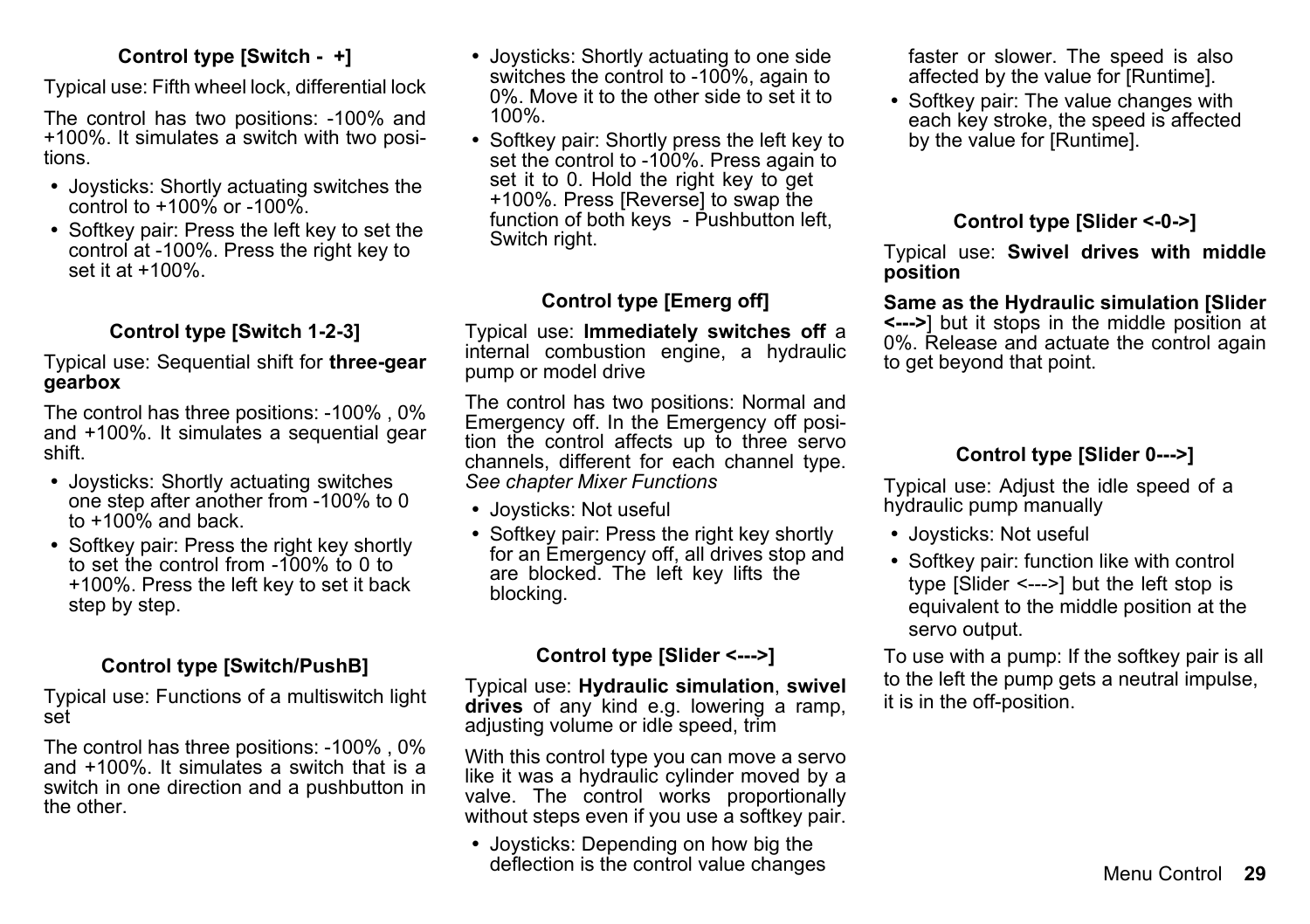### **Control type [Impulse]** (on page 2v2)

Typical use: **Control light sets** *See chapter Light Sets*

**Caution**: With some light sets e.g. the<br>ML4 short and long key short strokes/joystick moves cause different functions. To assign these functions to different softkey pairs your HS16 has the control type [Impuls].

- Joysticks: Not useful
- Softkey pair: Same as control type [Normal] but the values -100% or +100% are set for an adjustable time - no matter if the key is pressed shortly or long.

### **Control type [Min Impulse]** (on page 2v2)

Works like control type Impulse. But by holding the control you can expand the impulse as long as you like. The set impulse length is therefore the minimum impulse length.

### **Control type [Seq 1...5]** (on page 2v2)

A control with five positions. Each of the positions are set like with channel type "5 Pos Servo". This control moves automatically from the left to right (or right to left) stop within a set time. If the time is set to 0 you can switch to the five positions manually. In combination with the channel type [5 Pos Servo] you get a simple sequence control.

### **Control and servo channel assignment (mixer function)**

Each control can affect up to four servo channels - one servo channel can be affected by any number of controls.

**Caution:** You need to assign at least one servo channel to a control otherwise it has no function! If you have selected the model template MC19 the joysticks are assigned to the servo channels 1 to 4 as usual with Graupner.

**Caution:** Don't assign the same **211** servo channel to one control more than once. Errors may occur!

With the model template FC14 the joysticks are assigned to the servo channels 1 to 4 as usual with Robbe/Futaba. But basically you can choose the assignment as you like.

Make the assignment in the control menu on page 2 to 5 by selecting the servo channel. Press [Reset] to delete the assignment. *See chapter Mixer Functions for examples*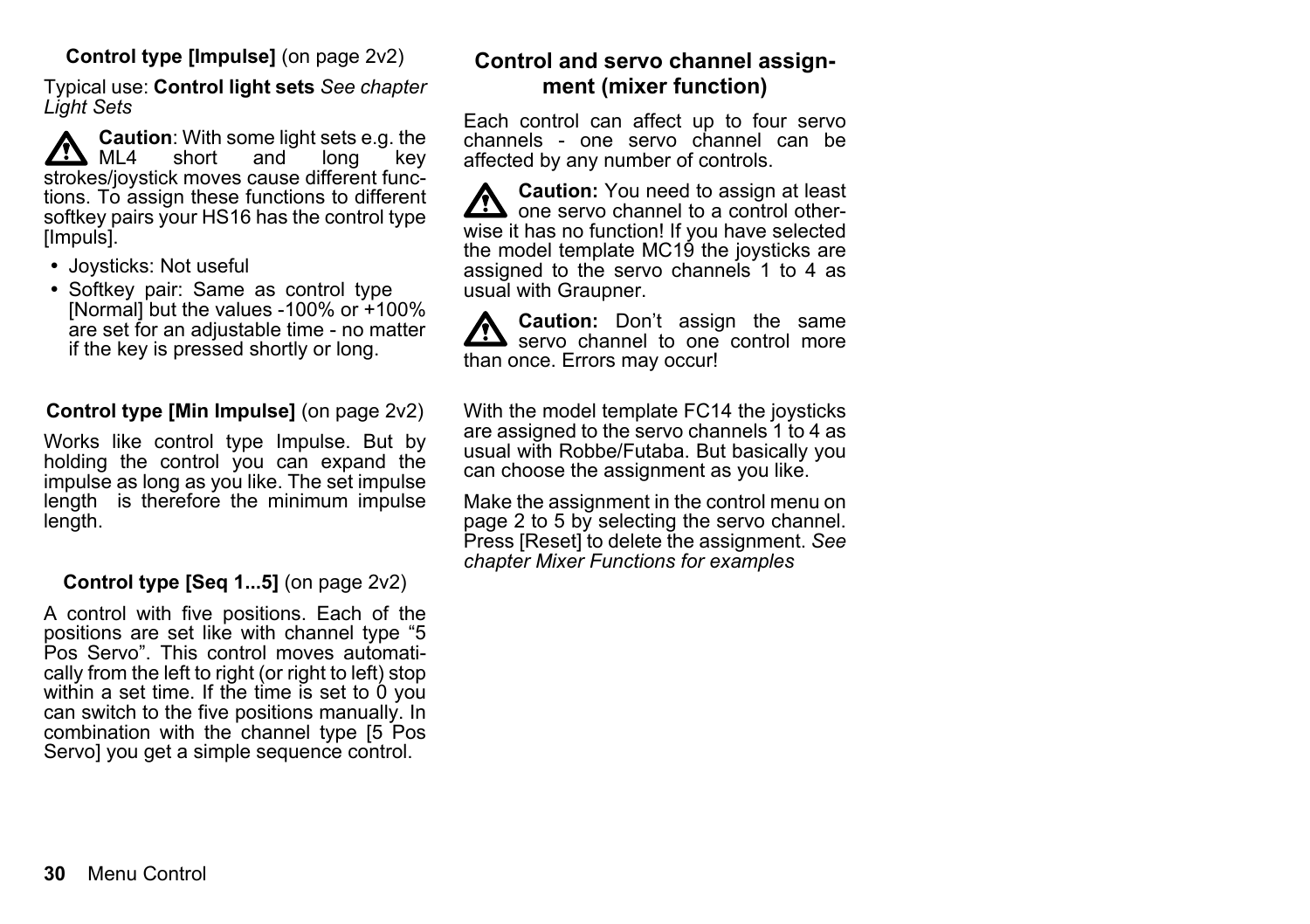# **10.7 Menu Control Info**

If there are many mixer functions it is easy to lose track which control has an effect on which channel. You can **see in the control info which control is assigned to which channel** and adjust the channel settings.

Green button [Menu] > [1v2] > [Channel info] on page 2

Actuate the control you want to view.

**A** Caution: The two level switches are **211** active. The level that is currently selected is shown in the display so you don't adjust the wrong control.

**Caution:** If the control isn't active on  $\sum$  this level you get the hint "Control inactive on this level". *Infos for activating see chapter Menu Control*

The menu now shows all servo channels this control is assigned to as well as the deflection in percent. Press a key of one of the servo channels to get to the settings for this channel.

| OΚ                |                          |  |
|-------------------|--------------------------|--|
|                   | Control: Control 2 --36% |  |
| X2:Servo<br>- 29% | X15-Pump<br>+ 46%        |  |
|                   |                          |  |
|                   |                          |  |

With the joysticks your radio detects automatically which control element you use and shows the right setting screen.

If you want to see the control info for a softkey pair you need to press [OK] after viewing the control info of one key and then select the next key.

With [OK] you get to the overview. Step by step you can adjust each servo channel for the control.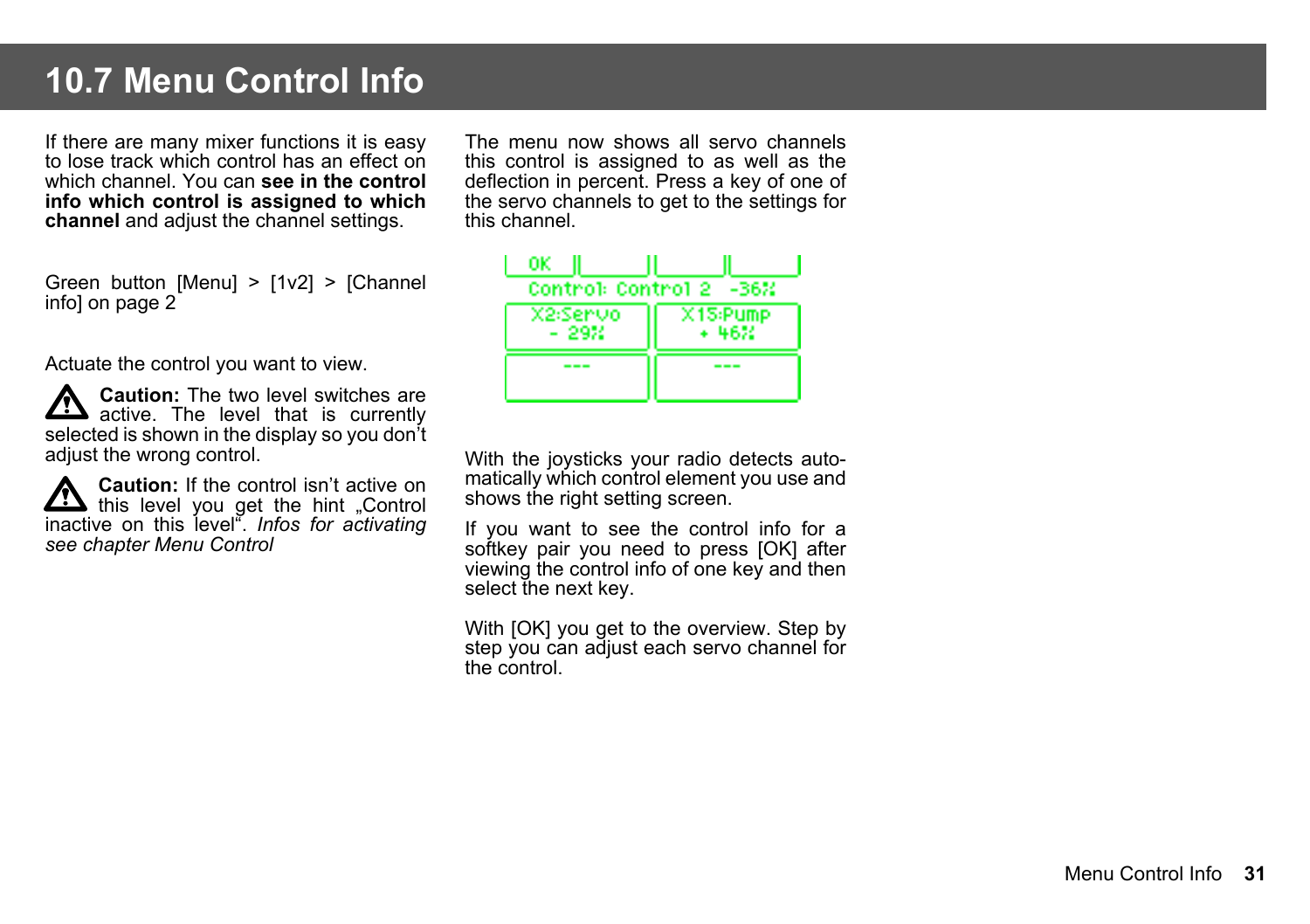### Green Button [Menu] > [Servo]

**Servo channels are all the outputs of the receiver.** Depending on which Zwo4 receiver you use there are 4, 6, 9, 12 or 16 channels available - your HS16 has 16 channel slots in the menu and always uses the first ones. For example with a 4 channel receiver the first 4 slots in your HS16 are used. The channels are numbered from X1 to X16.

You can activate a multiswitch for the channel 7 and 8. *See chapter Menu Multiswitch.* Then the radio doesn't show the channel number but [MULTI 7/8]. Press [MULTI] to select the channels of the multiswitch. The eight multiswitch channels are named X7a to X7h or X8a to X8h. You can swap them as you like. *See chapter Menu Receiver, function [Servo swap]*

**Hint:** The normal channels and the channels of the multiswitch have the same settings and even can be swapped with each other. The multiswitch channels react a little slower though.

### **Channel selection and adjustment**

Select the servo channel (= channel of the receiver) you want to adjust with [Channel selection]. After selecting a channel you see the first page of the channel adjustment.

### **Menu buttons**

### **[OK]** Green

Back to the higher-level menu (channel selection).

### **[Test]** Yellow

Switches the test mode on/off. In test mode a connected servo immediately reacts to a key stroke [left, right, middle] and moves to the position to make adjustments easier.

|                    | Reset   <br>1v2 |  |  |  |
|--------------------|-----------------|--|--|--|
| Channel X3         |                 |  |  |  |
| Trim/Center<br>Rev |                 |  |  |  |
| Left/Down          | Right/l         |  |  |  |

*Filled black = Test Mode on*

**Caution:** If a speed controller is **211** connected to the channel it switches to full throttle when in test mode. So select the channel type [motor] for all channels connected to an ESC to avoid damage. There the test mode is blocked.

### **[Reset]** Red

First key stroke: sets all values to default Second key stroke: changes the channel type to [servo]

### **[1v2]** Blue

Shows the number of pages and turns to the next one.

### **Softkeys - different for each channel type:**

### **[Reverse]**

Changes the direction of the servo channel - helps to adjust that e.g. while steering the left key [left/down] affects the deflection on the left.

### **[Type]**

Here you select the channel type. It determines all mixer and safety functions for the channel.

### **[Left/Down]**,**[Right/Up]**, [**Trim/Center]**

The maximum deflection prevents that e.g. a servo reaches a mechanical stop and overloads. The values for [Left/Down] and [Right/Up] are adjustable between -150% and +150% (Exception pump: here the values are different). The values determine how far the servo moves from one endpoint to the other.

Examples:

- $\bullet$  A maximum control deflection of  $+100\%$ and an endpoint value of 100% equals a servo deflection of 100%.
- A maximum control deflection of +80% and an endpoint value of 100% equals a servo deflection of 80%.
- A maximum control deflection of +100% and an endpoint value of 120% equals a servo deflection of 120%.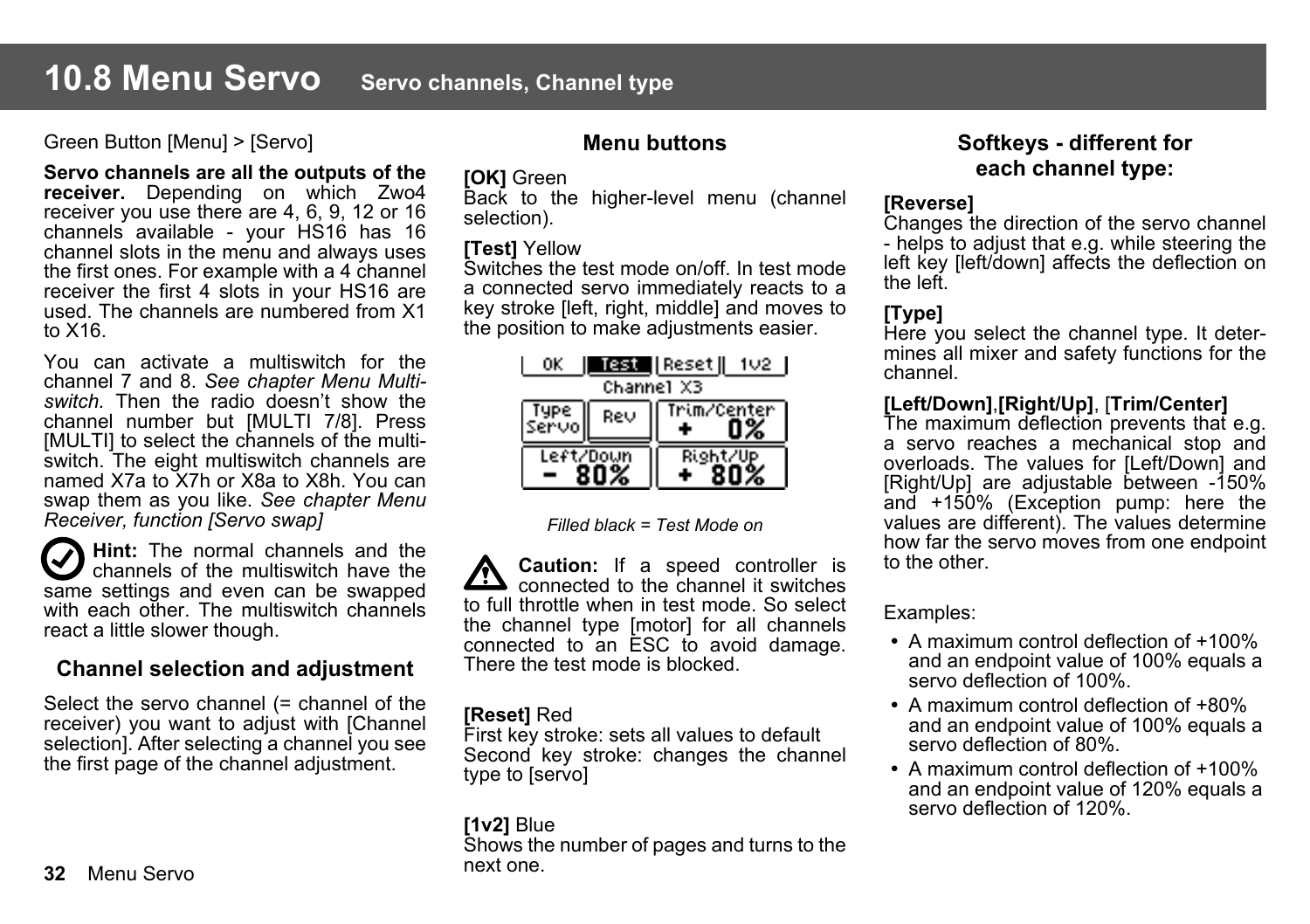• Two controls with a maximum control deflection of +70% mixed (together +140%) and an endpoint value of 120% equals a servo deflection of 120% - the endpoint value limits it.

**Tip:** Always adjust the mechanics first (V and only make small adjustments with your radio. If values under 80% seem to be necessary for a servo it is advisable to rethink the steering and place the rod further inwards at the servo. If the deflection causes problems in one direction only you can mount the steering arm a little rotated. Otherwise you lose torque / power!

**[Half Left, Half Right]** only for the Channel type [5 Pos Servo] Sets the servo position for halfway control deflection.

**[Threshold L, Threshold R]** only for the Channel type [Switch] The left and right threshold where the channel value changes from Middle to Left or Right

### **[Channel name]**

Here you can assign a name to each channel. If you didn't name the channel the radio shows the channel type instead.

**[Speed <s>]** for several channel types The speed determines how long it takes the servo to move from 0 to 100% deflection. For full servo speed set the value 0,0s. At a value of 3,0s the servo needs about 3 seconds to the endpoint. The servo moves with constant speed not fast at first and then slower like with a filter function of the control.

**Caution:** The transmission of multi- $\sum$  switch channels is delayed. Some multiswitch decoders slow the servos down as well. The value might not have a visible effect in that case.

**Pump lag [Lag <s>]** just for channel type [Pump]

The pump lag sets how long a hydraulic pump runs after the last actuation before turning off automatically - the maximum is 30 seconds. With a value below 0 the pump is constantly on (can only be switched off with emergency off).

**[Switchoff]** only for the channel type [Valve] Time (in seconds) the channel needs to be in neutral position before the servo signal switches off at the receiver.

### **The radio has following channel types:**

- $\cdot$  Servo  $\cdot$  Pump  $-0\rightarrow$
- Valve 5 Pos Servo
- Sound Voith Schn.
	-
- Max Switch
- Motor
- Pump  $0 \rightarrow$
- ü Cruise ctrl.

| oκ    |      |                           |      |
|-------|------|---------------------------|------|
|       |      | Choose channel type       |      |
|       |      | Servo  Va1ve  Sound   Max |      |
| Motor | Pump | Cruise  <br>otri.         | Pump |

*Channel types*



### **Channel type [Servo]**

Typical use: **Steering**; all channels connected to servos (exception hydraulic valve servo)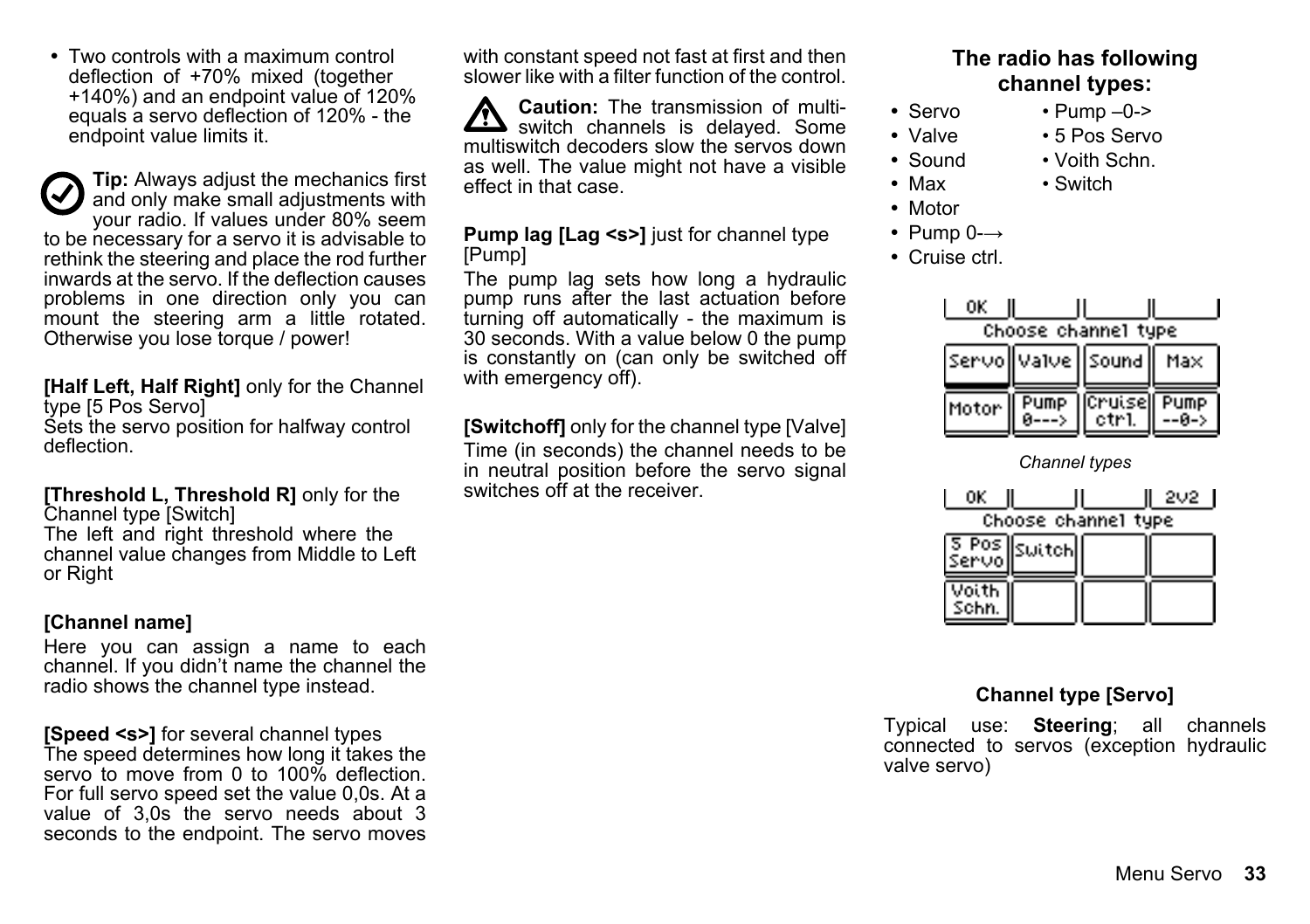Function: You can **adjust left and right full deflection** and the **middle position for a servo**.

Emergency off: The connected servo moves into neutral position (middle).

Mixer function: All controls that affect this channel are added up.

Test mode (yellow button): Yes - see paragraph test, page 32

### **Channel type [Valve]**

Typical use: **Operate valve servos**

Function: Allows **compensation of the valve backlash**

### **Valve [Backlash]**

Hydraulic valves often need a certain deflection to react. With backlash compensation the hydraulic valves react directly even with small control movements.

Mixer function: All controls that affect this channel are added up.

Emergency off: Channel in neutral position

Test mode (yellow button): Yes

### **Channel type [Sound]**

Typical use: **Raise the motor sound rpm** if auxiliary drives are on or you actuate hydraulic valves. (For models with hydraulic or auxiliary drives. For Servonaut Soundmodules choose [Normal] for the channel

Function: **Idle speed or full throttle forwards adjustable.** Possibility to set the rpm for a sound module controlled by a servo channel

Mixer function: All controls that affect this channel are added up. *See chapter Mixer Functions*

Emergency off: Channel in neutral position

Test mode (yellow button): Yes

### **Channel type [Max]**

Typical use: **Control light sets MFC-01 und MFC-02**

Function: You can **adjust left and right full deflection** and the **middle position for the channel**.

Mixer function: Takes the maximum value out of all controls that affect this channel. *See chapter Light Sets*

Emergency off: Channel in neutral position

Test mode (yellow button): Yes

### Function: For an **ESC you can set maximum speed forwards and backwards and the neutral position**.

Emergency off: Channel in neutral position

Mixer function: All controls that affect this channel are added up.

Test mode (yellow button): No

### **Channel type [Pump 0–->]**

For all **ESCs that move motors in only one direction** e.g. flight controllers for brushless motors. Full deflection on this channel is 0% in one direction and +100% in the other, center position +50%. Those controller/motor combinations are often used for hydraulic pumps.

Typical use: **ESC for hydraulic pumps**; all drives that run in one direction only.

Function: For a **pump the idle is adjustable** as well. After the pump lag time (see [Pump lag] page before) the channel activates the value set for [Off].

Emergency off: Channel activates the value set for [Off]

### **Channel type [Motor]**

Typical use: **Electronic speed controller (ESC) for the drive motor**; all drives that run forwards and backwards, e.g. spindle drives or a pump that moves forwards and backwards. (Same as channel type [Servo] but without a test mode, for security reasons.)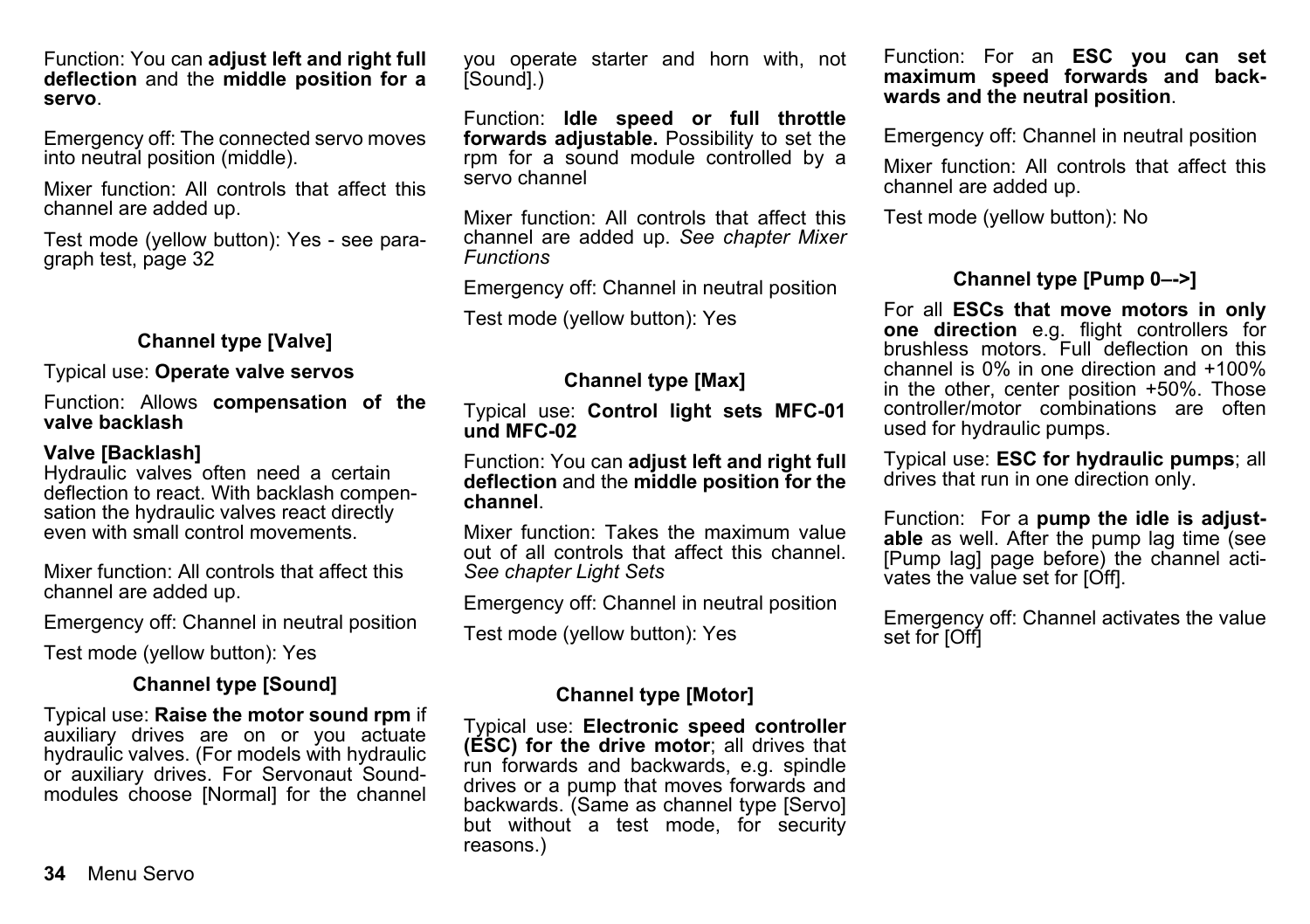Mixer function: All movements of controls that affect this channel - no matter in which direction - are added up. *See chapter Mixer Functions*

Test mode (yellow button): Yes **Attention** if you use the **test mode:** If the maximum is set to  $+100\%$  the controller switches to full throttle with any key stroke. If you need to teach the controller in, we recommend the following steps in test mode:

- Set IOffI to 0% and [Maximum] to +100%
- ü set the controller in teach mode according to its manual (often with a jumper)
- by pressing [Off] and [Maximum] you can transmit the full deflection values to the controller
- press [Off] and then [Test] to leave the test mode
- at first reduce the [Maximum] to 50%
- start the test mode again to adjust [Idle] and [Maximum]. Be careful - the pump starts!

### **Channel type [Pump –0->]**

For all **standard ESCs for forwards/backwards that move a pump in only one direction**. Full deflection on this

channel is -100% in one direction and +100% in the other, center position 0%. Only half the range is used - from 0% to +100%. The instructions for channel type [Pump-0–>] apply for this one as well.

Typical use: **ESC for hydraulic pumps**; all drives that run in one direction only.

Function: For a **pump the idle is adjustable** as well. After the pump lag time (see [Pump lag] two pages before) the channel activates the value set for [Off].

Emergency off: Channel activates the value set for **[Off]** 

Mixer function: All movements of controls that affect this channel - no matter in which direction - are added up. *See chapter Mixer Functions*

Test mode (yellow button): Yes Hint: To test this controller/pump combination you can temporarily assign a joystick control to a servo channel.

### **Channel type [Cruise ctrl.]**

Typical use: **Servonaut ESCs with cruise control** e.g. M20+, K products

Function: For servonaut ESCs you can set **maximum speed** forwards and backwards, **brake force** and **neutral position**.

Emergency off: ESC brakes.

Mixer function: All controls that affect this channel are added up.

Test mode (yellow button): No

### **Channel type 8 [Voith Schn.]**

With this channel type you can get a ring limiter e.g. for Voith Schneider Drives.

Be sure to check the manual of the Voith Schneider Drive carefully.

Adjust the two channels for the servos that steer the wings like this:

- 1. Channel type [Voith Schn.]
- 2. with the test mode adjust the servo deflection so you get the maximum travel left/right, forward/back and make sure the middle position fits
- 3. change the direction of rotation if necessarry
- 4. assign names to the channels e.g. Forw/Back, L/R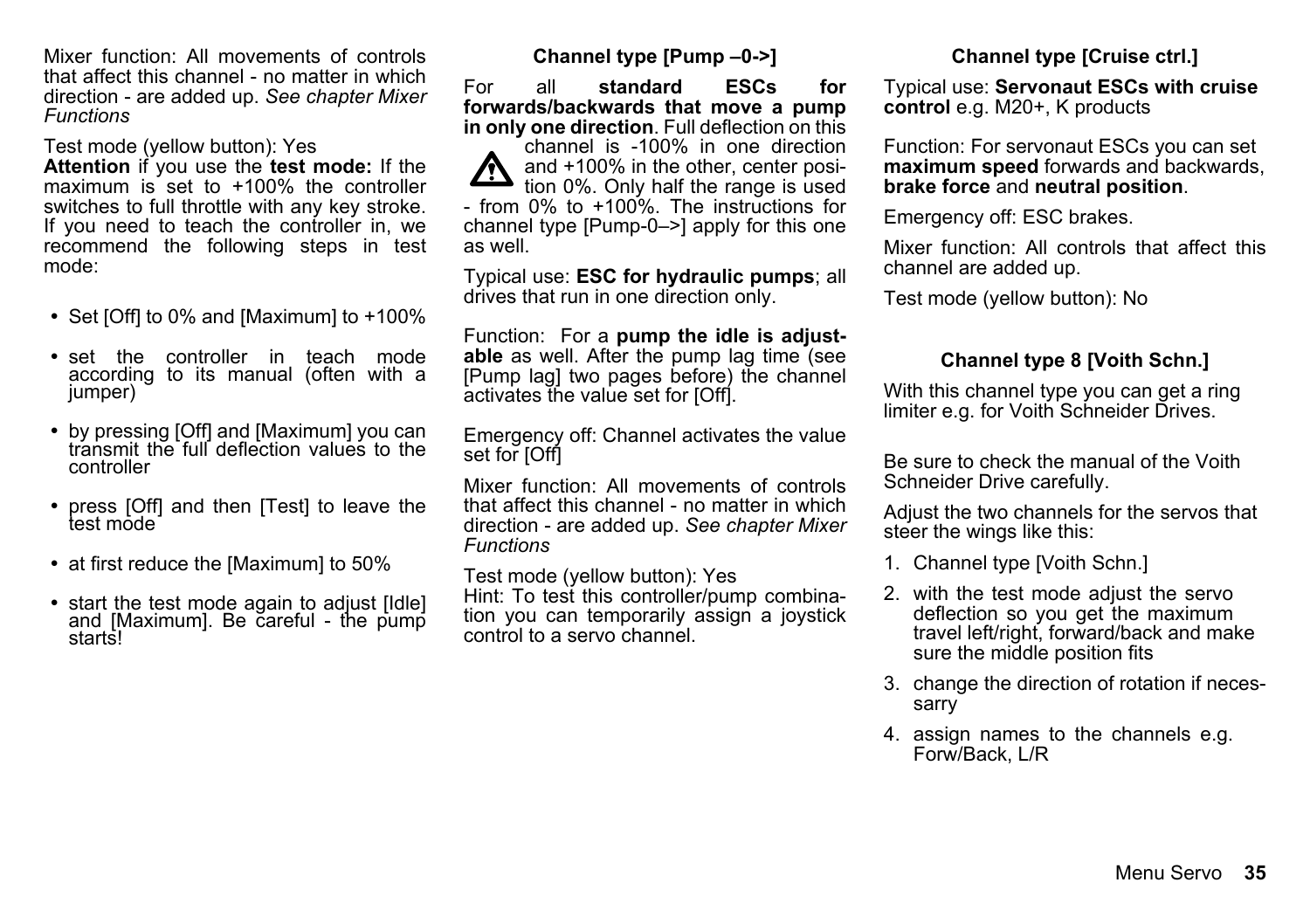Now adjust both controls of the joystick:

- 1. Control type [Normal]
- 2. For the control Left/Right the 1. assignment on the channel L/R, the 2. assignment on the channel Forward/Back
- 3. now reversed for the control Up/Down the 1. assignment on the channel Forward/Back and the 2. assignment on the channel  $I/R$

The Channel type [Voith Schn.] limits the servo deflection to a circle. With the third assignment of both controls you can make the speed controller speed up the rpm while steering.

### **Channel type [Switch]**

Used for controlling the channel with one control of the joystick or a number of mixed controls.

If the value of the mixed controls is lower or higher than the set threshold the servo channel switches from middle position to the left or right. You can adjust the left and right threshold separately.

### **Channel type [5 Pos Servo]**

Acts like a normal servo channel but in addition to the positions "Left", "Middle" and "Right" there are two more: "Half Left" and "Half Right". These positions are reached with -50% or rather +50% control deflection.

This makes it easier to adjust the servo travel in difficult setups.

### **Channel type [5 Pos Servo]** as sequencer

In combination with the control type [Seq1...5] you can get a 5 positions sequence control for up to four servos:

- 1. Set the softkey pair to control type [Seq1…5]
- 2. Set the runtime for the control to 0
- 3. Choose a servo channel for the first assignment
- 4. Change the channel type to [5 Pos Servo]
- 5. With the Test Mode set the five positions for this servo
- 6. Assign up to three more servo channels if you want and set them up the same way
- 7. Check the sequence by pressing the softkeys for forwards and backwards

If you want the sequence to be automatic you need to change the runtime of the control from 0 to any higher value.

You can set the speed of the servos within the according servo menu. If your sequence has less than five positions you can set the endposition for the others as well e.g. for [Right/Up] and [Half Right].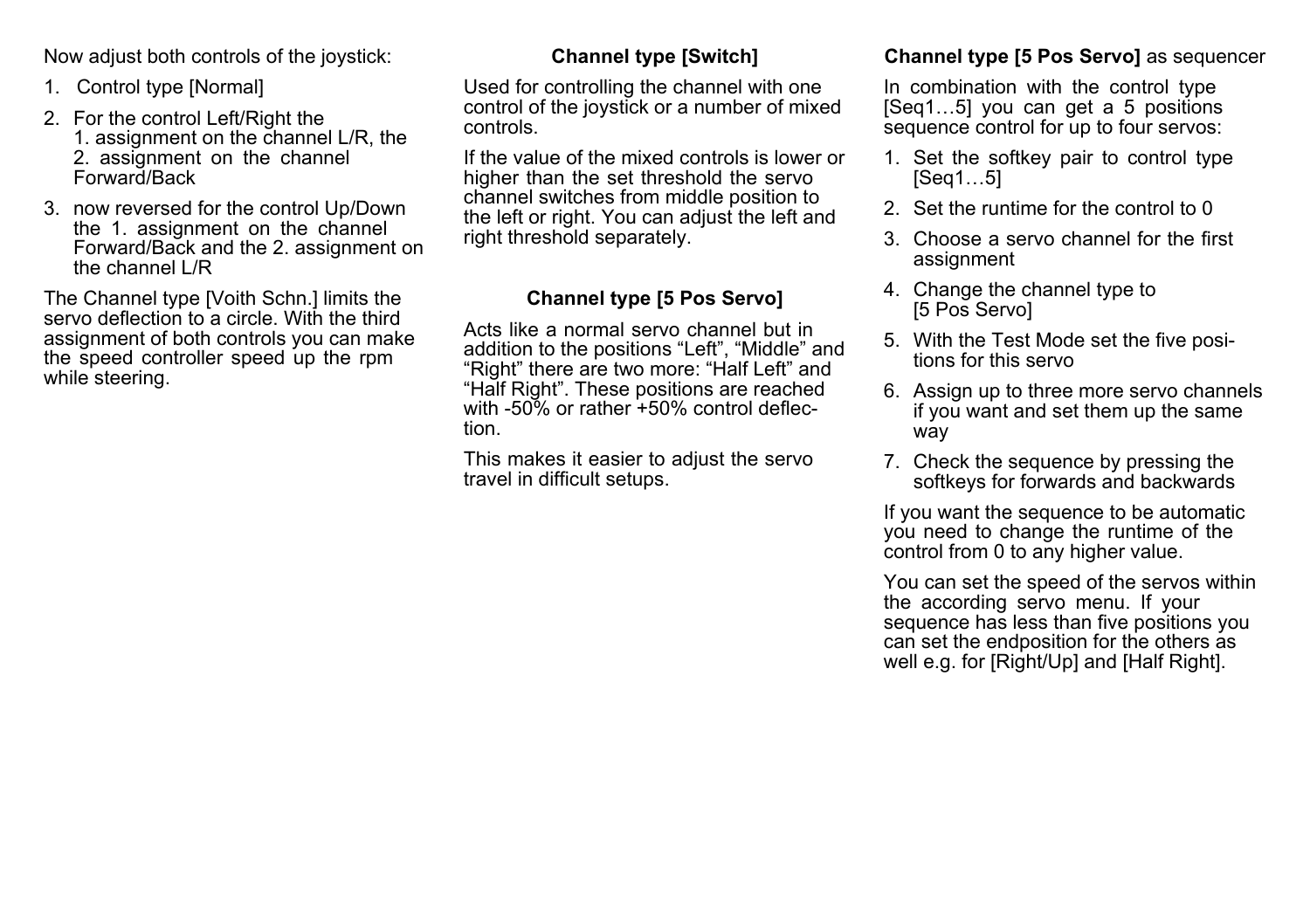# **10.9 Menu Channel Info**

When many mixer functions are set it is difficult to keep track which control affects which channel. With the channel info you **can see which controls affects a certain servo channel** and you can adjust the control settings.

Green button [Menu] > [Channel info]

Select one servo channel (= output at the receiver). After selecting you get a list of controls that affect this channel - your radio shows a maximum of 8. With one key stroke you get to the settings for a control. *See chapter Menu Control*

Go back to the overview page with [OK]. One after another you can adjust each control for the servo channel.



*Channel info, example - those controls are active for channel x11*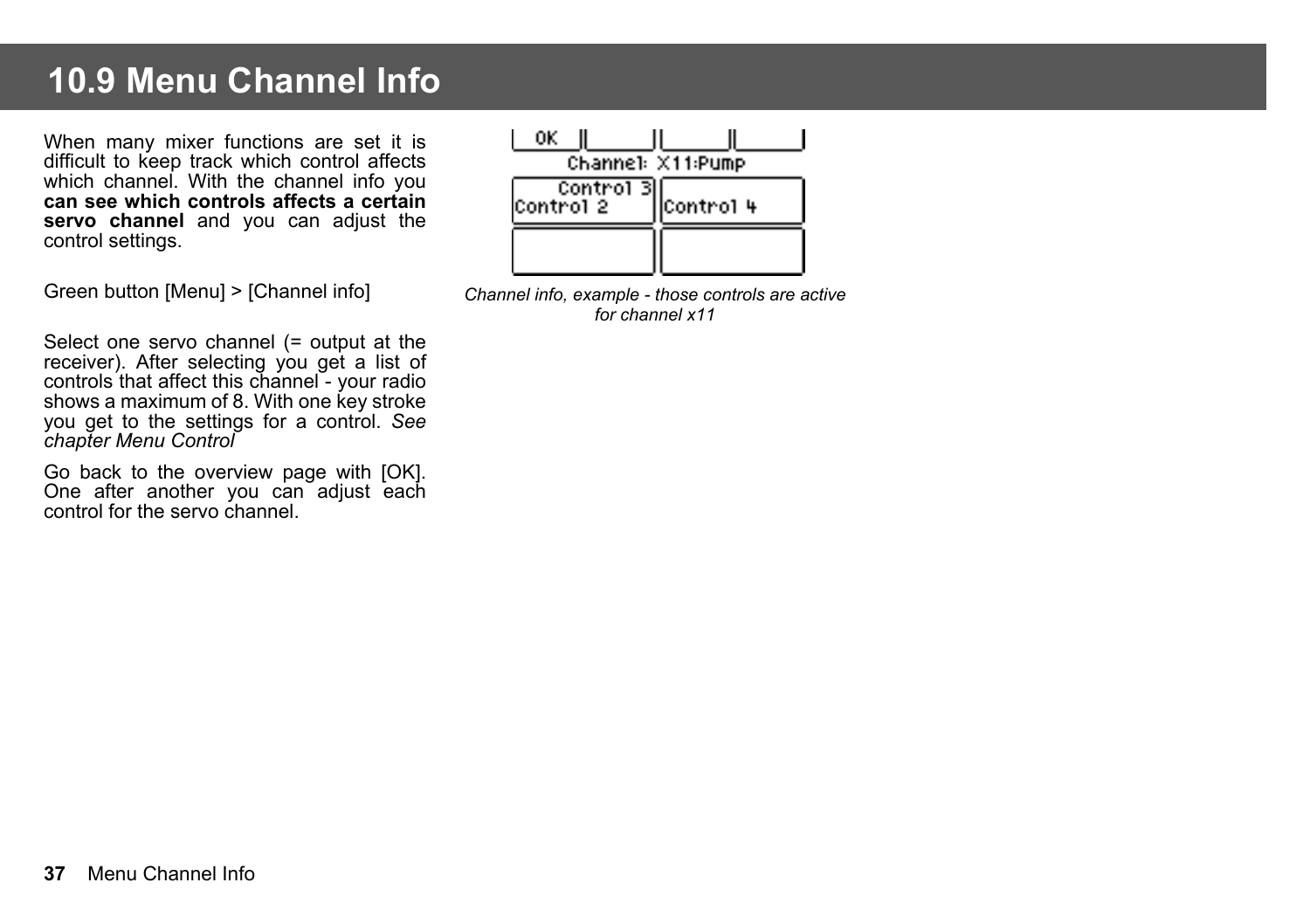# **11. Servonaut MultiBus**

The Servonaut MultiBus is comparable to the well known Multiswitch/Multiprop systems. Your HS16 radio has the Multiswitch/prop encoder built in.

Servonaut modules with the MultiBus function can directly be controlled via a multichannel without having to use a special decoder in your model. Servonaut modules can be connected via Y-cable to a multi channel of your radio and recognize the multi channel automatically.

**Extraordinary about the MultiBus** is the fact that the modules are able to choose certain signals from the multi channel on their own. The occupancy is specified in a way that it matches the old Graupner and Robbe systems. *See table on the right.* Your HS16 radio is flexible, which means you can assign functions to the softkeys as you like.

To use the MultiBus system for channel 7 or 8 of your HS16 choose the multichannel when loading the preset. *See chapter Menu Multiswitch* The preset is called "MultiBusENG". In contrast to the other presets this one doesn't have names for all the controls. Since one control can have different functions depending on the module the controls have numbers for easy overall view. Of course you can change the names as you like.

You can change the softkey assignment with [Menu] > [Radio] > [Control Swap].

Two functions on softkeys next to each other can be swapped with [Menu] > [Control] > [Reverse].

To learn more about the functions please see the manuals of the modules, especially for the MM4.



| <b>Multichannel</b> | SM7           | M24                       | MM4                                                      | ML4                       |
|---------------------|---------------|---------------------------|----------------------------------------------------------|---------------------------|
| X8a                 | Starter/Horn  |                           |                                                          |                           |
| X8b                 |               | Gearshift                 | Servo output 1<br>only without cruise<br>control         |                           |
| X8c                 |               |                           | Output L1 & S2,<br>Wiper<br>Servo output 2               |                           |
| X8d                 |               | <b>Hazard Lights</b>      | Output S3 not us-<br>able<br>Output L4 z.B.<br>High Beam | <b>Hazard Lights</b>      |
| X8e                 | Volume        |                           |                                                          |                           |
| X8f                 | Tipper/Martin |                           |                                                          |                           |
| X8g                 |               | Parking<br>Light/Low beam |                                                          | Parking<br>Light/Low Beam |
| X8h                 |               | Indicator L/R             |                                                          | Indicator L/R             |

*Multichannel Assignment with the Robbe/Futaba System*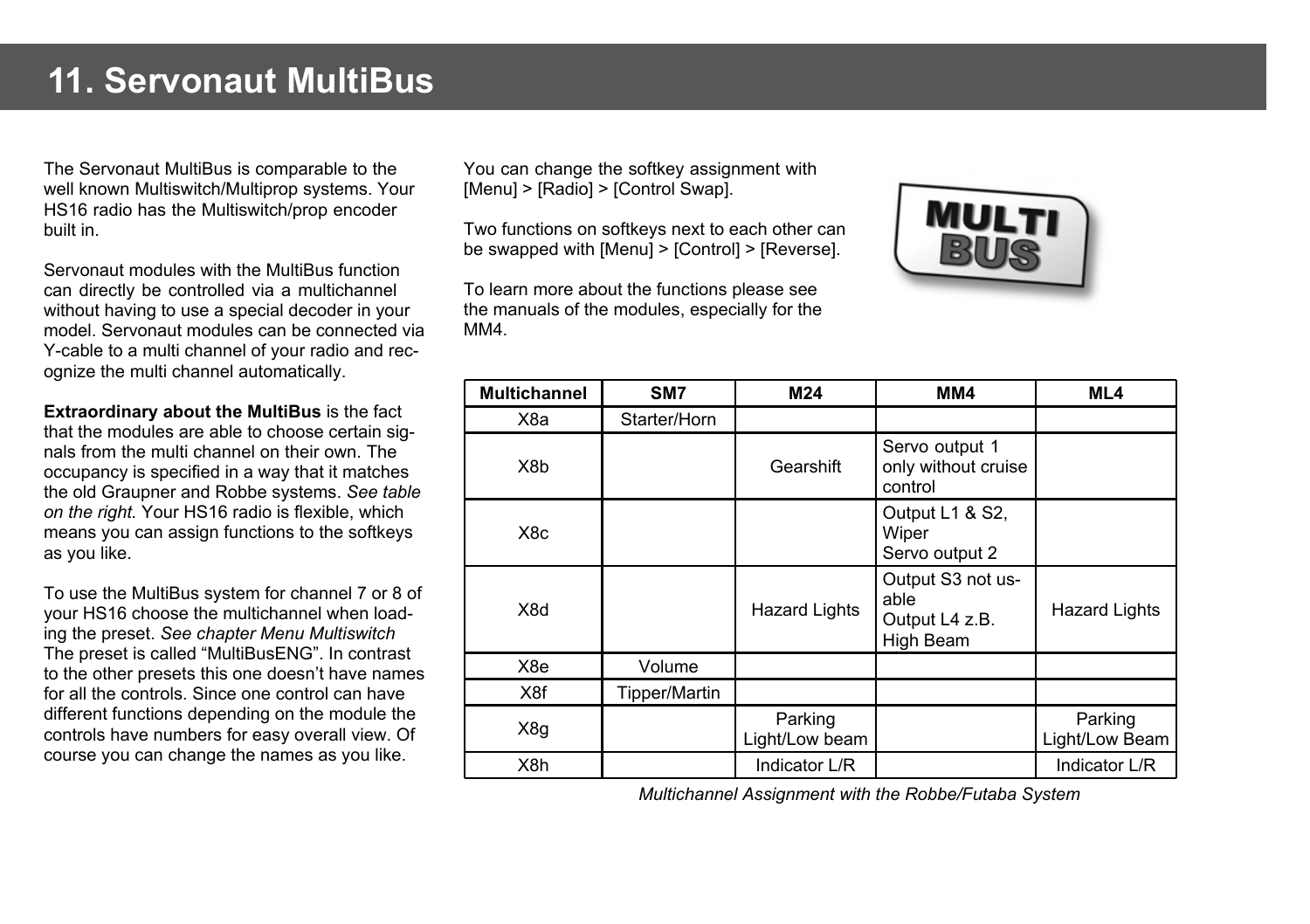# **12. Instructions for the Pistenking Kingpad**

Your Servonaut radio can **simulate the function of a Kingpad**. We don't recommend connecting an original Kingpad.

The template in your HS16 assumes the steering servo on channel 1 (common with Robbe/Futaba). If it is not on channel 1 you need to change the channels. Make sure the **full deflection left/right is set to 100% for the steering servo channel**.

As an exception don't use the settings of the servo channel for adjusting the steering servo but the settings for the control (joystick). Set a filter value > 0 for the control for steering to avoid errors of the light set while steering.

The control type [Normal] is set for the controls to avoid errors while setting up. The linking with the joystick remains however. You can only trigger the light functions if the joystick for steering is in middle position. To calibrate the module you need to press the softkeys of the HS16 in the exact order the Kingpad defines (!) - see the Kingpad manual and the table on the right. Remember that the high beam functions as a warning flash as long as the low beam is off. You can change the softkey assignment with [Menu] > [Radio] > [Control swap].

Two functions on one softkey pair can be swapped with [Menu] > [Control] > [Reverse]. You may need to edit the names manually.

Tipp: At last set the control type [Impuls] for the control with 0,5s. This avoids unintentional steering movements if you press the softkeys too long.

| <b>Kingpad function</b> | matching<br>control rate |
|-------------------------|--------------------------|
| Parking light           | 100%                     |
| Low beam                | 90%                      |
| High beam               | 80%                      |
| Worklight front         | 70%                      |
| Fog lights              | 60%                      |
| Rotating beacon         | 50%                      |
| Reverse light           | $-50%$                   |
| Worklight rear          | $-60%$                   |
| Indicator left          | $-70%$                   |
| Hazard light            | $-80%$                   |
| Indicator right         | $-90%$                   |
| Special function        | $-100%$                  |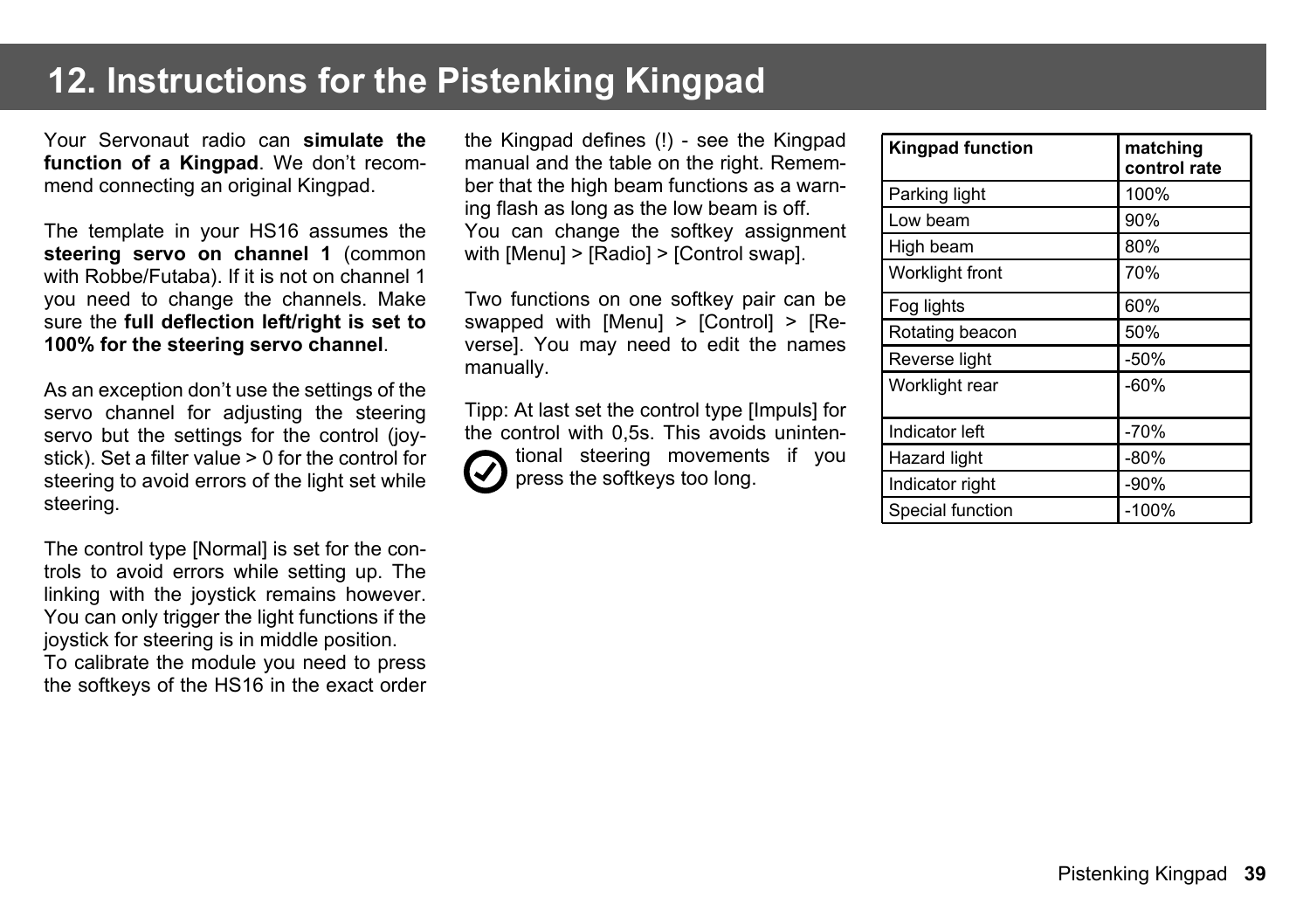# **21. You 13. Instructions for the Tamiya MFC-01**

Your Servonaut radio allows you to **control the light and special functions of the MFC-01** with softkeys, trim is not needed. Connect the four channels of the MFC according to the Tamiya manual to the receiver channels 1 to 4. Create a new model and load the **light set template MFC-01EN**.

For this light set the joystick controls and softkeys for gear changing and horn are set to 80% rate, the softkeys for the special functions to 100% and the servo channels 1 to 4 to 125% rate.

The joysticks have 100% travel at the receiver (80% x 125% = 100%) and the softkeys simulate full deflection with additional trim like you need for special functions with the MFC.

### **Calibrate the MFC as follows:**

- 1. Press a button of the MFC for about 1 second
- 2. Move the left joystick (throttle) first all the way up then all the way down
- 3. With the softkeys select the third gear, then second gear, first gear and then second gear again
- 4. Press the softkeys for horn/support first right then left
- 5. Move the right joystick (steering) first all the way to the right then all the way to the left
- 6. Press a button of the MFC again
	- We recommend adjusting the steering servo mechanically only. If the steering trim of the radio is changed after calibration errors may occur with the special functions.
	- If a different model is selected (with the red menu button - Modell) the MFC turns the motor sound off.
	- The MFC reacts delayed sometimes, press the softkeys a little longer if necessary.
	- The softkeys for mode change [Horn] Mode] and [Run mode] use the same channel as the gear shift and therefore only work in second gear (middle position).
- The ignition is assigned to both keys of a softkey pair - left and right key have the same function.
- The control [Fifth Wheel] is on servo channel 7 as a default setting.
- The key assignment can be changed with [Menu] > [Radio] > [Swap Control].
- Two functions on one softkey pair can be swapped with [Menu] > [Control] > [Reverse]. You may need to edit the names manually.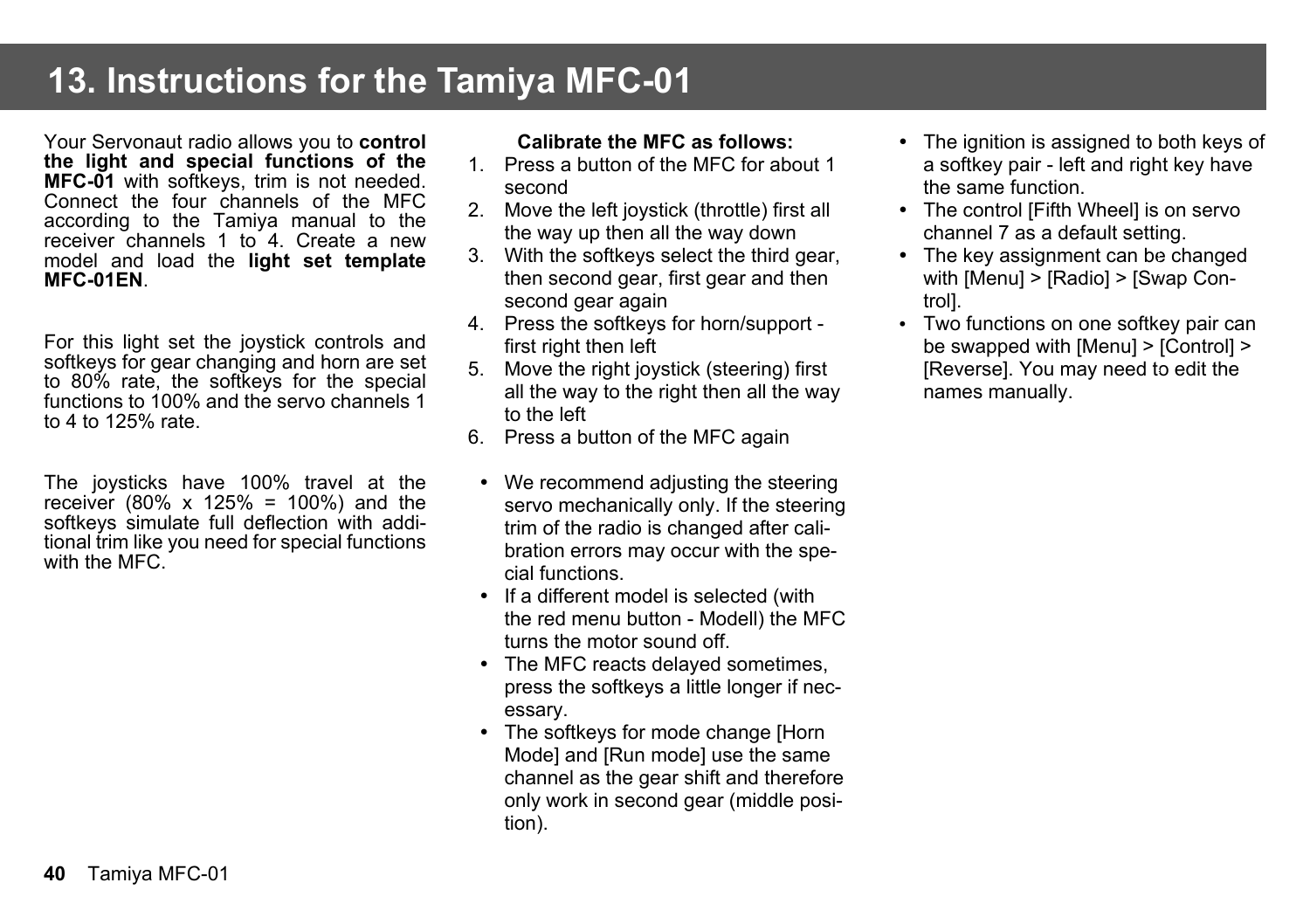# **14. Instructions for Robbe Superlichtset**

Your Servonaut radio enables **new functions with the light set** like turning the indicator off automatically as well as more flexibility in choosing different control types and assigning the softkeys as you like.

- With the left level switch you can display the trailer functions and the hazard light.
- The control type [Impulse] ist set for the indicator right and left with 3s. After a keystroke the indicator flashes for 3 seconds and then turns off automatically. You can adjust the time as you like.
- If you don't want it to turn off automatically you can change the control type to [Normal] (flashes as long as the key is pressed) or the type [Switch -0+] (first keystroke turns the indicator on, the second one off).
- If you want the indicator to react to the steering use the mixer: Select the control settings for the steering and select the servo channel X8h or X7h for the 2. assignment.
- For the option servo tractor vehicle and the servo for the fifth wheel coupling the control type [Switch +-] is set with only two positions left/right. For the servo support trailer the control type [Slider] is set. You can steplessly operate it. All control types can be adjusted if necessary.
- The control [Horn/Starter] e.g. for a Servonaut sound module is preset to servo channel 7. If you load a light set on channel 7 you need to change the assignment.
- You can easily change the key assignment with the function [Menu] > [Radio] > [Swap control].
- Two functions on one softkey pair can be swapped with [Menu] > [Control] > [Reverse]. You may need to edit the names manually.
- Remember that with the Superlichtset the high beam can only be switched on when parking or driving light is already on.

| Multi<br>Channel | <b>Robbe Superlichtset</b><br><b>Truck Output</b> | <b>Robbe Superlichtset</b><br><b>Function</b> |
|------------------|---------------------------------------------------|-----------------------------------------------|
| X7a/X8a          | Servo                                             | Option servo tractor vehicle                  |
| X7b/X8b          | L5 & L6                                           | Hazard light / Trailer on/off                 |
| X7c/X8c          | L1 & L8                                           | Parking light / Low beam                      |
| X7d/X8d          | L8                                                | Headlight warning flash / High<br>beam        |
| X7e/X8e          | at Superlichtset Trailer                          | Servo Support Trailer                         |
| X7f/X8f          | Servo                                             | Servo fifth wheel coupling                    |
| X7g/X8g          | 17/13                                             | Front flasher / Fog lamp                      |
| X7h/X8h          | L5/L6                                             | Indicator left/right                          |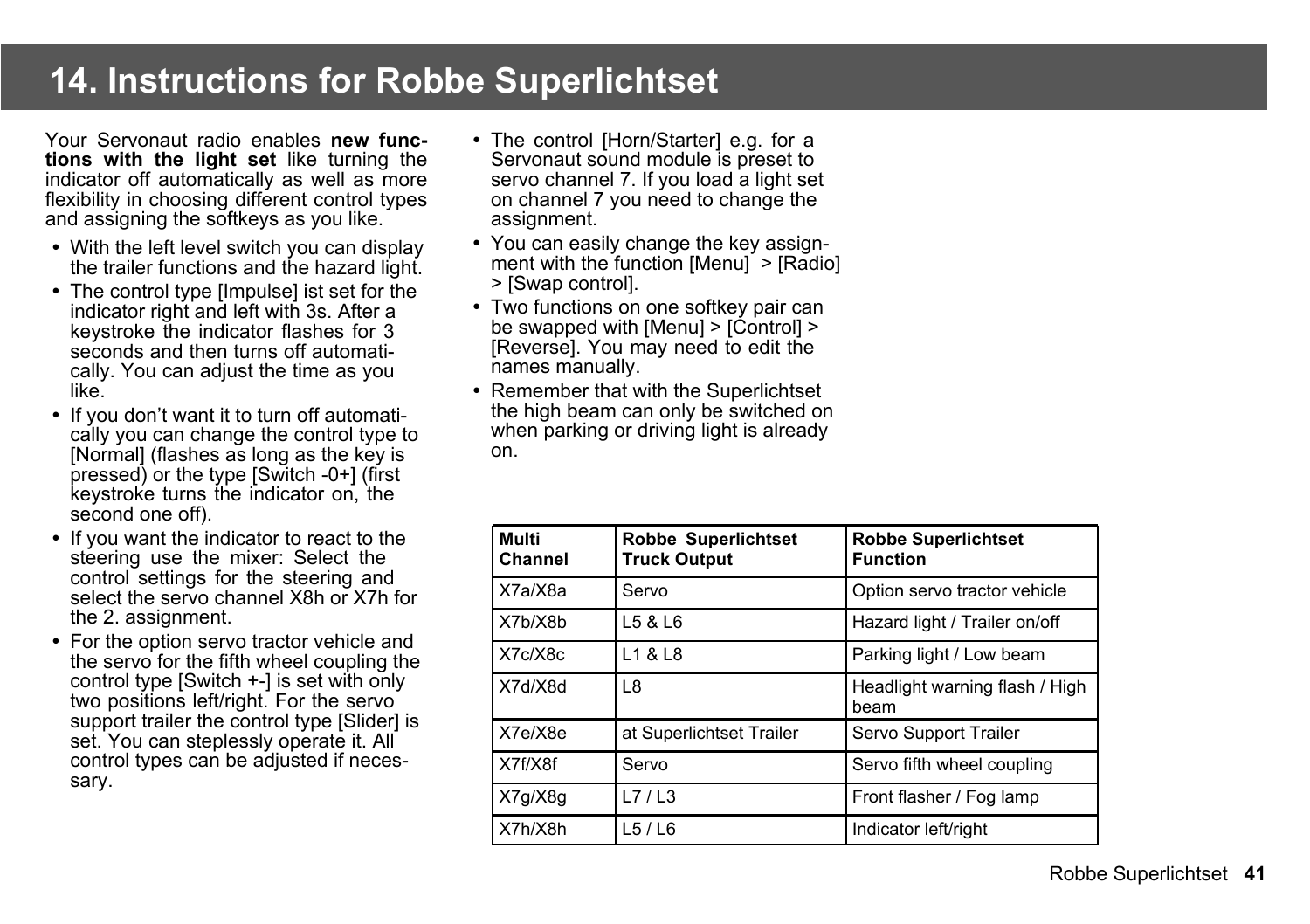# 15. Instructions for the ScaleART Truck Light Board

Your Servonaut radio allows **more flexibility with the Truck Light Board** and lets you choose between different control types and the assignment of keys.

For an interference-free operating and model switching we recommend using a Servonaut AN40 remote on/off switch for the power supply in your model.

- With the left level switch you can display the trailer functions.
- Most light functions already have a memory function in the Light Board. Therefore the control type [Normal] is set and should not be changed.
- If you want the indicator to react to the steering use the mixer: Select the control settings for the steering and select the servo channel X8h or X7h for the 2. assignment.
- For the servo trailer 1 and the servo for the fifth wheel coupling the control type [Switch +-] is set with only two positions left/right. For the servo trailer 2 the control type [Slider] is set. You can steplessly operate it. All control types can be adjusted if necessary.
- The control [Horn/Starter] e.g. for a Servonaut sound module is preset to servo channel 7.
- You can easily change the key assignment with the function [Menu] > [Radio] > [Swap control].
- Two functions on one softkey pair can be swapped with [Menu] > [Control] > [Reverse]. You may need to edit the names manually.

| Radio HS16<br><b>Multi Channel</b> | <b>Truck Light Board</b><br><b>Truck Light Board</b><br><b>Function</b><br>Output |                             |  |
|------------------------------------|-----------------------------------------------------------------------------------|-----------------------------|--|
| X7a/X8a                            | no output                                                                         | Trailer Off / IR Robbe      |  |
| X7b/X8b                            | L3 & L11                                                                          | Fog / Additional headlights |  |
| X7c/X8c                            | L <sub>10</sub> & L <sub>1</sub>                                                  | Parking light / Low beam    |  |
| X7d/X8d                            | L2                                                                                | High beam / Warning signal  |  |
| X7e/X8e                            | at Trailer Main Board                                                             | Servo Trailer 2             |  |
| X7f/X8f                            | at Trailer Main Board                                                             | Servo Trailer 1             |  |
| X7q/X8q                            | Servo Out                                                                         | Servo fifth wheel coupling  |  |
| X7h/X8h                            | L5/L6                                                                             | Indicator left/right        |  |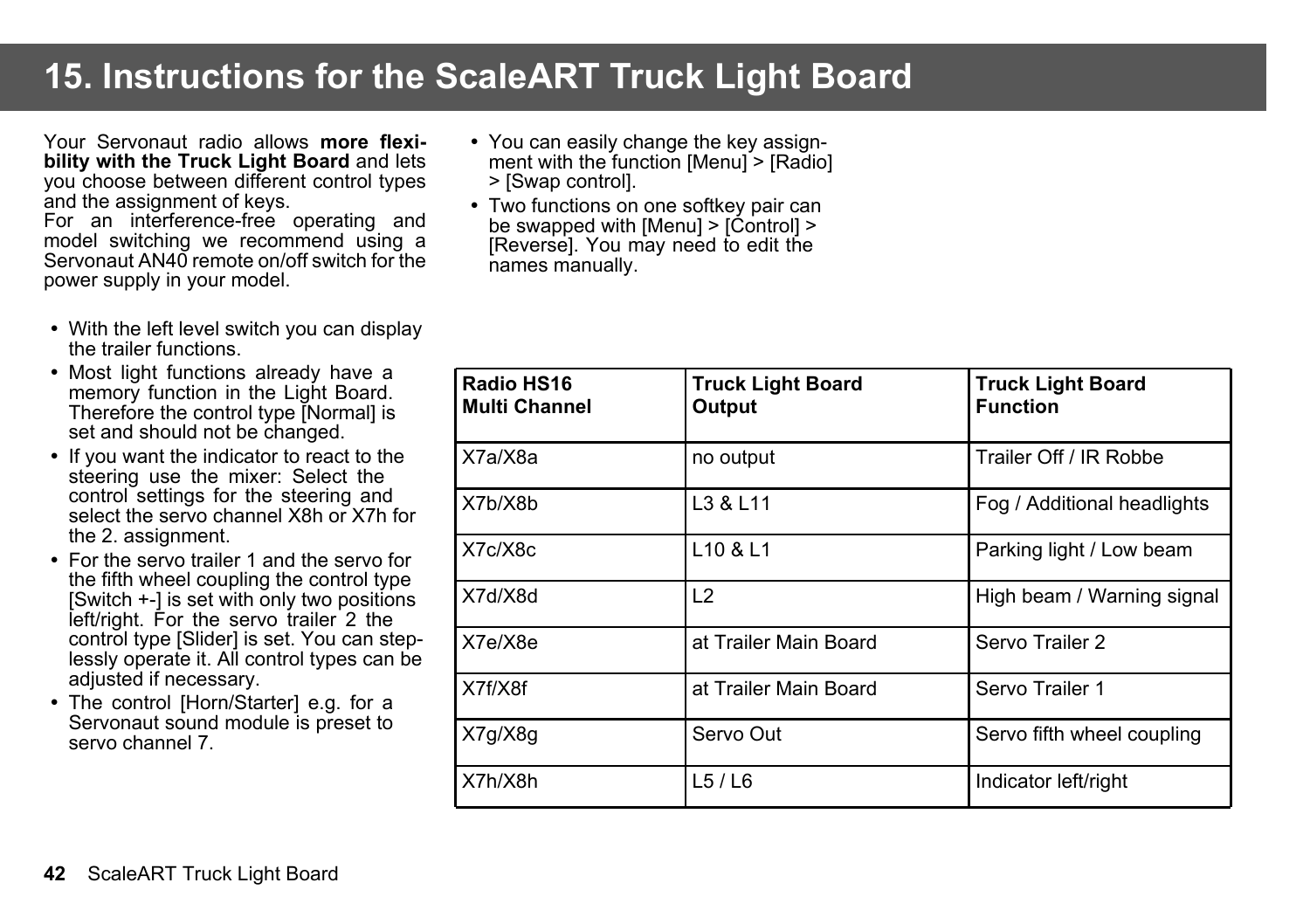# **16. Instructions for the Wedico MF2**

Your Servonaut radio enables **new functions with the MF2** like turning the indicator off automatically as well as more flexibility in assigning the softkeys as you like.

- With the left level switch you can display the functions 1 to 6.
- Most light functions already have a memory function in the MF2. Therefore the control type [Normal] is set and should not be changed.
- The control type [Impulse] ist set for the indicator right and left with 3s. After a keystroke the indicator flashes for 3 seconds and then turns off automatically. You can adjust the time as you like.
- If you don't want it to turn off automatically you can change the control type to [Normal] (flashes as long as the key is pressed) or the type [Switch -0+] (first keystroke turns the indicator on, the second one off).
- **Important:** Switching the indicator on with your radio is only possible if the clamp terminal 3 of the MF2 (see manual MF2) is not connected to the steering channel. Otherwise the indicator can only be operated with the steering.
- Output 5 has a double function and switches the IR transmitting diode on/off as well.
- The control [Fifth wheel] is set to servo channel 7, you can change that if you like.
- You can also change the key assignment with the function [Menu] > [Radio] > [Swap control].
- Two functions on one softkey pair can be swapped with [Menu] > [Control] > [Reverse]. You may need to edit the names manually.
- There are different versions of the MF2. See the manual of your MF2 for the detailed functions of the multiswitch channels - your radio HS16 simulates only one multiswitch.

|         | Multi Channel   Wedico MF2 Output | <b>Wedico MF2 Function</b>    |
|---------|-----------------------------------|-------------------------------|
| X7a/X8a | Lighting board front & rear       | Hazard light / Warning flash  |
| X7b/X8b | Switching channel 3 & 4           | Switching channel 3 & 4       |
| X7c/X8c | Switching channel 1 & 2           | Switching channel 1 & 2       |
| X7d/X8d | Motor & Horn                      | Starter & Horn                |
| X7e/X8e | Lighting board front & rear       | Indicator left/right          |
| X7f/X8f | Switching channel 5 & 6           | Switching function 5 (IR) & 6 |
| X7g/X8g | Lighting board front & rear       | Fog light / Rear fog light    |
| X7h/X8h | Lighting board front & rear       | Low beam / High beam          |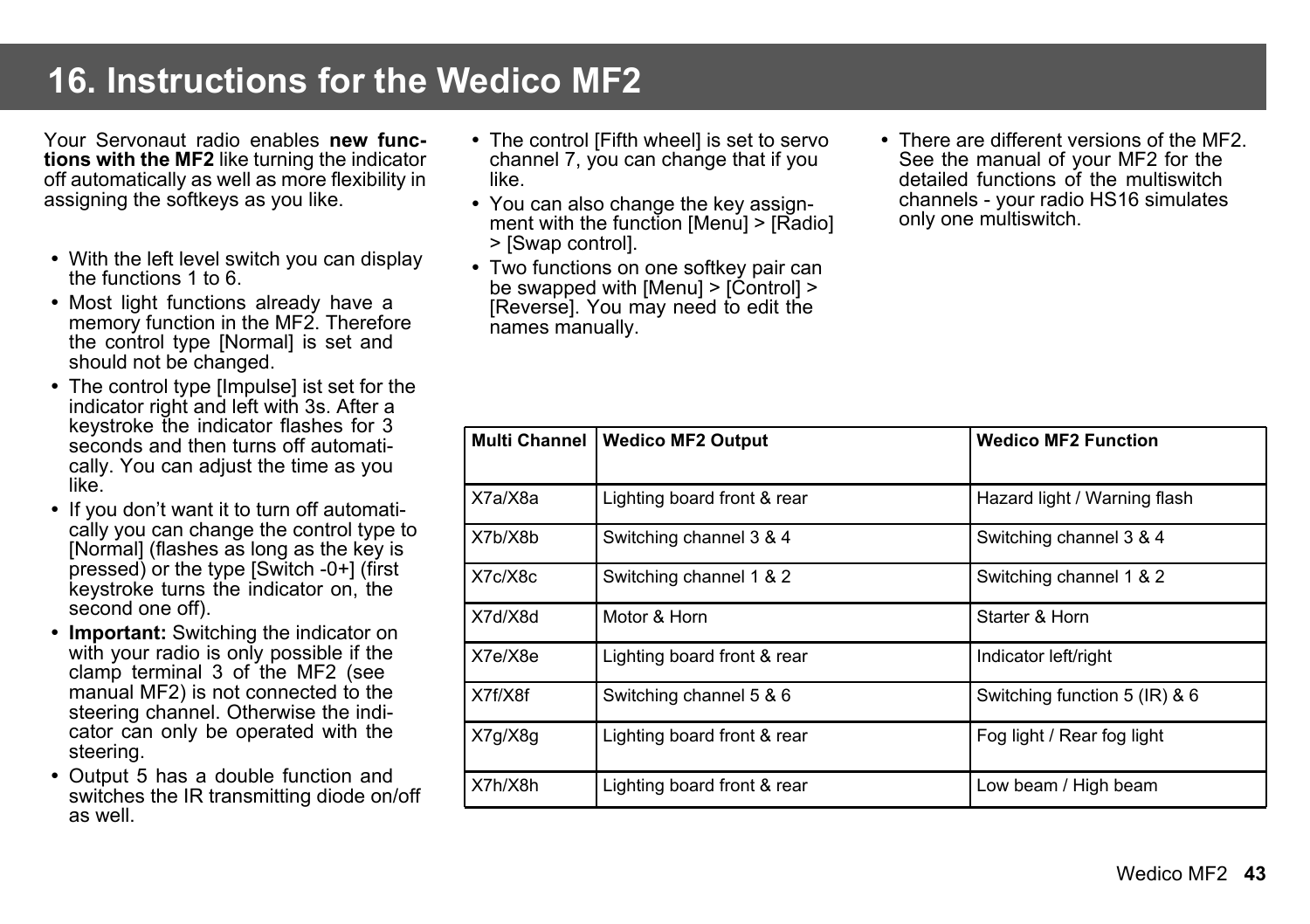# **17. Instructions for using Multiswitch Decoder**

Your Servonaut radio supports a **multiswitch decoder on channel 7 and 8.** The channels are named with lower case letters. If you select the multiswitch function for channel 8 your radio shows channels X8a to X8h instead of X8.

The multichannels are treated like normal channels - all settings like trim, reverse etc. are available.

See the table for the assignment of multiswitch channels for common decoders. Most decoders react a little delayed so the servo movements are delayed. You may need to press the keys longer to activate a function.

If you use a light set with multi decoder that the HS16 has no template for we recommend using any template and adjusting it. That is easier than to start from scratch.

In most cases you only need to adjust the multi channel for the controls to your light set. For a first test set the control type to [Normal].

The Servonaut Decoder MD12 offers a universal combination of switching and servo channels.

| <b>HS16</b><br><b>Multi Channel</b> | Robbe<br><b>Multi Decoder</b><br>Switch+Prop | Robbe<br><b>Multi Switch 16</b><br><b>Decoder</b> | Graupner<br>2-16K Nautic<br><b>Expert</b> | <b>Servonaut</b><br><b>MD12</b> |
|-------------------------------------|----------------------------------------------|---------------------------------------------------|-------------------------------------------|---------------------------------|
| X7a/X8a                             | K1                                           | K1                                                | A                                         | a(1)                            |
| X7b/X8b                             | K2                                           | K <sub>2</sub>                                    | B                                         | b(2)                            |
| X7c/X8c                             | K <sub>3</sub>                               | K <sub>3</sub>                                    | C                                         | C(3)                            |
| X7d/X8d                             | K4                                           | K4                                                | D                                         | $d(4)$ , Servo $d(4)$           |
| X7e/X8e                             | K <sub>5</sub>                               | K <sub>5</sub>                                    | E                                         | e (5), Servo e (5)              |
| X7f/X8f                             | K6                                           | K <sub>6</sub>                                    | F                                         | Servo f (6)                     |
| X7g/X8g                             | Servo K7                                     | K7                                                | G                                         | Servo g (7)                     |
| X7h/X8h                             | Servo K8                                     | K <sub>8</sub>                                    | H                                         | Servo h (8)                     |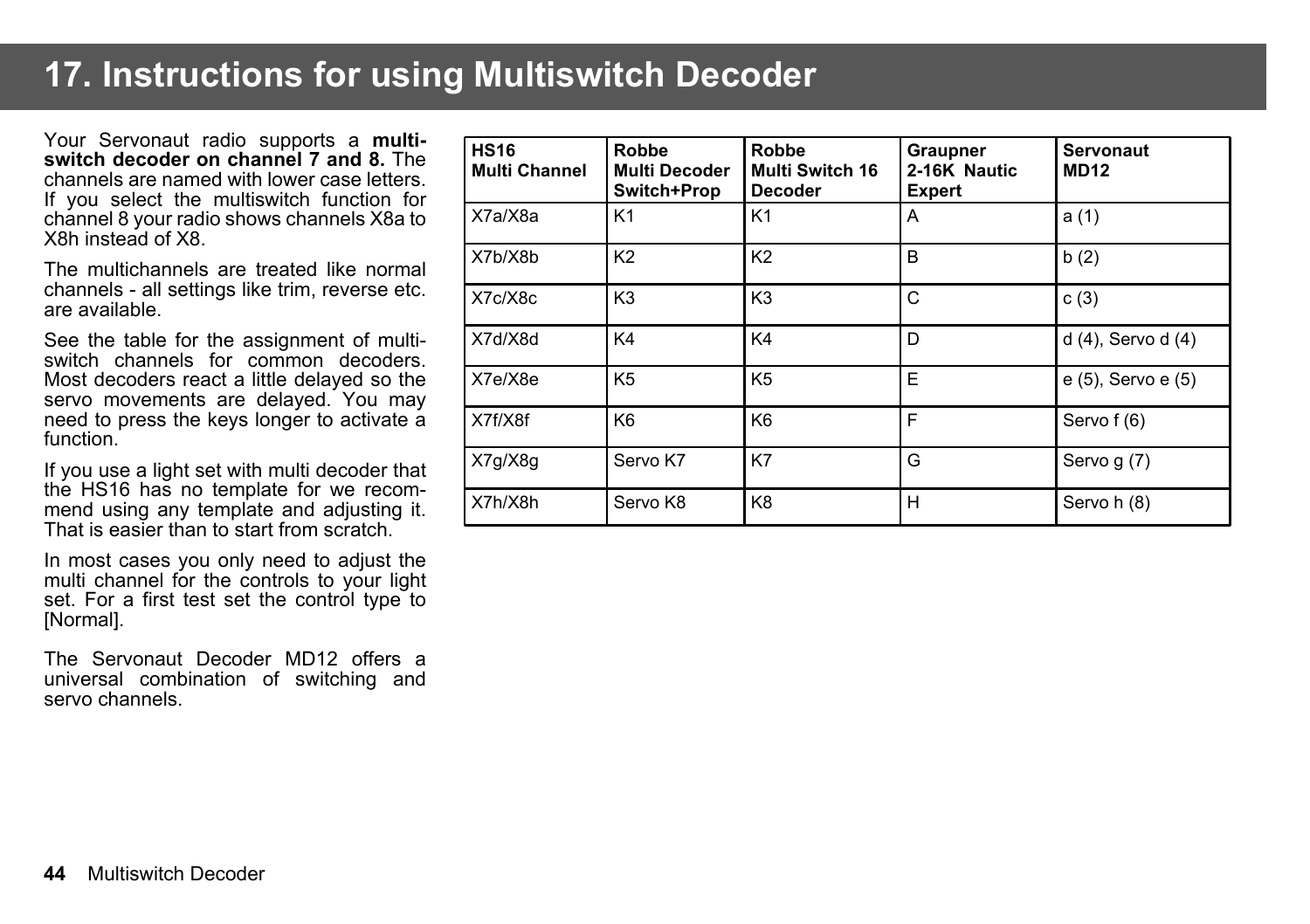# **18. DisplayCARD by radio**

With your HS16 you can adjust all Servonaut modules with the DisplayCARD function by radio. This only works if you use the Servonaut receiver Zwo4RX9.



Connect the module you want to adjust to one of the first 8 channels of your RX9.

You can adjust the available settings with your HS16. Press [Menu] > [Receiver] > [CARD]

With the blue button [1v4] you get to the second page. There you see the eight channels of the RX9.



Use the DisplayCARD function only in short distance to your model. Place the model carefully so that errors of the drive or servos can't cause harm.

With the yellow button [SCAN] you can scan all channels for modules with DisplayCARD function. If modules from other manufacturers or servos are connected you can deactivate the scan for these channels - just press the channel button. Your radio shows "- - -" instead of the name for all deselected channels.

If channel 7 or channel 8 is set as a multichannel it is excluded from the scan automatically.

After the scan your HS16 shows the name of all detected modules. Channels that were deactivated and channels without a connected module are shown with  $- -$ .



If you select a channel with connected Display-CARD module you get to the DisplayCARD menu for this module. Since HS16 and module communicate by radio you can adjust the settings and directly test them.

Tip: For testing purposes switch the controls you use to the joystick and back after you finish adjusting.

The functions for the slave receiver and its connected modules are on page 3 and 4 of the DisplayCARD menu: [Menu] > [Receiver] > [CARD]  $>$  [1v4].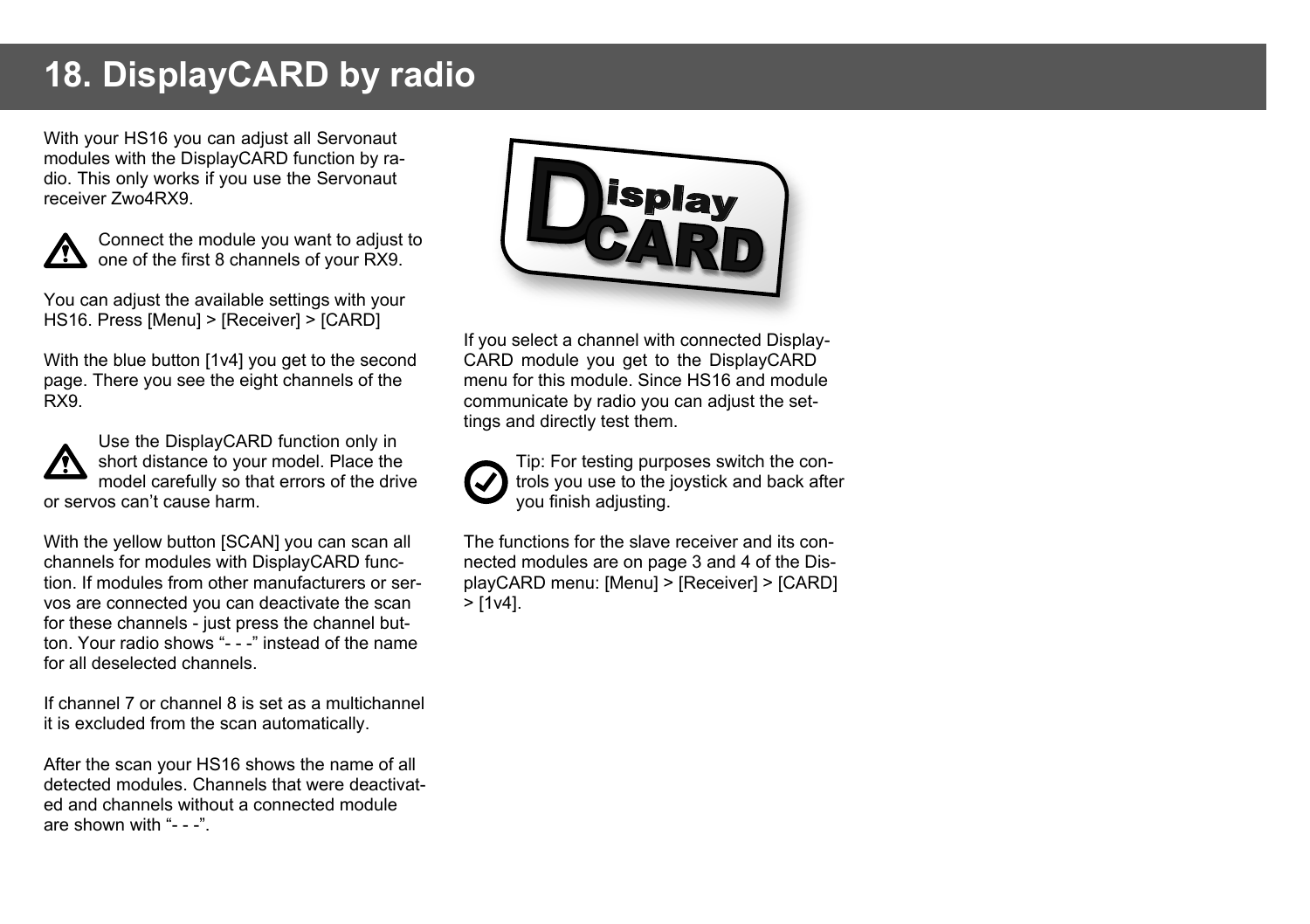# **18. Tips for Mounting the Receiver**

The 2.4 GHz model radio is especially interference-proof but nevertheless: To avoid interference under difficult conditions e.g. events with many radios we have a few tips for mounting the receiver:

- ü For best reception the last **three centimeters of the receiver antenna** should **point vertically up** and far away from any metals parts or cables.
- ü For a model with metal driver cabin we recommend placing the last three centimeters of the **antenna through a drill hole outside** or at least placing it in the middle of the cabin.
- ü Don't kink the **antenna cable**. Carefully lay it in a curve round the corners.
- With ships the higher the antenna is mounted above the water surface the better the range is. **Don't place the antenna at a metal or carbon pole** but rather in a special plastic tube.
- If the receiver is connected to the battery to detect the battery voltage it can heat up (especially at 12 volt). Therefore **don't cover the receiver with foam**. Check the heat while taking your model for a test drive and ensure ventilation if necessary.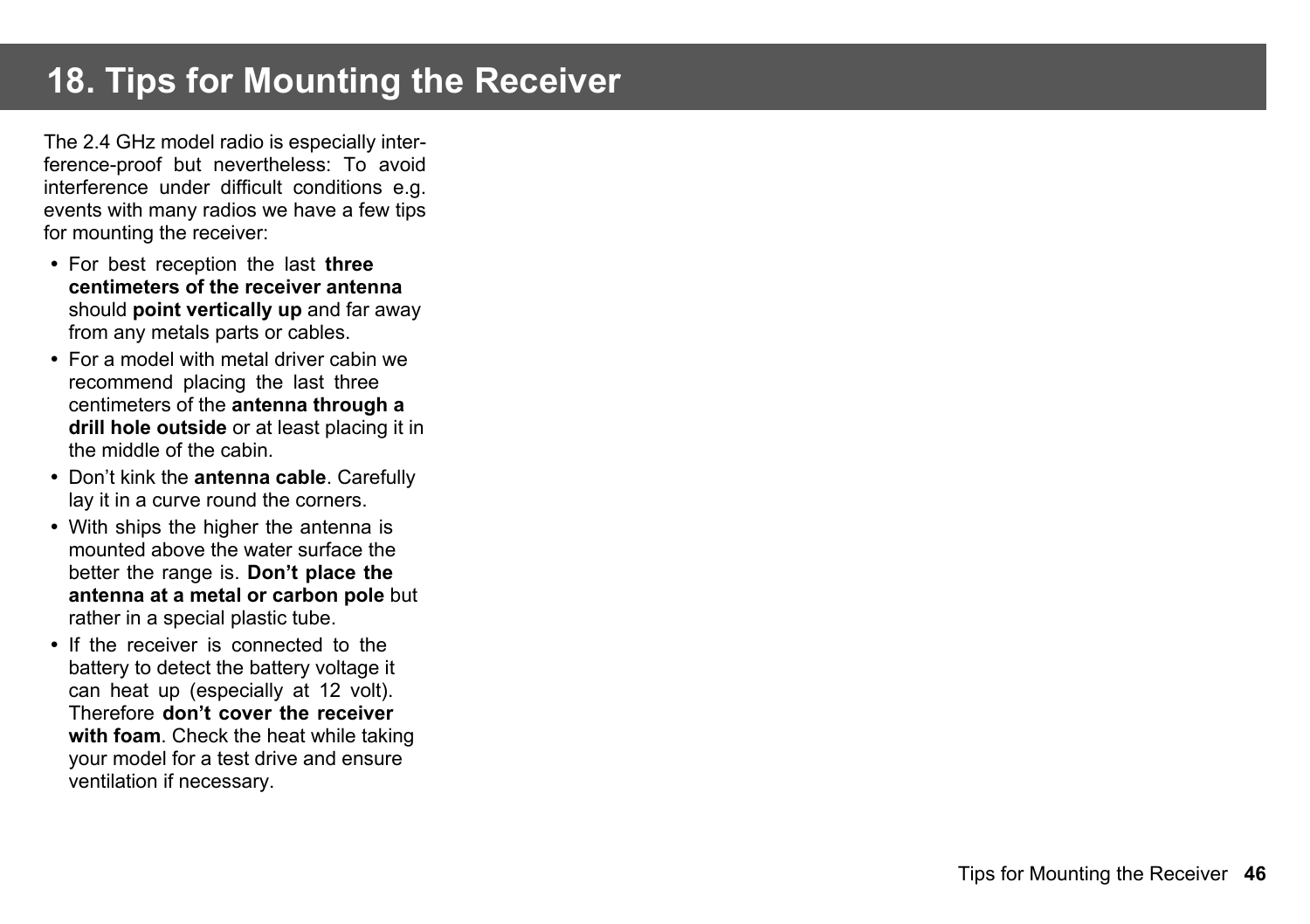# **19. Tips for Mounting ESCs and Light Sets**

- ü **Place power cables** to battery, motors and speakers **always as a pair** - + and intertwined directly next to each other.
- Place servo and steering cables separate from the power cables **to avoid interferences.**
- ü Only **use interference suppressed motors**. Servonaut motors are all interference suppressed or delivered with suppression kit.
- Some modules heat up and therefore shouldn't be **covered in foam**. Check the heat while taking your model for a test drive and ensure ventilation if necessary.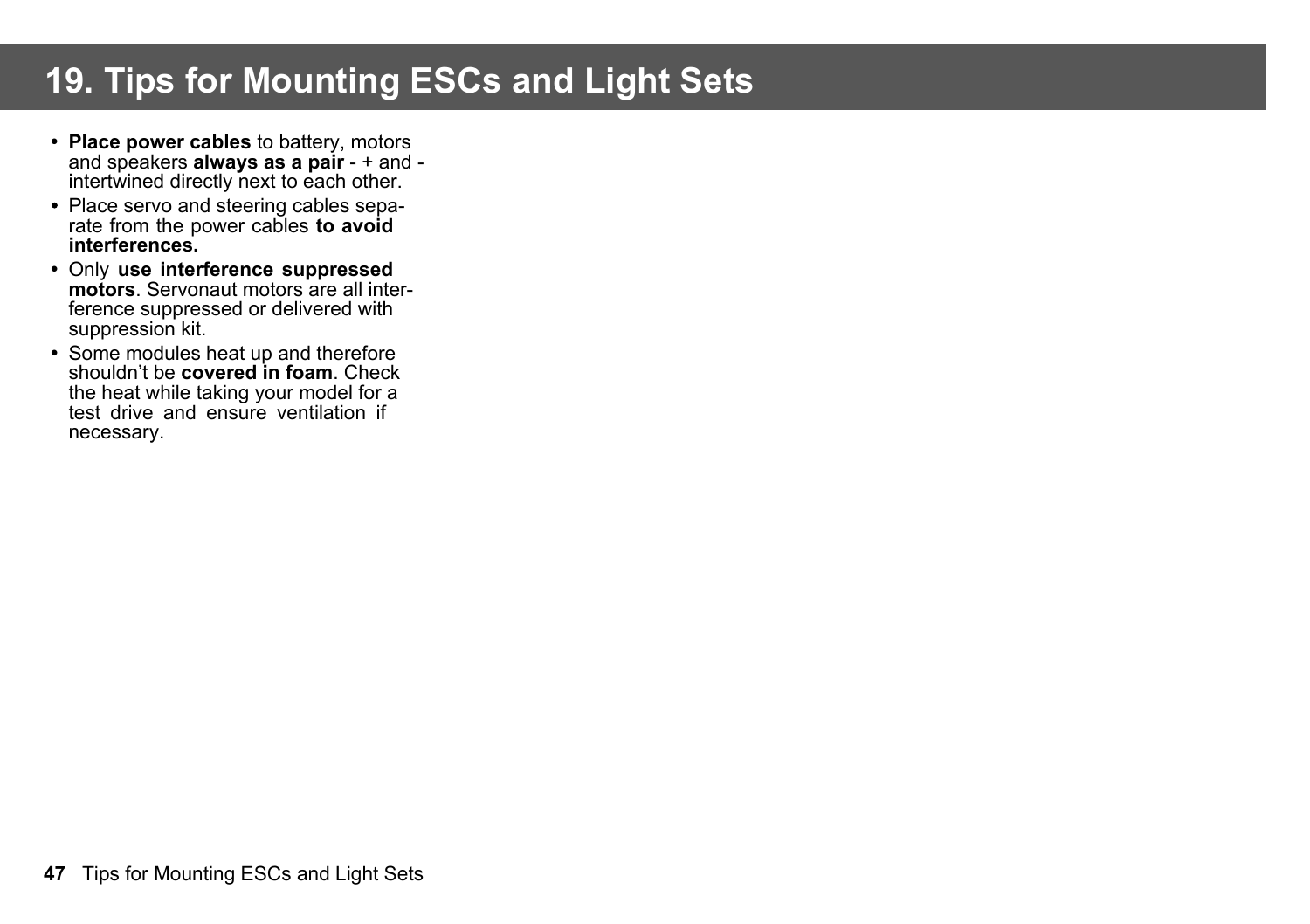# **20. Tips & Tricks**

### **Adjusting the joysticks**

### **Joystick length:**

Hold lock nut, turn joystick head to the left to adjust it to the length you want. Screw the lock nut hand-tight to the left.

### **Spring, spring power, brake and ratchet:**

Loosen the six screws to open the casing. Take the back off. A tip: There are two noses in the middle that latch into the front. Use a small tool to lift if necessary.

### **Adjust for each joystick separately (position the same, not mirrored):**

**Ratchet**: Press the left brake spring down and screw it tight = joystick with ratchet

**Brake:** Press the right brake spring down and screw it tight = brakes

**Spring:** Screw to the right = no spring, to the left = spring

**Spring power:** Strength of the spring, screw to the right = more spring power

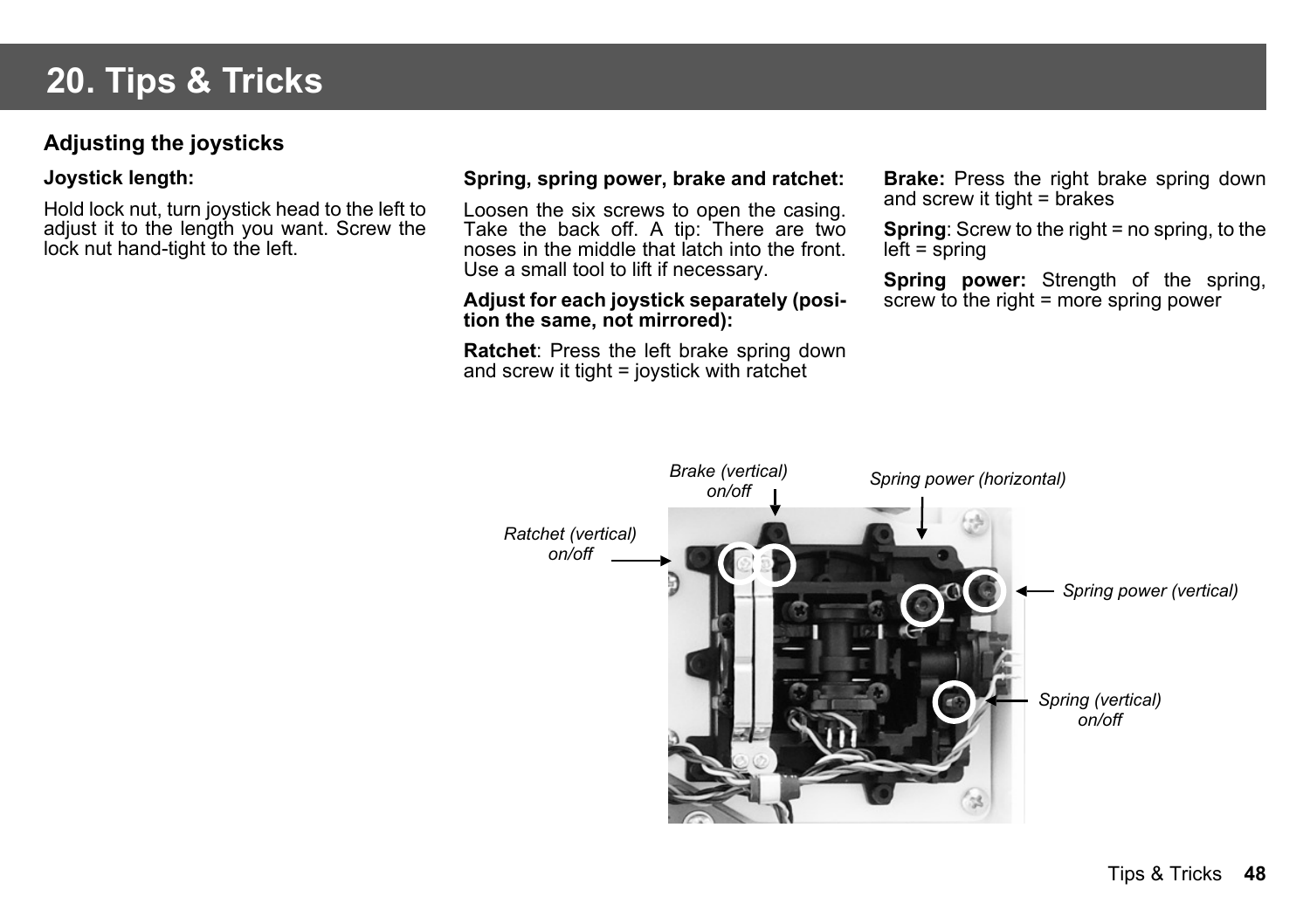# **21. SD Card**

Green button [Menu] > [1v2] > [SD Card] on page 2

An SD card slot is in your radio casing (SD card included).

The SD card has two functions:

- ü You can **save the radio configuration with all model settings.**
- ü You can load **software updates** from the SD card to your radio as well.

### **[Model -> SD Card]**

Saves one model to the SD CARD. After pressing this softkey you get a list of all the models<sup>You can load these models to</sup> another HS16 as well. The radio saves the model in a file using the first eight letters of the model name as the file name. If a previous file with the same model name exists, it is overwritten on the SD CARD.

### **[Read Model from SD Card]**

**49** SD Card

Loads one model from the SD CARD. After pressing this softkey you get a list of all the models on the SD Card. Press the softkey for the model you want to load. The radio saves the model with a free model number as long as there are less than 30 models saved. If you already have 30 models saved you can't load another one from the SD CARD.



| Model -><br>SD Card  | Read model<br>From SD-Card |
|----------------------|----------------------------|
| Backup -><br>SD Cand | Read from<br>SD Card       |
| oк                   | - 2V2 - I                  |





### *SD card slot in your radio*



*Caution: Always switch the radio off before you insert/remove the SD Card.*

### **[Backup -> SD Card]**

Saves the whole radio configuration onto the SD Card - including all models and radio settings. You can only save one Backup at a time. The last Backup is overwritten.

### **[Read fromSD Card]**

Loads a backup from the SD Card. Only use after consulting Servonaut.

**[Read template from SD Card]** on page 2 With this function you can load light set presets provided by Servonaut. To save memory space only load the presets you need. You will find the available presets when you set up a new model, see [Light sets] *page 17.*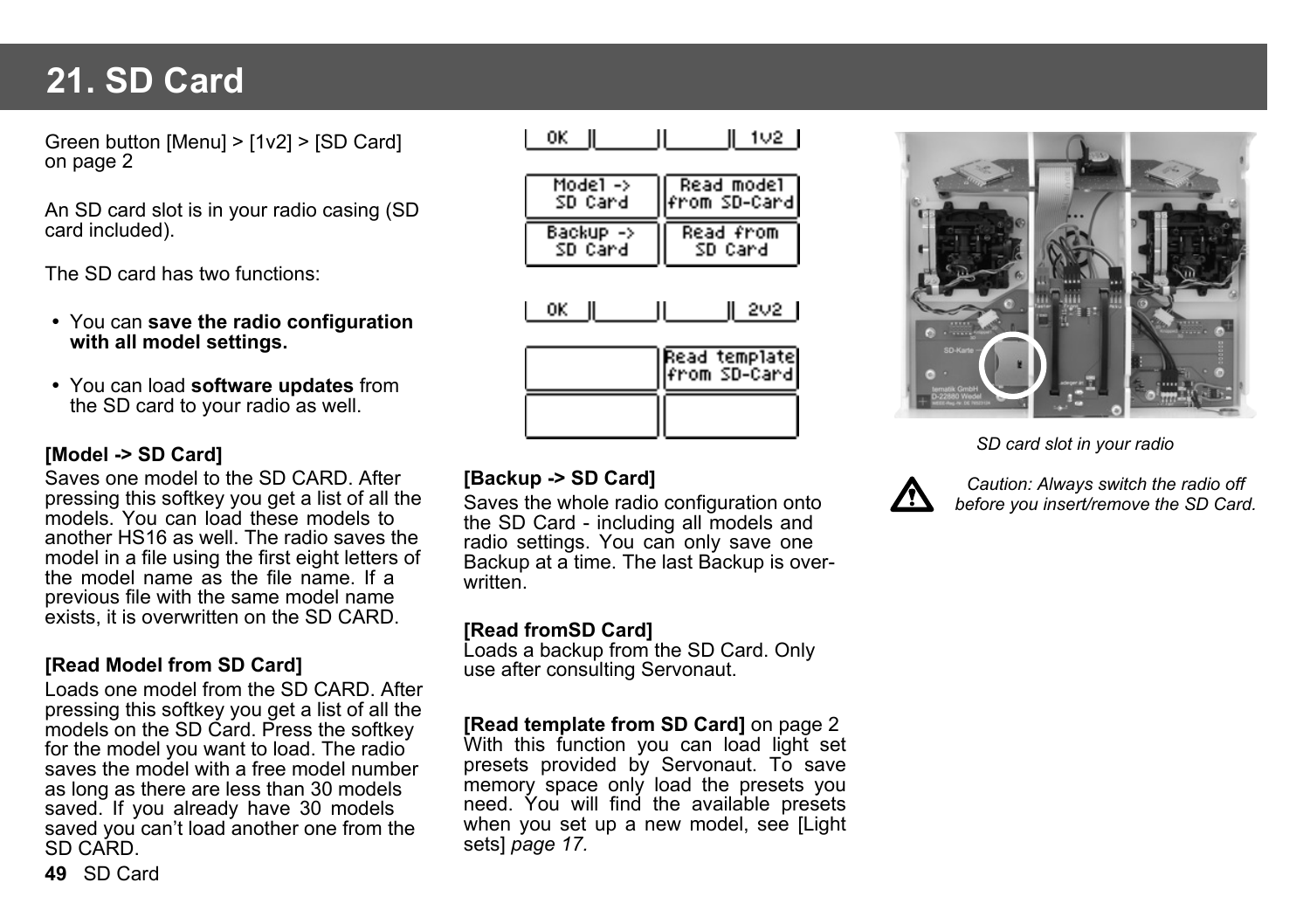# **22. Software Updates**

If you receive a new official software version of the HS16 by Servonaut, you can proceed this way:

- First make sure your radio is charge sufficiently. You can control the charge status via the yellow menu key [Info].
- Turn off the radio.
- Open the housing.
- When you already have an SD Card in your radio, remove it and copy the update file onto it.
- Make sure the SD Card you use is not locked (lock switch on the side).
- Insert the SD Card in the slot with the contacts facing down. The Card will snap into place.
- Press both the red and green menu key at the same time and turn on the radio.
- Your radio shows the following information:

"Datei gefunden. Prüfe Datei" which translates to:

"Update: File found. Checking file…"

**Caution:** Do not turn the radio off now!

• Your radio shows the following information: "Update fertig. Sender abschalten" which translates to:

"Update: Completed. Turn the radio off."

- You may turn the radio off and back on now.
- ü You can leave the SD Card in the slot or use the previous Card.



*SD card slot in your radio*



*Caution: Always switch the radio off before you insert/remove the SD Card.*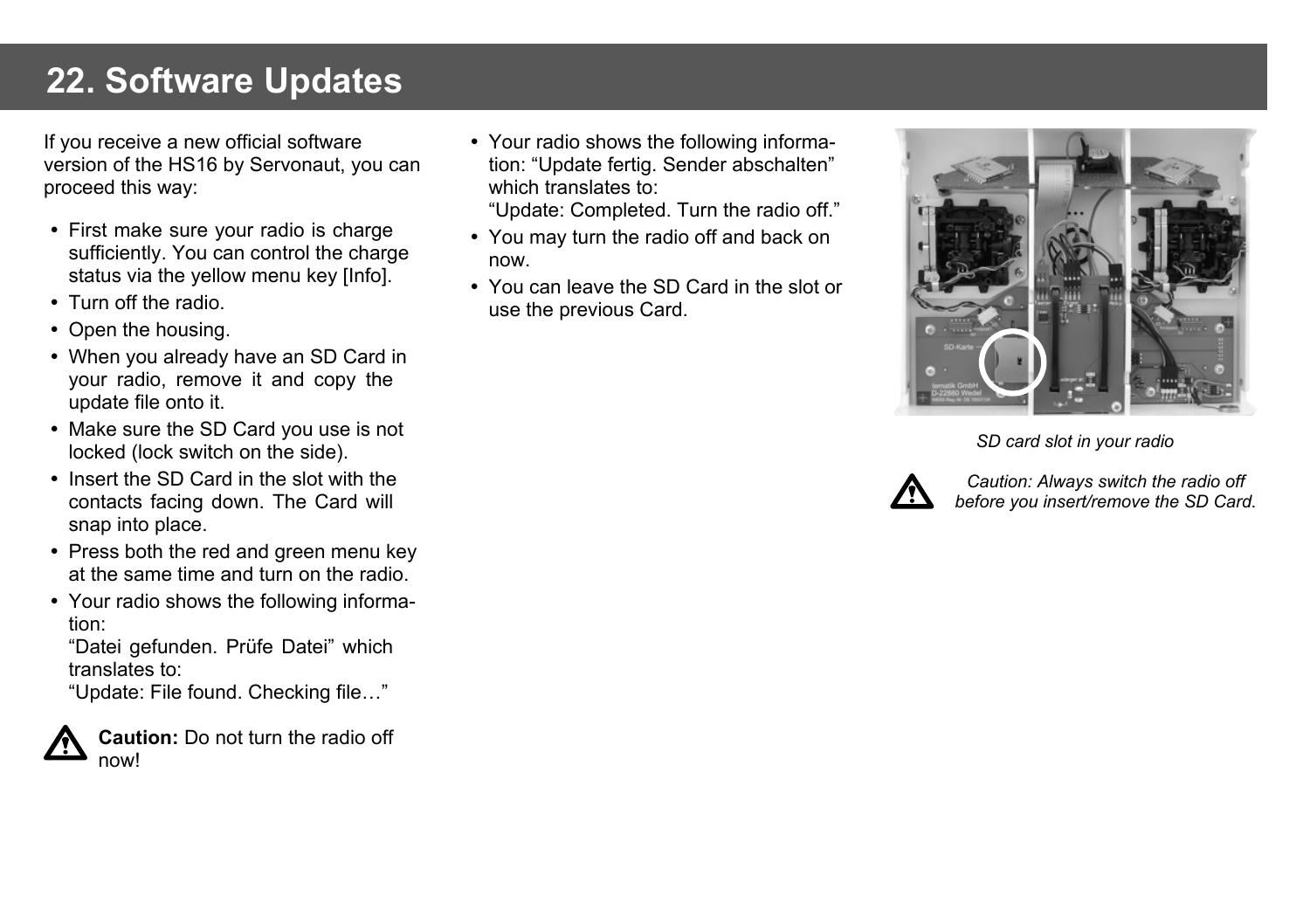# **23. Upgrade to 3D Joysticks**

As an upgrade to your HS16 we offer a set with two 3D joysticks: the Zwo4StickSet3D. The 3D joysticks are **especially for construction machinery**, e.g. excavators and cranes because of the additional rotary knob.

With the 3D sticks you don't have the level switches - instead you use the push buttons on top of your sticks for switching between levels. In the [Menu]  $>$  [Radio ]  $>$  [3D stick] you can select whether the push buttons act as momentary or memory switch - choose what you prefer for your functions.

The 3D sticks are easy to mount without soldering. Please see the manual that comes with your upgrade set for details.



*Available as an accessory: Zwo4StickSet3D*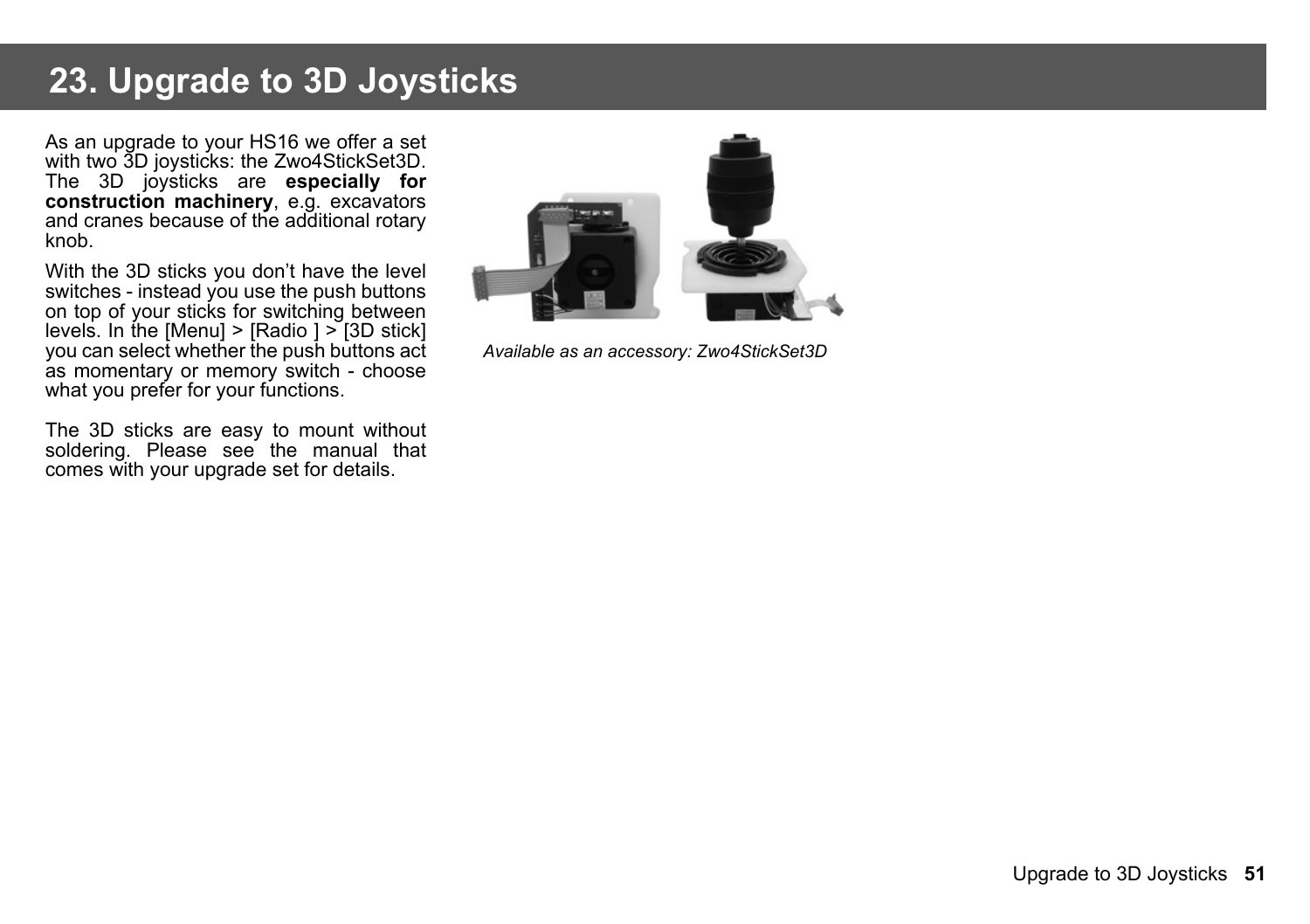# **24. Troubleshooting**

### **The radio doesn't start?**

Check the battery and recharge if necessary. Make sure the radio is switched off while charging.

### **The servos in the model don't react?**

Press the red button [Model] and check if the model is displayed. If it is not visible check the receiver voltage in the model and the jumper of the receiver.

If it is displayed activate it with your radio. If the servos still don't react check if the servo channels are assigned to a control. *See chapter Quick Start*

### **You changed control settings but the changes don't have the affect you thought they would?**

Check in the control menu if the same servo channel is assigned more than once to one control. Delete the multiple assignments.

### **Multiswitch decoder or multiswitch light set don't work correctly?**

Remember that after activating a multiswitch on channel 7 or 8 the receiver needs to be bound again. *See chapter Menu Receiver*

Some decoder and light sets only check the signals after switching the model on. Make sure to replug the receiver channels only when the model is turned off if necessary.

If you adjust settings in the multiswitch menu always switch the model off and on again afterwards.

### **The receiver doesn't bind?**

For binding the jumper of the receiver needs to be removed or replugged. See the manual of your receiver for details.

### **The servos on channel 7 or 8 twitch or don't react like they should?**

Check in the multiswitch menu if the multiswitch function is activated accidentally.

### **The connected speed controller with teaching function doesn't react like it should?**

For speed controllers with (automatic) teaching function you need to make sure that a control is assigned to the channel where the speed controller is connected.

### **After switching on the radio shows "Calibration values could not be loaded! Please recalibrate."**

This note is shown if the 3D joystick setting (active or deactivated) was changed without calibrating the joysticks afterwards.

First check if the setting [3D stick] is right, see [Menu] > [Radio]  $>$  [3D Stick]. If the setting fits you need to calibrate the sticks again. Please see the 3D joystick manual for details.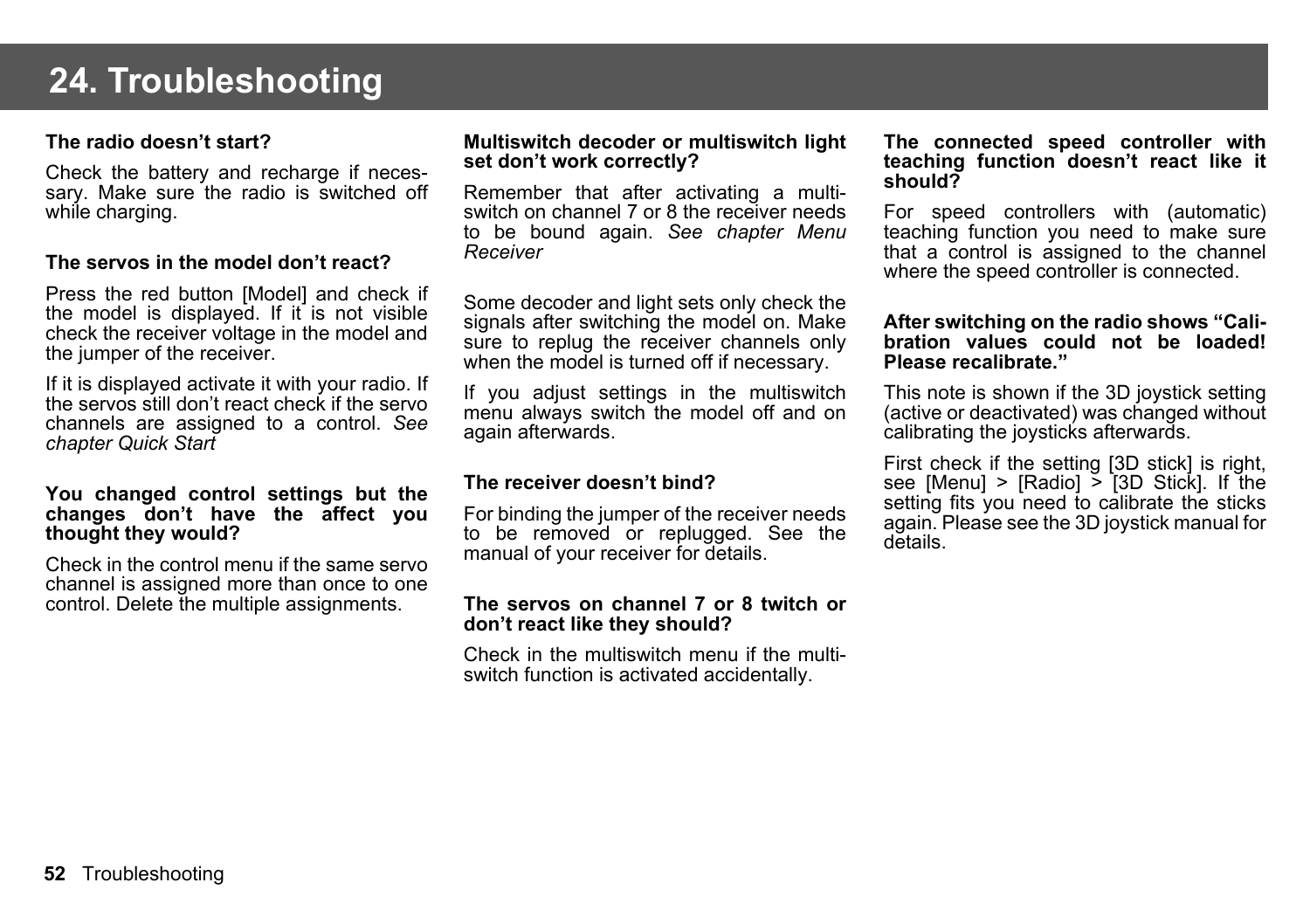# **25. Glossary**

### **Control**

The term control stands for all control elements of your radio with which you can operate it - joysticks, buttons, softkeys (not the level switches).

### **Mode (change the assignment of the joysticks)**

You can choose the assignment of controls to channels at the receiver freely. For a quick swap you can use the function [Menu] > [Radio] > [Control swap]. This functions allows you to swap all controls with each other even joystick function with softkey pair.

### **Dual-Rate (switch control travel)**

If you want the control travel to be switchable you can use the level switches. This way you can make extensive adjustments because all settings and mixer functions can be switched. *See chapter Tips&Tricks and Mixer Functions - Dual Rate*

### **Reset (undo changes)**

With the red button [Reset] you can set all settings in the control and channel menus back to default.

With the control outputs [Reset] first resets the inserted values. If they are already reset

pressing [Reset] a second time deletes the channel assignment for the current control output.

For the servo channels pressing [Reset] first resets the inserted values. If they are already reset pressing [Reset] a second time sets the channel type to [Servo].

### **Reverse (reverse direction of a control or channel)**

The direction that a control affects e.g. a servo can be reversed in several menus. Select [Reverse] for a control and it changes all connected servo channels. If you select [Reverse] for the servo channel it only affects this one channel. You can also change the direction by adjusting the direction values for [Left/Down] and [Right/Up].

**Tip:** Adjust the direction for the servo channel so that the direction/function corresponds to the description [Left/Down] and [Right/Up]. Then you don't have to change it in the control menu.

### **Expo (change characteristics of the joysticks)**

This function is only available for the joysticks and not for all control types. A negative expo value decreases the effect of small deflections and allows sensitive

### steering.

A positive value on the other hand increases the effect of small deflections. In both cases the maximum deflection stays the same.

If you swap a joystick control with a softkey pair the expo adjustment disappears from the control menu. If you swap the controls back the expo adjustments are restored and active again.

### **Trim**

### **(adjust middle position of the controls)**

The trim, the adjustment of the middle position for the joystick channels is far less used with truck models than with flying models. Therefore the softkeys are also used for trimming. See [Menu] > [Trim]. It's an alternative to use a softkey pair or the second level of a joystick. *See chapter Tips&Tricks*

### **Mixer Functions**

While radios for flying use many preset mixers (not useful for vehicles) your Zwo4 HS16 has a universal and clear concept. Each control can affect up to three servo channels - one servo channel can be controlled by any number of controls. All necessary adjustments are accessible in the control menu so there is no need for a special mixer menu. *See examples in chapter Mixer Functions*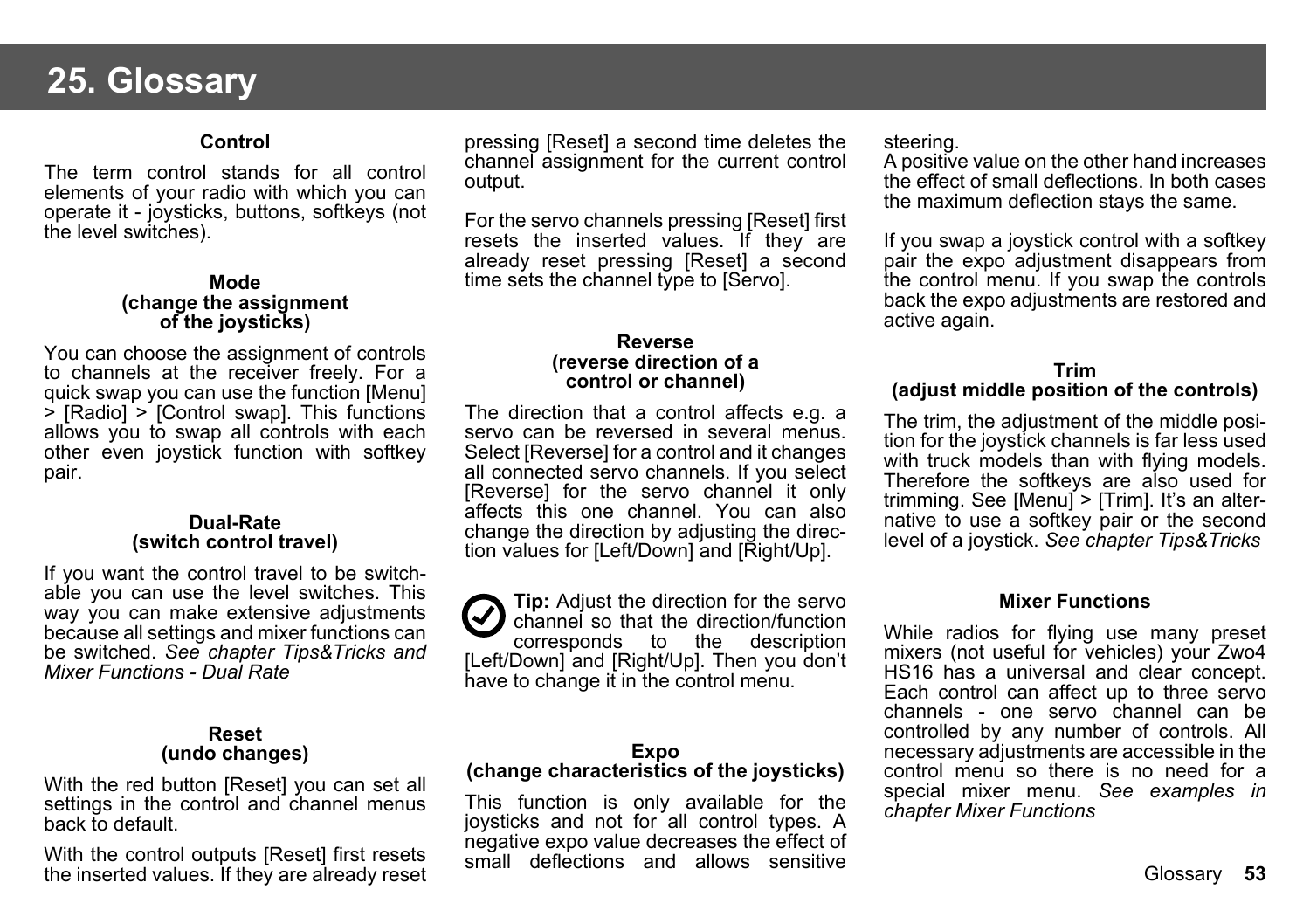### **Control filter**

With this filter you can adjust the reaction time of a control. While adjusting the value first changes rapidly then a little slower.



**Tip:** Filter values about 1,0 are ideal for realistic vehicle steering.

### **Servo speed**

The speed determines how long it takes the servo to move from 0 to 100% deflection.

At a value of 0,0s to 0,1s the servo runs as fast as it can, the absolute speed depends on the type of servo. With a value larger than that it matches the actual time in seconds. The servo runs at constant speed not getting slower at the end like with the filter function for the control.

### **EPA End Point Adjustment (limit servo full deflection)**

The maximum deflection of a servo (or the signal at an ESC) can be adjusted in the servo channel menu. It prevents that e.g. a servo reaches a mechanical stop and overloads.

The values for [Left/Down], [Right/Up] are adjustable between -150% and +150% (Exception pump: here the values are different). The values change and limit how far the servo moves. With a control value of 100% it always reaches the set maximum deflection. It doesn't exceed it even if several controls for this channel summed up are more than 100%.

**Tip:** Always adjust the mechanics first and only make small adjustments with your radio. If values under 80% seem to be necessary for a servo it is advisable to rethink the steering and place the rod further inwards at the servo. If the deflection causes problems in one direction only you can mount the steering arm a little rotated. Otherwise you lose torque / power!

### **Travel adjust (limit control deflection)**

Each control has three outputs so it can affect three servo channels. The deflection for these outputs can be adjusted from - 100% to +100% left and right. With 100% the servo channel reaches the set full deflection. As long as the control affects only one servo channel the control should be set to 100% and make all the adjustments at the servo channel. There you can increase the servo deflection to more than 100%.

### **Dead zone**

Sets the range around the joystick center position in which the control value is 0% that is where the control doesn't react.

### **Valve backlash compensation [Backlash]**

Hydraulic valves often need a certain deflection to react. With clearance compensation the hydraulic valves react directly even with small control movements.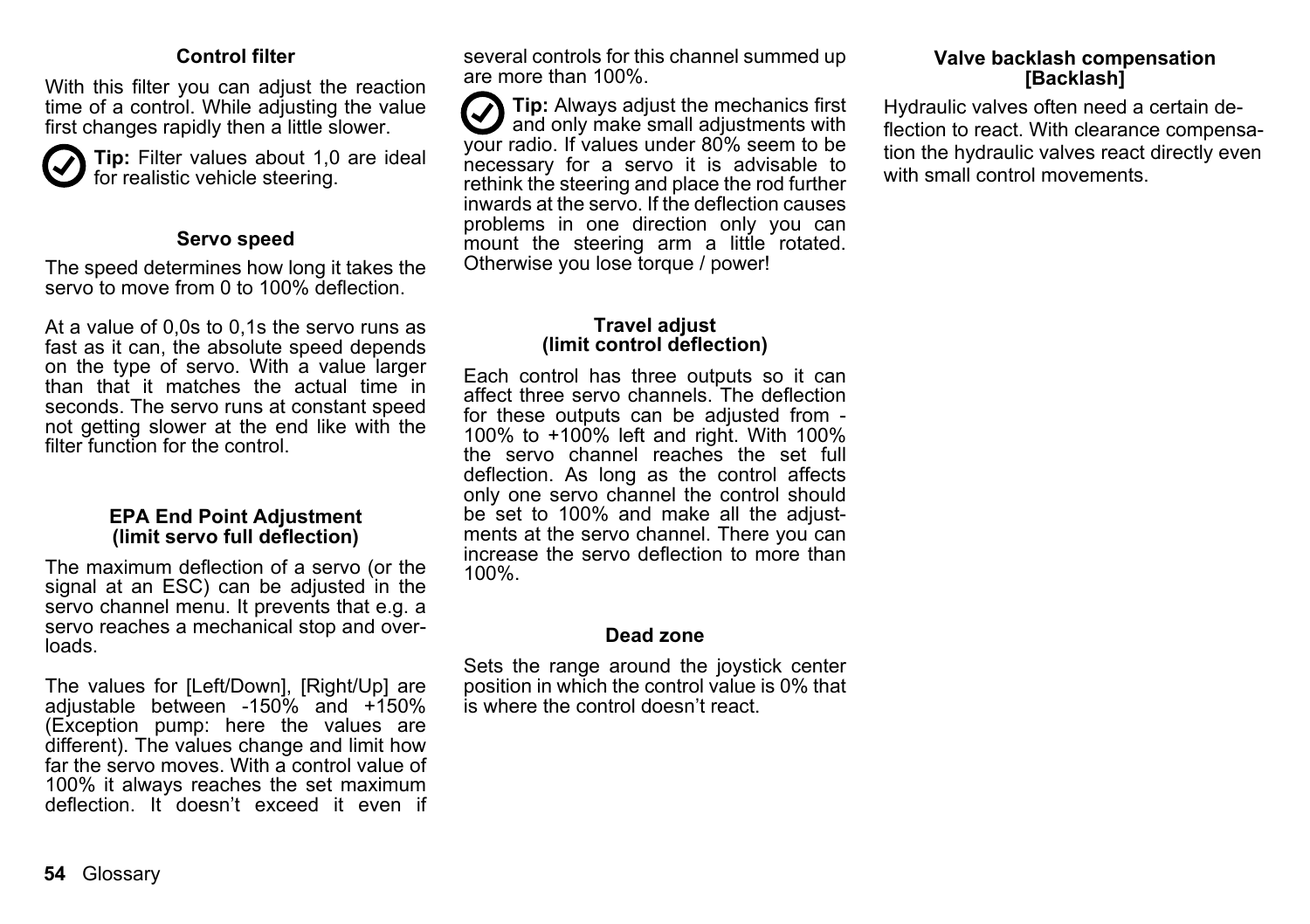# **26. Liability and Warranty / Disposal Instructions**

This product is subject to the legal warranty requirements at the time of the purchase. The warranty does not cover damage due to incorrect handling like wrong battery connection or water damage. This warranty does not cover consequential, incidental or collateral damage under any circumstances. Liability is limited to the purchase price. By the act of using this product the user accepts all resulting liability.

Subject to change without notice. "Servonaut" is a registered trademark of tematik GmbH. All other product names, trademarks and company names are property of their respective owners.

tematik GmbH - Servonaut WEEE-Reg.-Nr. DE76523124

11/2018

Software Version 2.1

Help us to protect the environment. Please do not dispose electrical and electronic equipment in domestic household waste.

As a distributor delivering devices, which contain batteries or accumulators, we are committed to advice you according to the battery regulation:

In some countries you are required by law to dispose of used batteries/rechargeable batteries not with domestic garbage but in accordance with the prevailing community regulations that apply to the disposal of batteries/electronics.

If there are no local regulations concerning battery/electronics disposal, please dispose of the device in a waste bin for electronic devices. Many electronics retailers now recycle batteries and other electronic components at no charge.

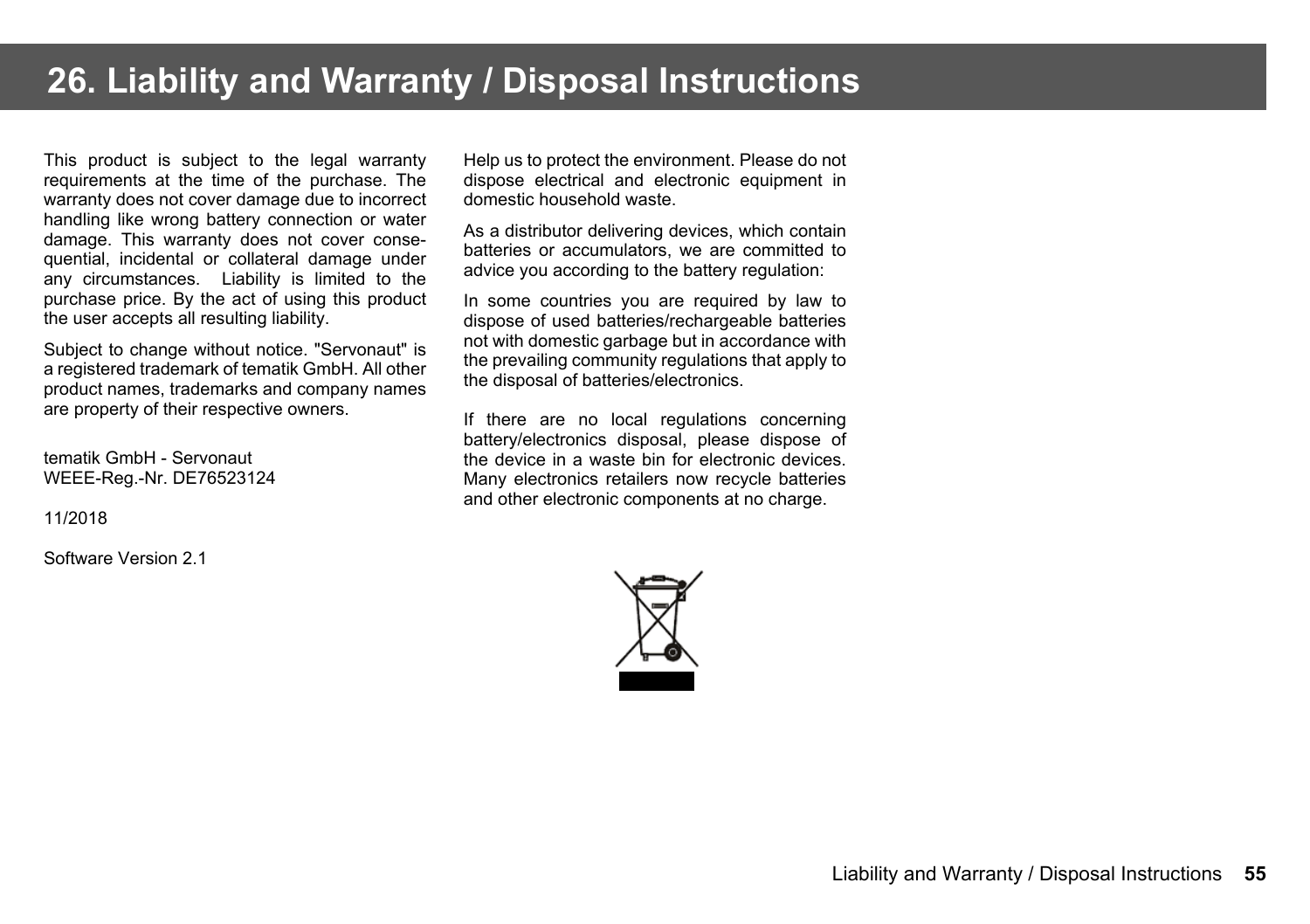# **56** Conformitätserklärung<br>**EU-Konformitätserklärung<br>EU-Declaration of Conformity<br>tematik GmbH<br>tematik GmbH<br>The company tematik GmbH**

Feldstraße 143

D-22880 Wedel (Holst.) D-22880 Wedel (Holst.)

bestätigt hiermit, dass das folgende Gerät bestätigt hiermit, dass das folgende Gerät hereby comfirms that the following device hereby comfirms that the following device

**Artikelbezeichnung:** Handsender ServoNaut **Zwo4 HS16** Artikelbezeichnung: Article description: Article description:

Handsender ServoNaut Zwo4 HS16

**Geräteklasse:** 1 Geräteklasse: Equipment class: Equipment class:

den im folgenden angegebenen einschlägigen Bestimmungen entspricht<br>complies with the relevant provisions mentioned below den im folgenden angegebenen einschlägigen Bestimmungen entspricht complies with the relevant provisions mentioned below

Elektromagnetische Verträglichkeit (EMV) - 2014/30/EU<br><sup>Electromagnetic compatibility (EMC)</sup> Elektromagnetische Verträglichkeit (EMV) – **2014/30/EU** Electromagnetic compatibility (EMC)

Harmonisierte EN-Normen Harmonisierte EN-Normen Harmonised EN-standards Harmonised EN-standards EN 301 489-1 V2.1.1:2016 EN 301 489-1 V2.1.1:2016

301489-17 V3.1.1:2016 EN 301 489-17 V3.1.1:2016  $\overline{E}$ 

- RED 2014/53/EU Funkanlagen – **RED 2014/53/EU** Funkanlagen<br>Radio Equipment Radio Equipment

Harmonisierte EN-Normen Harmonisierte EN-Normen Harmonised EN-standards Harmonised EN-standards

300 328 V2.1.1:2016 EN 300 328 V2.1.1:2016  $\overline{a}$ 

Unterschrift / Signature (Dipl.Ing. Jörg Völker) Unterschrift / Signature

(Dipl.Ing. Jörg Völker)

Position:

Geschäftsführer / Managing Director Position: Geschäftsführer / Managing Director

Ausstellungsdatum / Date of issue: 1 5 . 1 0 . 2 0 1 85.10.2018  $\overline{ }$ Ausstellungsdatum / Date of issue: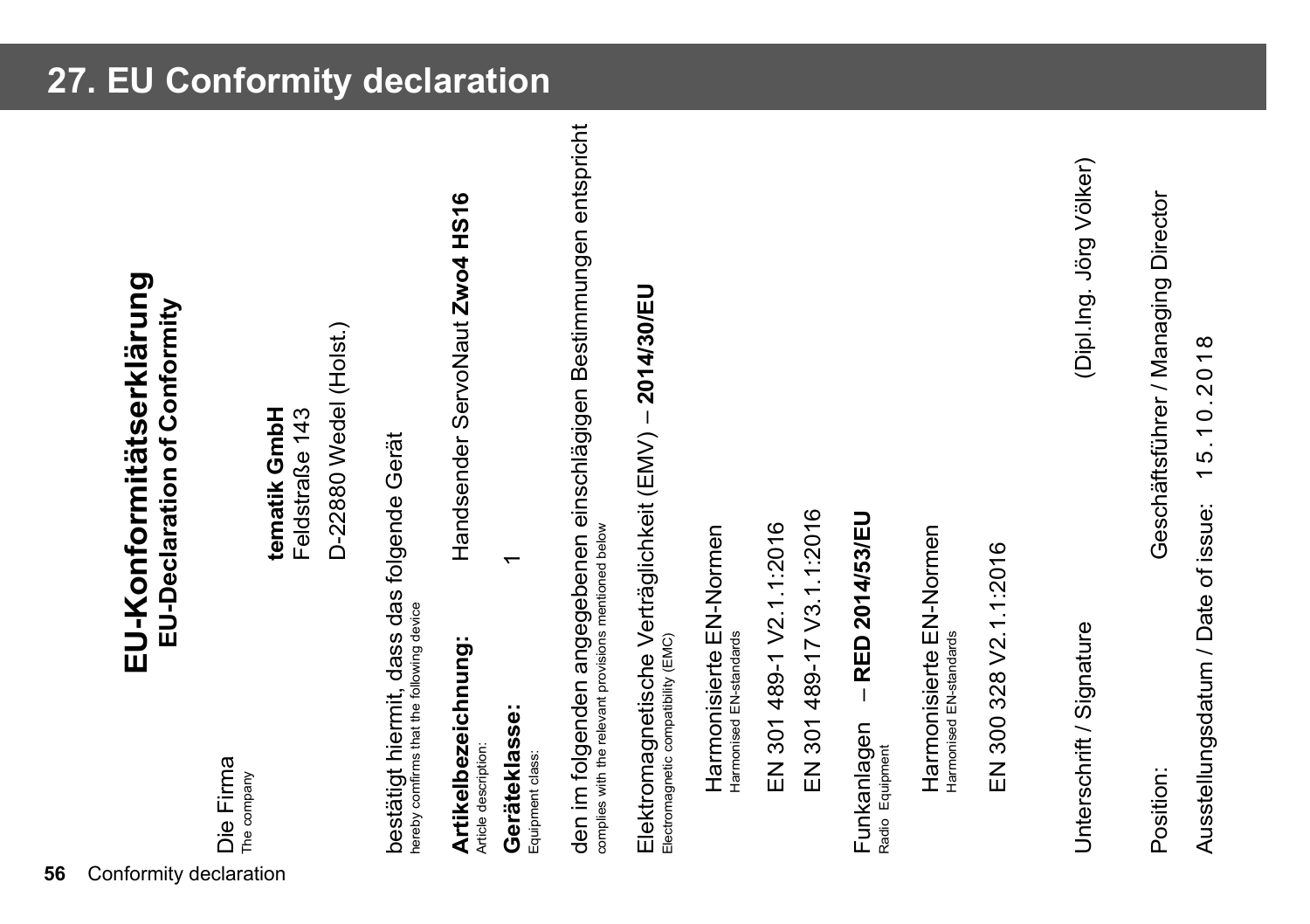# **28. Your notes**